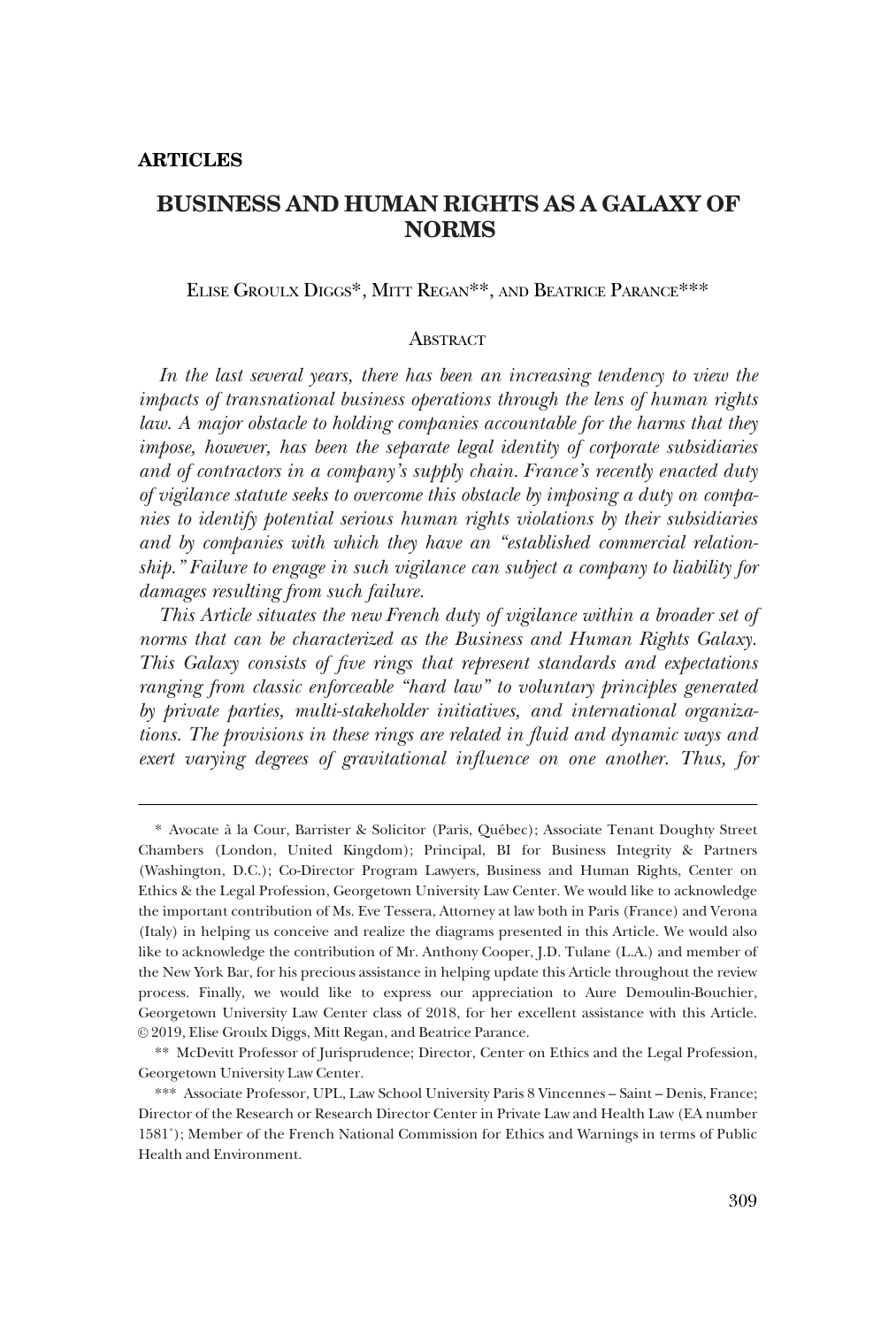*instance, what are conventionally regarded as forms of hard law may draw on voluntary private standards in setting expectations for behavior, and soft law norms may be incorporated into legally enforceable contract provisions between companies and their suppliers. This Article suggests that appreciation of these dynamics can furnish guidance in interpreting the novel duty of vigilance that the new French statute establishes. In particular, the common law duty of care and the United Nations Guiding Principles on Business and Human Rights can illuminate the nature and scope of the duty of vigilance. At the same time, the introduction of the new French statute into the Business and Human Rights Galaxy means that it too has the potential to influence provisions in other rings of the Galaxy.* 

|     |                                                      |                                                                                     | 310 |
|-----|------------------------------------------------------|-------------------------------------------------------------------------------------|-----|
| H.  |                                                      | THE U.N. GUIDING PRINCIPLES ON BUSINESS AND HUMAN RIGHTS                            | 315 |
| HL. |                                                      |                                                                                     | 318 |
|     | A.                                                   | Ring One: Legal Responsibility for Outcomes.                                        | 319 |
|     | В.                                                   | Ring Two: Legal Responsibility for Reporting                                        | 321 |
|     | G.                                                   | Ring Three: Legal Responsibility for Process                                        | 324 |
|     | $D_{\rm{L}}$                                         | Ring Four: Private Voluntary Initiatives.                                           | 332 |
|     | Е.                                                   | Ring Five: International Soft Law                                                   | 339 |
| IV. |                                                      |                                                                                     | 340 |
| V.  |                                                      | THE DUTY OF VIGILANCE                                                               | 345 |
|     | $A_{\cdot}$                                          | Subsidiaries, Subcontractors, and Suppliers                                         | 346 |
|     | В.                                                   | The Vigilance Plan $\ldots \ldots \ldots \ldots \ldots \ldots \ldots \ldots \ldots$ | 349 |
|     | C.                                                   | Reasonableness and Foreseeability                                                   | 353 |
|     | D.                                                   |                                                                                     | 354 |
| VI. |                                                      |                                                                                     | 358 |
|     | APPENDIX: BUSINESS AND HUMAN RIGHTS GALAXY DIAGRAMS. |                                                                                     |     |

### I. INTRODUCTION

Business enterprises over the past few decades increasingly operate in multiple countries around the globe, manufacturing their products and acquiring resources in jurisdictions where they find the best returns on investment. Those returns are affected by the costs of complying with regulations regarding matters such as working conditions, employee compensation, and the impact of operations on the environment and local communities. Wide variations in the strength of these regulations across the world thus create incentives to conduct activities in countries where legal requirements are least demanding. This creates a "governance gap" with respect to "the prevention of, and accountability for, direct or indirect corporate human rights abuses in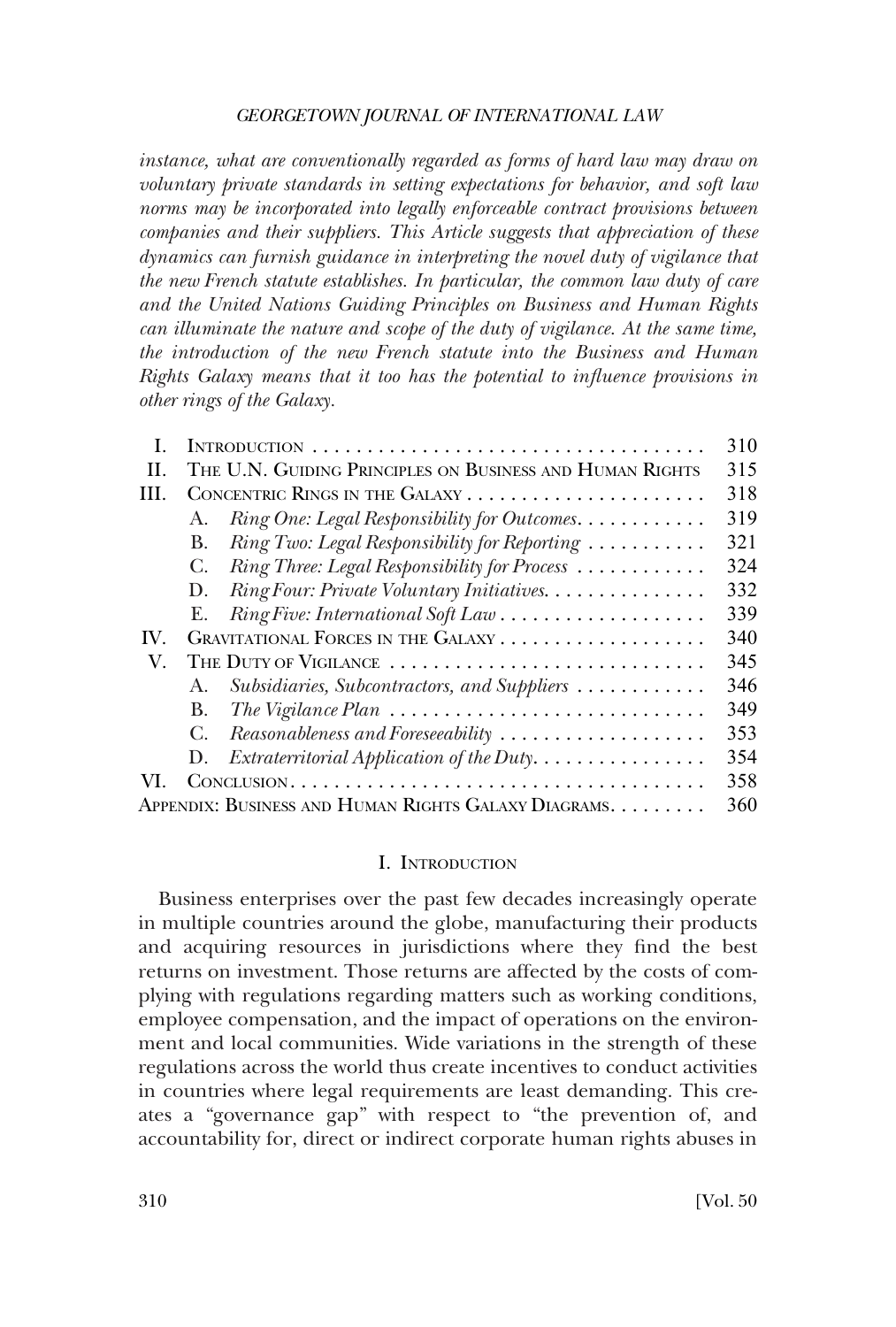host states and the provision of redress to victims of such abuses."1 This enables companies to reap financial benefits from their operations without being responsible for many of the adverse impacts of their activities.

One way to close this gap would be for companies that control multiple entities in various countries to be subject to regulation by the countries in which they are incorporated and have their headquarters. These, generally, are jurisdictions in which regulatory obligations are more demanding.<sup>2</sup> A major obstacle to this, however, is the insulation of a parent company from liability for the harms inflicted by its subsidiaries or by companies that are part of its supply chain.<sup>3</sup> The doctrine of limited liability based on separate legal identity provides that, notwithstanding their status as members of a corporate family, subsidiaries are distinct entities that bear sole responsibility for their operations.<sup>4</sup> Similarly, suppliers are simply third parties who are engaged in contractual relationships with parent companies. The result has been to limit recovery to the assets of the subsidiary or supplier. Perhaps even more important, it also subjects any claims to review in the legal system in the jurisdiction in which these entities are incorporated.<sup>5</sup> In developing countries that lack a robust judicial system and rule of law, this can create substantial obstacles to any redress.

In 2017, France took a major step toward reducing this impediment to accountability by enacting a statute that imposes a "duty of vigilance" on companies with a substantial presence in France.<sup>6</sup> Such companies

4. Meredith Dearborn, *Enterprise Liability: Reviewing and Revitalizing Liability for Corporate Groups*, 97 CAL. L. REV. 195, 199 (2009) ("This governing principle [of limited liability] of the parentsubsidiary relationship has influenced corporate law throughout the fifty states, and most practitioners, judges, and commentators take it for granted.").

5. Skinner, *supra* note 3, at 1787-99.

6. Code de Commerce [C. com.] [Commercial Code] art. L. 225-102-4, [https://www.business](https://www.business-humanrights.org/sites/default/files/documents/Texte%20PPL_EN-US.docx)[humanrights.org/sites/default/files/documents/Texte%20PPL\\_EN-US.docx](https://www.business-humanrights.org/sites/default/files/documents/Texte%20PPL_EN-US.docx) (Fr.). Article 1 of the new Code provides that the law applies to "any company that employs, at the end of two consecutive years, at least five thousand employees within itself, as well as within its direct or indirect subsidiaries headquartered on French territory, or at least ten thousand employees within itself, as well as within its direct or indirect subsidiaries headquartered on French territory or abroad." Stéphane Brabant & Elsa Savourey, French Law on the Corporate Duty of Vigilance, a

<sup>1.</sup> PENELOPE SIMONS & AUDREY MACKLIN, THE GOVERNANCE GAP: EXTRACTIVE INDUSTRIES, HUMAN RIGHTS, AND THE HOME STATE ADVANTAGE 9 (2014).

<sup>2.</sup> *See generally id*.

<sup>3.</sup> Gwynne Skinner, *Rethinking Limited Liability of Parent Corporations for Foreign Subsidiaries' Violations of International Human Rights Law*, 72 WASH. & LEE L. REV. 1769 (2015); Re´gis Bismuth*, La responsabilite´ (limite´e) de l'entreprise multinationale et son organisation juridique interne – Quelques re´flexions autour d'un accident de l'histoire*, L'ENTREPRISE MULTINATIONALE ET LE DROIT INTERNATIONAL, SFDI, PARIS, PEDONE 429 (2017) (Fr.).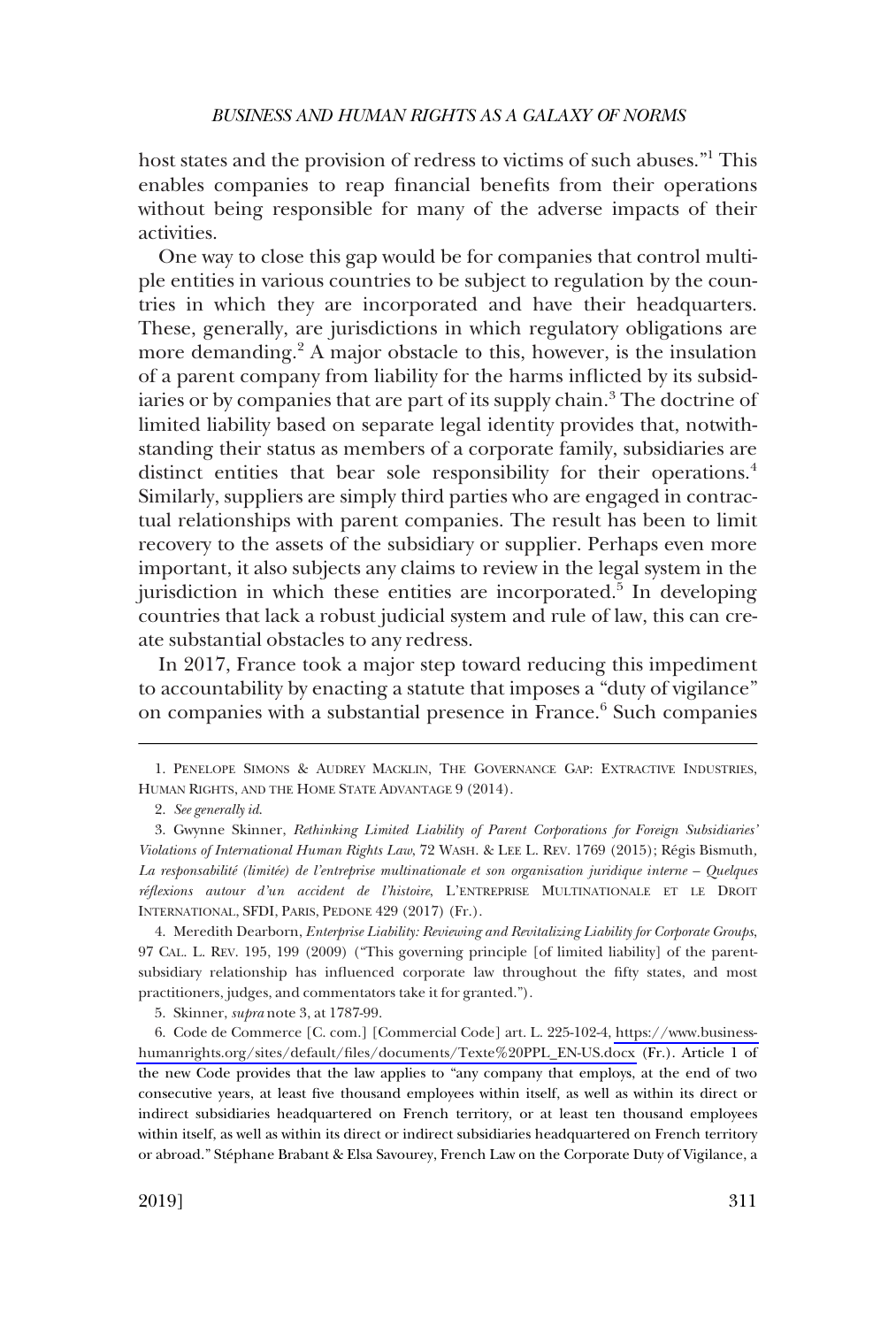are required to establish and implement a "vigilance plan."7 This plan must include:

[R]easonable vigilance measures to allow for risk identification and for the prevention of severe violations of human rights and fundamental freedoms, serious bodily injury or environmental damage or health risks resulting directly or indirectly from the operations of the company and of the companies it controls . . . as well as from the operations of the subcontractors or suppliers with whom it maintains an established commercial relationship, when such operations derive from this relationship.<sup>8</sup>

A plan must include the following measures:

- 1. A mapping that identifies, analyses and ranks risks;
- 2. Procedures to regularly assess, in accordance with the risk mapping, the situation of subsidiaries, subcontractors or suppliers with whom the company maintains an established commercial relationship;
- 3. Appropriate action to mitigate risks or prevent serious violations;
- 4. An alert mechanism that collects reporting of existing or actual risks, developed in working partnership with the trade union organizations' representatives of the company concerned;
- 5. A monitoring scheme to follow up on the measures implemented and assess their efficiency.

The vigilance plan and its effective implementation report shall be publicly disclosed[.]<sup>9</sup>

Companies that fail to meet their vigilance obligation will be responsible for the damage that "the execution of these obligations could

Practical and Multidimensional Perspective, 50 Revue International de la Compliance et de l'e´thique des Affaires (2017); Claire Bright, Creating a Legislative Level-Playing Field in Business and Human Rights at the European Level: Is the French Law on the Duty of Vigilance the Way Forward?, SSRN (Aug. 8, 2018), [https://ssrn.com/abstract=3262787;](https://ssrn.com/abstract=3262787) Anne Triponel & John Sherman, Legislating Human Rights Due Diligence: Opportunities and Potential Pitfalls to the French Duty of Vigilance Law, Int'l Bar Ass'n (May 17, 2017), [https://www.ibanet.org/Article/](https://www.ibanet.org/Article/Detail.aspx?ArticleUid=e9dd87de-cfe2-4a5d-9ccc-8240edb67de3)  [Detail.aspx?ArticleUid=e9dd87de-cfe2-4a5d-9ccc-8240edb67de3.](https://www.ibanet.org/Article/Detail.aspx?ArticleUid=e9dd87de-cfe2-4a5d-9ccc-8240edb67de3)

<sup>7.</sup> Code de commerce [C. com.] [Commercial Code] art. L. 225-102-4, [https://www.business](https://www.business-humanrights.org/sites/default/files/documents/Texte%20PPL_EN-US.docx)[humanrights.org/sites/default/files/documents/Texte%20PPL\\_EN-US.docx](https://www.business-humanrights.org/sites/default/files/documents/Texte%20PPL_EN-US.docx) (Fr.).

<sup>8.</sup> Id.

<sup>9.</sup> Id.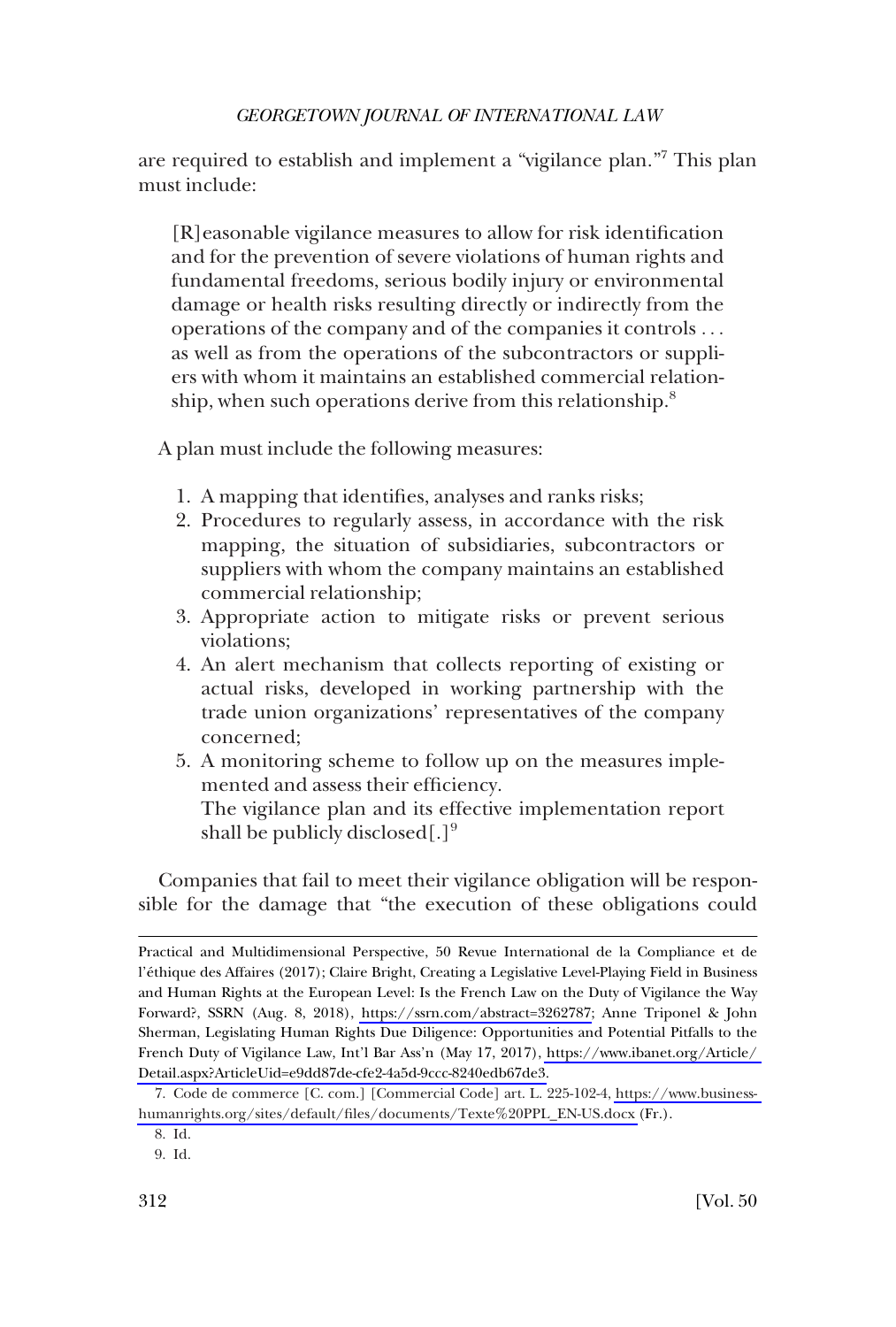have prevented."10 The French Constitutional Court held that authority in the statute for a court to impose a civil penalty of between  $\epsilon 10-\epsilon 30$ million was unconstitutional, because the scope of the duty was not sufficiently precise as the basis for a fine.<sup>11</sup> It otherwise upheld the law. Parties who claim harm resulting from breach of the duty of vigilance may file a claim under French tort law.12 Since the duty is an obligation of process (*obligation de moyens*) and not of outcomes (*obligation de résultat*), a plaintiff has the burden of proving that failure of the law led to the harms that occurred.<sup>13</sup>

The statute thus represents a potential major step in holding transnational companies responsible for operations by entities with which they are closely associated, notwithstanding those entities' separate legal identity.<sup>14</sup> As the Constitutional Court's decision suggests, however, the law leaves important issues open for interpretation. Its novelty means that there is no jurisprudence with respect to a comparable statute that may be helpful in interpreting the law. This does not mean, however, that there are no sources of guidance available, or that the law that develops around the statute should proceed in a self-contained way.

13. Assemblée Nationale, *PPL relative au devoir de vigilance des sociétés mères et des entreprises donneuses d'ordre no. 2578* (Feb. 11, 2015), [http://www.assemblee-nationale.fr/14/propositions/](http://www.assemblee-nationale.fr/14/propositions/pion2578.asp)  [pion2578.asp](http://www.assemblee-nationale.fr/14/propositions/pion2578.asp) (explanatory statement in support of the French law, according to the United Nations Guiding Principles on Business and Human Rights (UNGPs) adopted unanimously by the Human Rights Council of the United Nations in June 2011 and according also to the OECD Guidelines for Multinationals as revised in 2011. The draft legislation was designed to impose a "duty of vigilance" on multinational enterprises. It was framed to cover both parent companies in France and major French purchasers of goods manufactured in global supply chains, to establish a degree of liability for multinational corporations acting in France or abroad, and to secure some compensation for the victims in case of human rights violations and damage to the environment.).

14. The German Ministry for Economic Cooperation and Development also is reportedly in the process of drafting similar legislation applicable to German companies and their foreign subsidiaries and contractors, which would "require companies to carry out internal supply chain risk assessments, appoint a compliance officer to monitor compliance with the law's requirements, as well as establish an effective complaints mechanism for foreign workers." *German Development Ministry Drafts Law on Mandatory Human Rights Due Diligence for German Companies*, BUS. & HUMAN RIGHT RES. CTR. (Feb. 12, 2019), [https://www.business-humanrights.org/en/](https://www.business-humanrights.org/en/german-development-ministry-drafts-law-on-mandatory-human-rights-due-diligence-for-german-companies)  [german-development-ministry-drafts-law-on-mandatory-human-rights-due-diligence-for-german](https://www.business-humanrights.org/en/german-development-ministry-drafts-law-on-mandatory-human-rights-due-diligence-for-german-companies)[companies](https://www.business-humanrights.org/en/german-development-ministry-drafts-law-on-mandatory-human-rights-due-diligence-for-german-companies).

<sup>10.</sup> *Id*. art. 2.

<sup>11.</sup> Conseil constitutionnel [CC] [Constitutional Court] decision No. 2017-750DC, March 23, 2017 (Fr.),<https://www.conseil-constitutionnel.fr/decision/2017/2017750DC.htm> (French law on the duty of vigilance of parent corporations and contracting companies).

<sup>12.</sup> CODE CIVIL [C. CIV.] [CIVIL CODE] art. 1240 (Fr.). According to article 1240 of the French Civil Code, a person who causes damage to another person by his/her act or omission is bound to provide remedy when fault is established.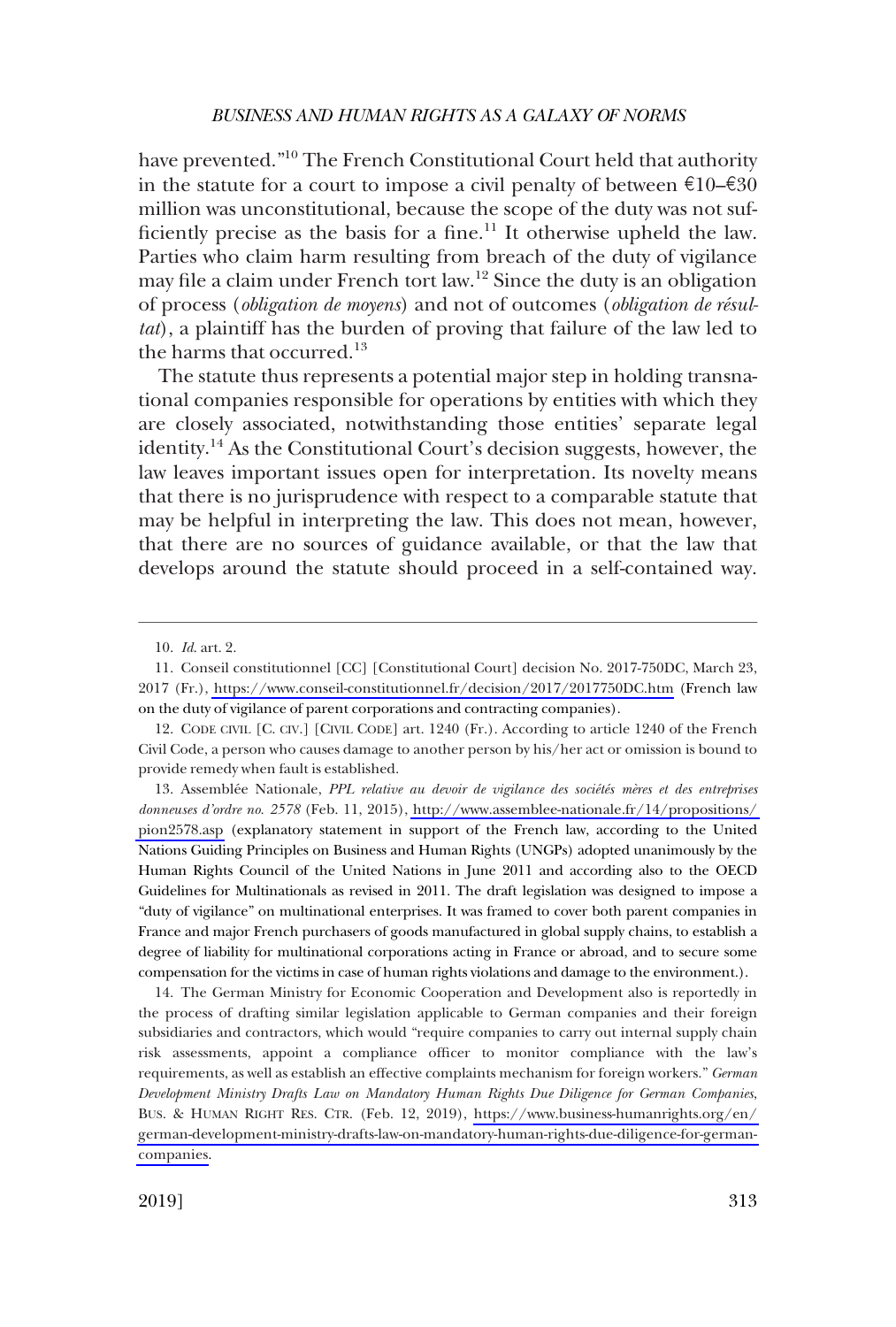This Article suggests that the French law should be seen as part of what we call a Business and Human Rights "Galaxy" of norms that has been emerging over the past several years.15 Various norms in this Galaxy can offer guidance on how the French duty of diligence should be construed and applied.

The Oxford English Dictionary defines a galaxy as a "system of millions or billions of stars, together with gas and dust, held together by gravitational attraction."<sup>16</sup> As we describe below, the Business and Human Rights Galaxy is comprised of numerous norms that take the form of measures such as statutes, regulations, reporting requirements, common law duties, private voluntary standards, corporate codes of conduct, non-governmental organization (NGO) best practices, international organization handbooks and checklists, and other sources. As we will describe, these norms can be conceptualized as occupying distinctive concentric rings around a core ring of enforceable "hard" law. The metaphor of a galaxy underscores that the norms in each ring, and the rings themselves, exert various degrees of gravitational force on one another. This can blur sharp distinctions between enforceable "hard" law on the one hand and voluntary standards and "soft law" on the other.

As we discuss below, this Galaxy may contain multiple potential sources of guidance in interpreting the French duty of diligence. Of particular note, we suggest that duties of care and vigilance occupy a similar position in the Galaxy that mediates between voluntary and enforceable obligations. Recognizing the existence of this Galaxy, and the ways in which norms within it may inform the understanding of the duty of vigilance, illuminates how international law on the human rights impacts of business operations is emerging as a distinctive domain.

Part II of this Article will first situate the French duty of vigilance in the context of the concept of human rights due diligence articulated in the United Nations Guiding Principles on Business and Human Rights. Parts III and IV will then describe the norms that occupy positions in the five concentric rings of the Business and Human Rights Galaxy. Finally, Part V will suggest how norms in various rings of this Galaxy may provide guidance on how the duty of vigilance should be interpreted and applied.

<sup>15.</sup> *See infra app*. at 59-61.

*Galaxy*, OXFORD ENGLISH DICTIONARY, [https://en.oxforddictionaries.com/definition/](https://en.oxforddictionaries.com/definition/galaxy)  16. [galaxy](https://en.oxforddictionaries.com/definition/galaxy) (last visited Mar. 31, 2019).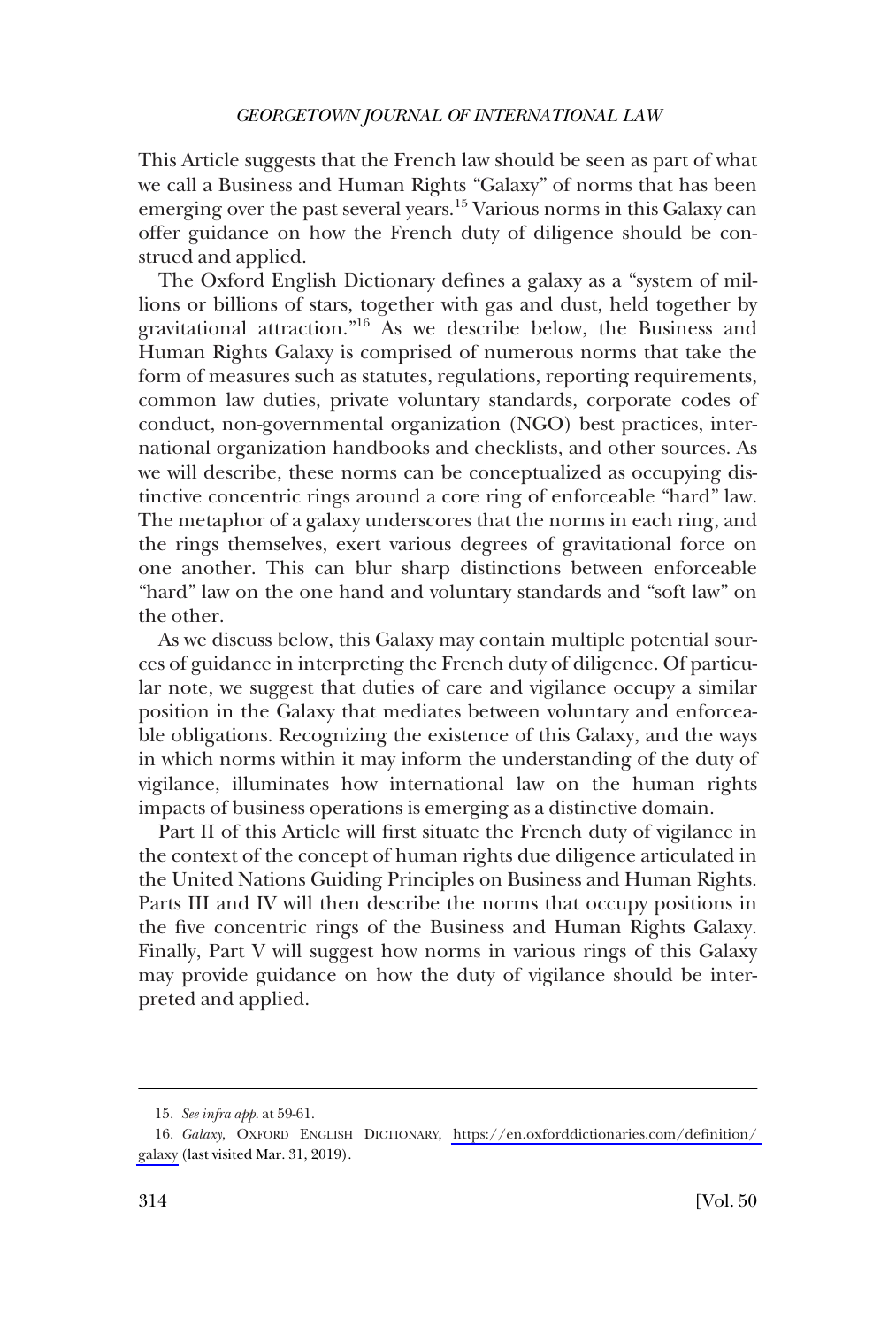### <span id="page-6-0"></span>II. THE U.N. GUIDING PRINCIPLES ON BUSINESS AND HUMAN RIGHTS

The U.N. Guiding Principles on Business and Human Rights (UNGP) were unanimously adopted by the U.N. Human Rights Council in 2011.17 That same year, the Organisation for Economic Cooperation and Development (OECD) Guidelines for Multinational Enterprises were revised to incorporate these Principles.<sup>18</sup> In just a few years, an international consensus has been coalescing around these instruments as expressions of the basic norms that define responsible corporate behavior.

The UNGPs declare that the fundamental responsibility of business organizations is to respect human rights. The Commentary to Article 11 says that this responsibility is "a global standard of expected conduct for all business enterprises wherever they operate," which "exists over and above compliance with national laws and regulations protecting human rights."19 The commentary to Article 12 says that an authoritative list of "the core internationally recognized human rights" is set forth in the International Bill of Rights and the International Labor Organization's (ILO) Declaration on Fundamental Principles and Rights at Work. The former consists of the Universal Declaration of Human Rights, the International Covenant on Civil and Political Rights, and the International Covenant on Economic, Social, and Cultural Rights.<sup>20</sup> Article 13 of the UNGPs says that the responsibility to respect human rights requires that companies: "(a) [a]void causing or contributing to adverse human rights impacts through their own activities, and address such impacts when they occur," and "(b) [s]eek to prevent or mitigate adverse human rights impacts that are directly linked to their operations, products or services by their business relationships, even if they have not contributed to those impacts."<sup>21</sup>

A crucial means of fulfilling these responsibilities is the conduct of "human rights due diligence."<sup>22</sup> The commentary to Article 18 of the UNGPs says:

<sup>17.</sup> UNITED NATIONS GUIDING PRINCIPLES ON BUSINESS AND HUMAN RIGHTS, HR/PUB/11/04 (2011) [hereinafter UNGP]; LES PRINCIPES DIRECTEURS DE L'OCDE A � L'INTENTION DES ENTREPRISES MULTINATIONALS, OECD (2011).

<sup>18.</sup> Les principes directeurs de l'OCDE à l'intention des entreprises multinationals (2011), [www.oecd.org/fr/investissement/mne/2011102-fr.pdf.](http://www.oecd.org/fr/investissement/mne/2011102-fr.pdf)

<sup>19.</sup> UNGP*, supra* note 17, art. 11, Commentary.

<sup>20.</sup> *Id*. art. 12, Commentary.

<sup>21.</sup> *Id*. art. 13.

<sup>22.</sup> *Id*. art. 17.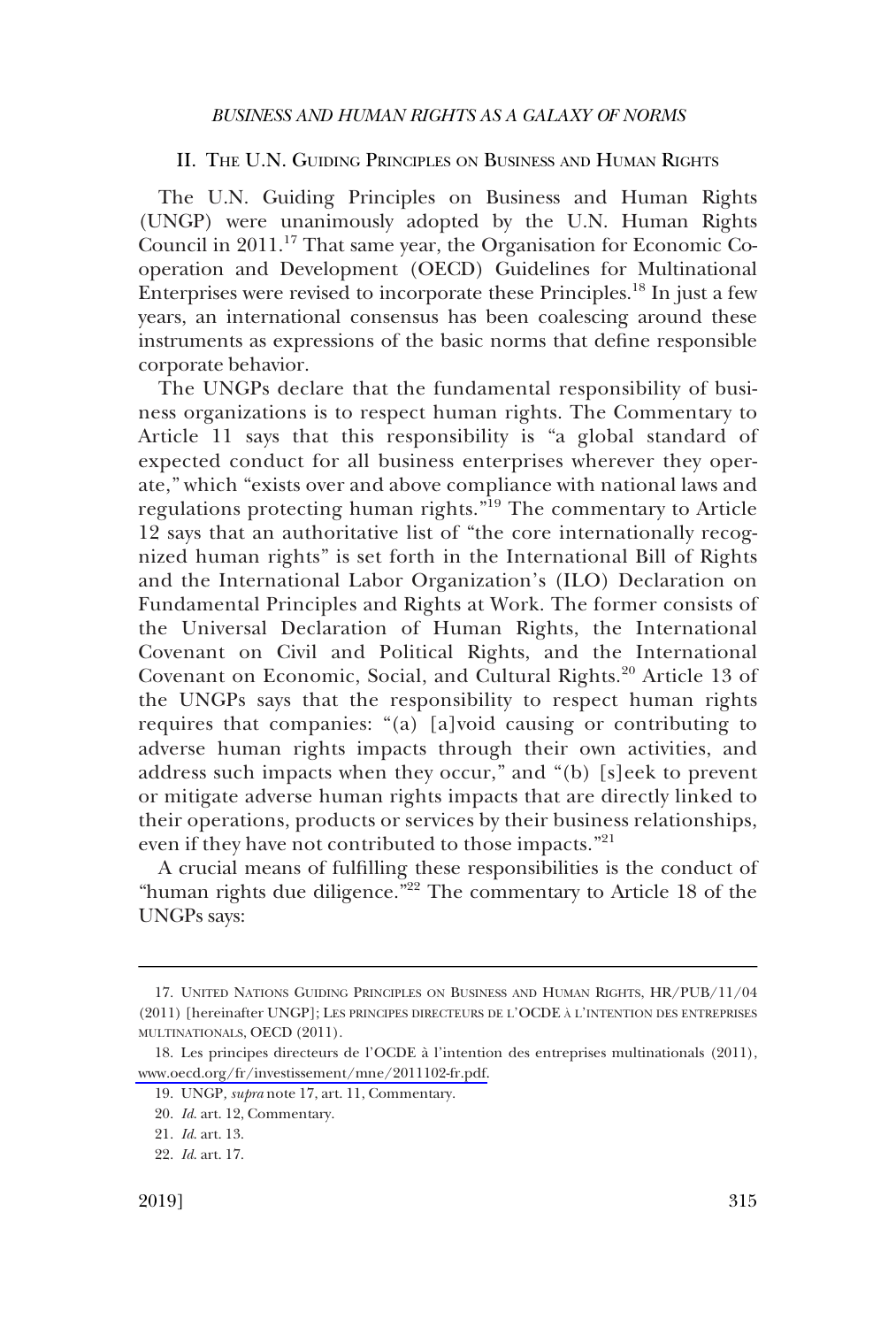The initial step in conducting human rights due diligence is to identify and assess the nature of the actual and potential adverse human rights impacts with which a business enterprise may be involved. The purpose is to understand the specific impacts on specific people, given a specific context of operations.<sup>23</sup>

The commentary emphasizes that due diligence is an ongoing process:

Because human rights situations are dynamic, assessments of human rights impacts should be undertaken at regular intervals: prior to a new activity or relationship; prior to major decisions or changes in the operation (e.g. market entry, product launch, policy change, or wider changes to the business); in response to or anticipation of changes in the operating environment (e.g. rising social tensions); and periodically throughout the life of an activity or relationship.<sup>24</sup>

A requirement of due diligence reflects the assumption that preventing harms is preferable to imposing liability after harms are inflicted, and that corporations are in the best position to determine how to do so. Companies have substantial resources devoted to assessing business risk and performance, as well as legal compliance, which can be employed to anticipate the harms that may occur as a result of their operations.

Due diligence is particularly crucial in fragile states or in areas of weak governance, when local regulations are confusing, vague, or even nonexistent due to the weakness of the legislative branch. In addition, the application of these local laws may be susceptible to unpredictability due to lack of judicial independence and/or corruption of the judiciary. The result in such cases is inadequate protection for victims of human rights violations.

Human rights due diligence may appear to resemble diligence for legal compliance purposes, in that both attempt to ensure that a company acts in accordance with social expectations. There are at least two important differences, however, that illuminate the way in which human rights due diligence involves greater uncertainty for a company. First, the focus of such diligence is not the risk to the company but to

<sup>23.</sup> *Id*. art. 18, Commentary.

<sup>24.</sup> *Id*.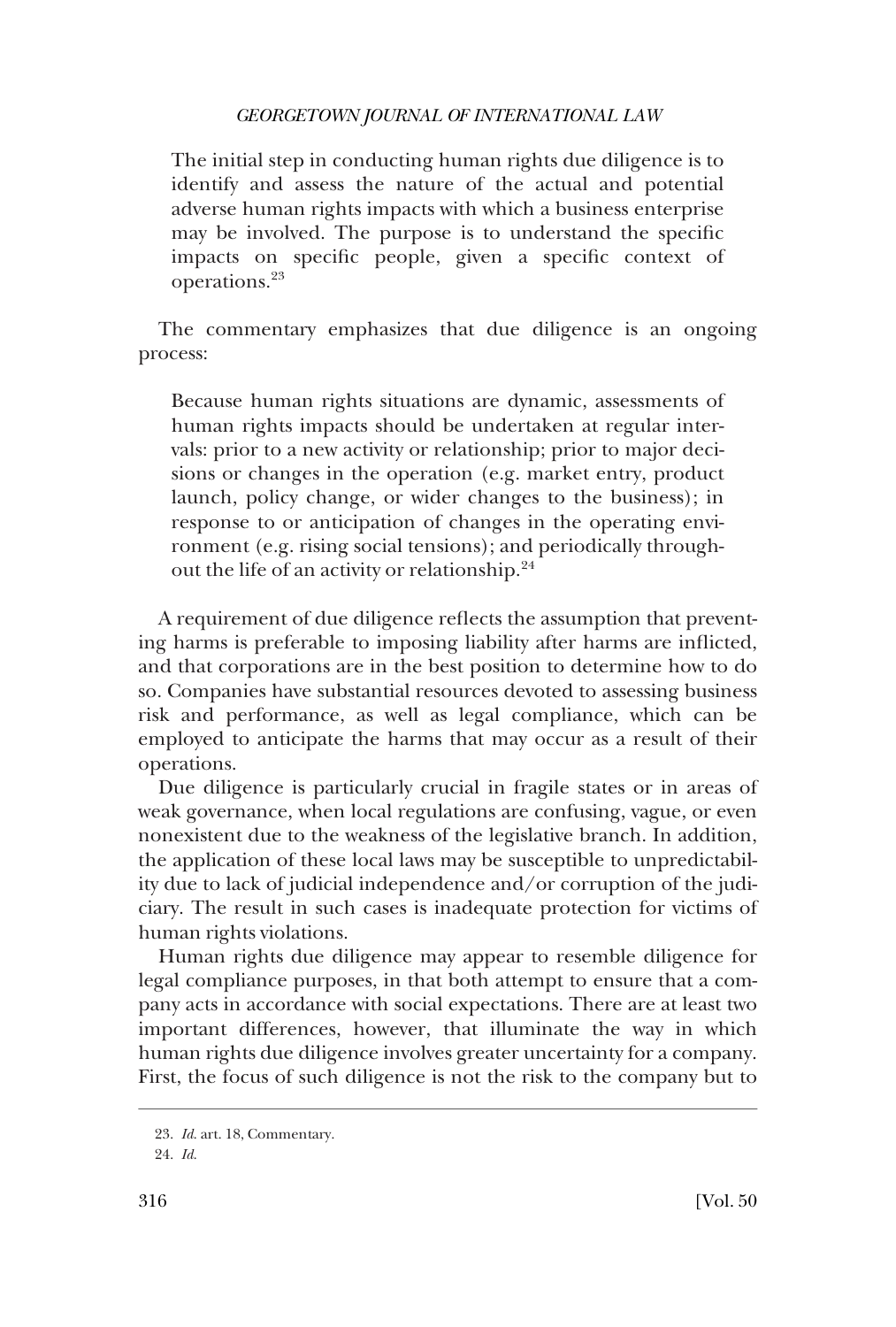stakeholders who are affected by its operations. $25$  Identifying relevant stakeholders is challenging in some cases, given the wide ripples that a company may generate from its activities. To whom does the company have a duty—that is, how far does the circle of stakeholders extend? What kind of priority should each group have, and how should a company balance stakeholder interests if they are not harmonious?

Second, legal compliance due diligence assesses risk with respect to explicit enforceable rules. While there may be some disagreement about how these rules should be interpreted, there are agencies and courts that are authorized to provide guidance on what the rules require and prohibit.<sup>26</sup> While some ambiguity may remain, a company nonetheless has a reasonably clear understanding of what constitutes a violation of its legal obligations. By contrast, human rights typically are expressed in broad and general terms, and there is no single source that provides authoritative guidance on what they mean.<sup>27</sup> While there are egregious cases of clear rights violations, a company otherwise may find it difficult to know whether its operations contravene its duty to respect human rights.

For these reasons, it is useful to think of business and human rights norms not as a hierarchy of binding provisions, but as a Galaxy comprised of multiple forms of guidance with differing legal effects, formulated by both public and private entities. These forms may consist of legislation, case law, industry standards, corporate codes of conduct, guidelines established by international bodies and NGOs, supplier contracts, loan agreements, and other types of instruments. Some elements of the Galaxy are applicable in particular industries or regions, while others pertain to certain types of harms. Some set forth reporting obligations, others stipulate certain procedures, while still others prescribe substantive behavior. In these respects, we can see the Galaxy as an example in the business and human rights domain of what has been called "transnational governance."28

<sup>25.</sup> Ste´phane Brabant, Elsa Savourey & Charlotte Michon, *The Vigilance Plan, Cornerstone of the Law on the Corpororate Duty of Vigilance*, 50 REVUE INTERNATIONAL DE LA COMPLIANCE ET DE L'ETHIQUE DES AFFAIRES (2017) (Fr.).

A first critical analysis and assessment of the first published compliance plans has just been 26. made public by the Business and Human Rights Association. Study relative to corporate enforcement of the law on the duty of diligence ("devoir de vigilance"). EDH & B&L, APPLICATION DE LA LOI SUR LE DEVOIR DE VIGILANCE (Apr. 2018), [https://www.e-dh.org/](https://www.e-dh.org/userfiles/Edh_2018_Etude_FR_V8.pdf)  [userfiles/Edh\\_2018\\_Etude\\_FR\\_V8.pdf](https://www.e-dh.org/userfiles/Edh_2018_Etude_FR_V8.pdf).

<sup>27.</sup> RHONA K. SMITH, TEXTBOOK ON INTERNATIONAL HUMAN RIGHTS 153-54 (2014).

<sup>28.</sup> *See generally* JAN-CHRISTOPHE GRAZ ANDREAS NOLKE, TRANSNATIONAL PRIVATE GOVERNANCE AND ITS LIMITS (2008); GOVERNANCE ACROSS BORDERS: TRANSNATIONAL FIELDS AND TRANSVERSAL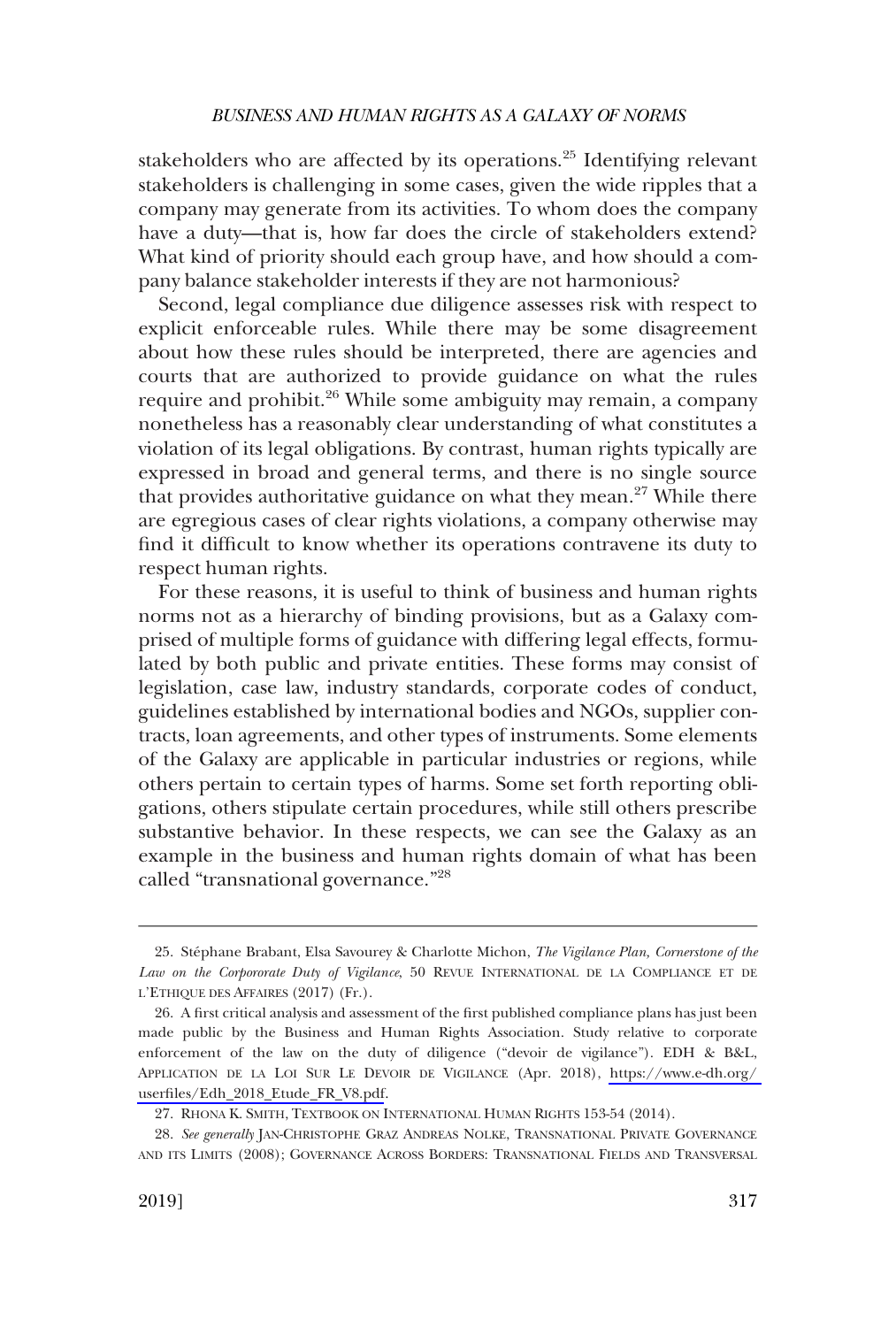<span id="page-9-0"></span>This conceptual framework highlights the way in which human rights norms are expanding and taking shape in an interconnected field in which traditional distinctions between "hard" and "soft" law, and between voluntary and mandatory responsibilities, are blurring. Regardless of its formal status, each element in the Galaxy has the potential to exert a certain amount of gravitational force on others. This situation means that corporate boards of directors and counsel must attend not simply to currently enforceable legal obligations, but to trends in other parts of the Galaxy that shape stakeholder expectations. These expectations may pose financial and reputational risks for companies even if they are not legally enforceable. To the extent that consensus emerges around these expectations, they also may provide an indication of future statutory or common law regulations as sources of legal obligations. Furthermore, so-called public "soft law," or unenforceable voluntary private standards, may acquire the status of "hard law" through incorporation into contracts, adoption in legislation, or reliance on them in defining a common law duty of care. Companies that seek to anticipate and minimize risk therefore must appreciate the interrelated nature of the norms that comprise the Business and Human Rights Galaxy, and the ways that liability is expanding within it.

### III. CONCENTRIC RINGS IN THE GALAXY<sup>29</sup>

One way to conceptualize the Business and Human Rights Galaxy is as a series of concentric rings of norms that expand outward from: (1) a ring of legal responsibility for violations of substantive rights; to rings that include (2) legal responsibility for compliance with non-financial reporting requirements; (3) legal responsibility for compliance with a standard of behavior that requires identifying and minimizing the risk of rights violations, such as the common law duty of care and the French statutory duty of vigilance; (4) private voluntary standards and codes of conduct; and (5) guidelines contained in instruments developed by international organizations such as the U.N. and the ILO. The

THEMES 17-19 (Leonhard Dobusch, Philip Mader & Cigrid Quack eds., 2013); HANDBOOK OF TRANSNATIONAL GOVERNANCE: INSTITUTIONS AND INNOVATIONS 30 (Thomas Hale & David Held eds., 2011); NETWORKED GOVERNANCE, TRANSNATIONAL GOVERNANCE AND THE LAW 262 (Mark Fenwick, Steven Van Uystel & Stefan Wrbka eds., 2014); TRANSNATIONAL GOVERNANCE: INSTITUTIONAL DYNAMICS OF REGULATION 139 (Marie-Laure Djelic & Kierstin Sahlin-Andersson eds., 2006); Milton C. Regan, Jr. & Kath Hall, *Lawyers in the Shadow of the Regulatory State: Transnational Governance on Business and Human Rights*, 84 FORDHAM L. REV. 2001 (2016); Milton C. Regan, Jr., *Lawyers, Globalization, and Transnational Governance Regimes*, 12 ANN. REV. L. & SOC. SCI. 133 (2016).

<sup>29.</sup> *See infra app*. at 59-61.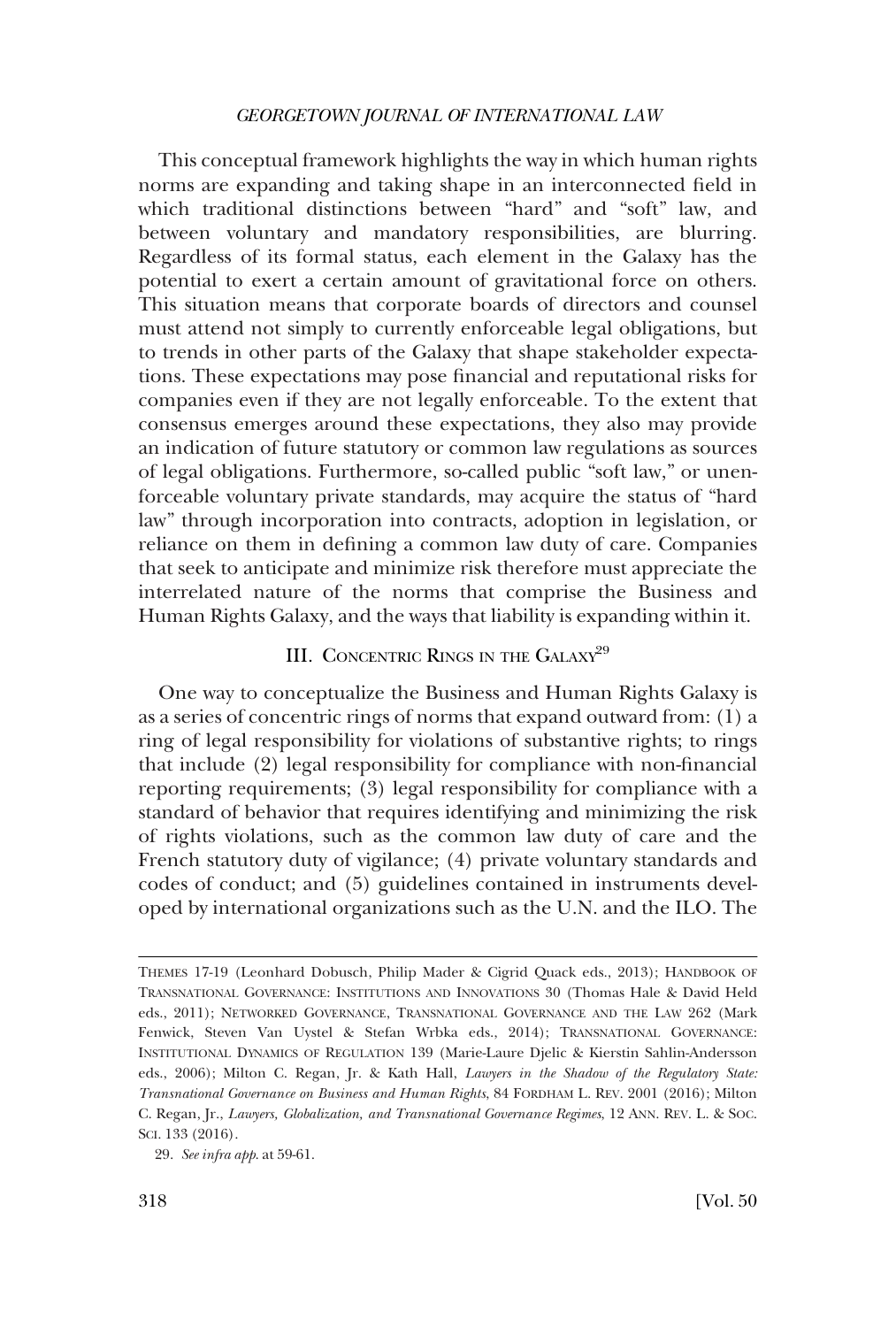<span id="page-10-0"></span>Appendix to this article contains figures that depict these rings, as well examples of specific types of norms in each that reflect their considerable growth from 2000-2019. As we will describe, violations of responsibilities in the first three rings are the basis for civil and, in some cases, criminal liability. The cluster of norms in each ring of the Galaxy has the potential to affect norms in other rings. Sources of expectations and liability thus are diverse and are related in complex ways rather than in a hierarchical order.

While the Galaxy provides a general description of business and human rights norms, it also provides a useful way of analyzing norms that are relevant to specific countries, commercial sectors, and types of human rights risks. Companies that operate in multiple jurisdictions must be aware of the different galaxies that are relevant to their operations, as well as how the extraterritorial scope of some of the norms can affect the interrelationship among the different rings.

### A. *Ring One: Legal Responsibility for Outcomes*

This first cluster includes provisions that impose liability for outcomes—violations of human rights. These include domestic criminal law, such as the U.S. Trafficking Victims Protection Reauthorization Act  $(TVPRA)^{30}$  and the U.S. law prohibiting peonage and slavery,  $31$ international criminal law relating to crimes against humanity, $32$  and statutory civil liability.<sup>33</sup>

The French law on the duty of vigilance<sup>34</sup> is located in Ring One, because it is the first of its kind to create a legal obligation for corporations to adopt plans of vigilance and provides for mechanisms of civil liability (similar to torts law in common law countries) in the event a plan is not adopted, published and sufficient to prevent and mitigate risks to human rights and others specified by the law.

The U.K. Modern Slavery Act, for example, prohibits slavery, servitude, forced labor, and trafficking in such activity, with criminal penalties for violating its terms.<sup>35</sup> Provisions of human rights conventions

<sup>30. 22</sup> U.S.C. §§ 7101-14 (2018).

<sup>31.</sup> *See generally*, 22 U.S.C. §§ 6901-7002 (2016).

<sup>32.</sup> *See* Rome Statute of the International Criminal Court, art. 8, July 17, 1998, 2187 U.N.T.S. 90.

<sup>33.</sup> The U.S. law on peonage and slavery, for instance, provides for civil liability to victims. *See*  18 U.S.C. § 1595 (2018).

CODE DE COMMERCE [C. COM.] [COMMERCIAL CODE] art. L. 225-102-4, [https://www.](https://www.business-humanrights.org/en/french-duty-of-vigilance-bill-english-translation)  34. [business-humanrights.org/en/french-duty-of-vigilance-bill-english-translation](https://www.business-humanrights.org/en/french-duty-of-vigilance-bill-english-translation) (Fr.).

*See generally* Modern Slavery Act 2015, c.30 (Eng.), [http://www.legislation.gov.uk/ukpga/](http://www.legislation.gov.uk/ukpga/2015/30/contents/enacted) 35. [2015/30/contents/enacted](http://www.legislation.gov.uk/ukpga/2015/30/contents/enacted).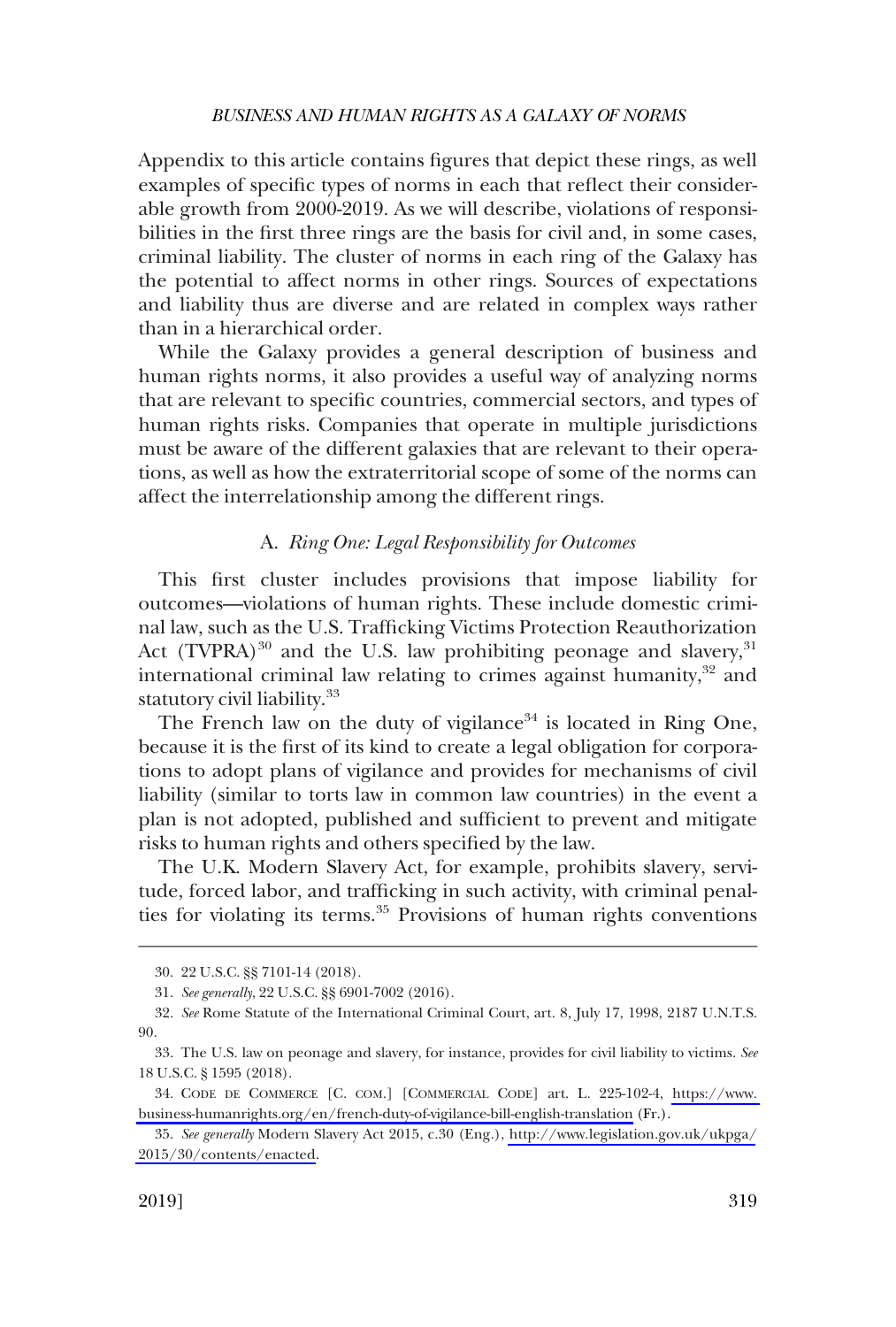that countries incorporate into domestic law also provide a source of potential liability.36 States that ratify many such conventions have an obligation to secure enjoyment of the rights in them by adopting appropriate domestic legislation that imposes obligations on private parties to respect human rights, and to provide penalties for violation of such rights.<sup>37</sup>

Administrative regulations also may impose substantive responsibilities with respect to outcomes. One such regulation, for instance, is the U.S. government's prohibition on human trafficking by federal government contractors.<sup>38</sup> The rule requires federal contractors performing work on contracts that exceed \$500,000 outside of the United States to certify that neither they nor any of their suppliers are engaged in any trafficking activities.<sup>39</sup> Contractors must take steps to prevent any prohibited activities, and to terminate any subcontractor who engages in them.40 Any contractor in violation of the rule may be suspended or debarred from government contracts.<sup>41</sup>

38. Federal Acquisition Regulation; Ending Trafficking in Persons, 80 Fed. Reg. 4,967 (Jan. 29, 2015) (to be codified at 48 C.F.R. pts. 1, 2, 9, 12, 22, 42, and 52).

39. Combatting Trafficking in Persons, 48 C.F.R. §§ 22.1703, 22.1705 (2012).

40. *Id*. § 22.1703.

41. *See* U.S. DEP'T OF STATE, TRAFFICKING IN PERSONS REPORT 448 (June 2018), [https://www.](https://www.state.gov/documents/organization/282798.pdf)  [state.gov/documents/organization/282798.pdf](https://www.state.gov/documents/organization/282798.pdf) ("DOJ and other federal law enforcement agencies continued to investigate allegations of debt bondage and excessive recruitment fees required of third-country nationals working on certain U.S. government contracts abroad, but no federal criminal prosecutions of employers or labor contractors resulted from these investigations in FY 2017. DoD took action against noncompliant employers or labor contractors from U.S. programs resulting in twenty-two suspensions, six debarments, one job termination, and one compliance agreement"); *see also* Neil Gordon, *POGO Identifies Defense Contractor Recently Sanctioned for Human Trafficking Abuses*, PROJECT ON GOV'T OVERSIGHT (Aug. 21, 2018), [https://www.pogo.](https://www.pogo.org/investigation/2018/08/pogo-identifies-defense-contractors-recently-sanctioned-for-human-trafficking-abuses/) [org/investigation/2018/08/pogo-identifies-defense-contractors-recently-sanctioned-for-human](https://www.pogo.org/investigation/2018/08/pogo-identifies-defense-contractors-recently-sanctioned-for-human-trafficking-abuses/)[trafficking-abuses/](https://www.pogo.org/investigation/2018/08/pogo-identifies-defense-contractors-recently-sanctioned-for-human-trafficking-abuses/) ("POGO has identified two companies that are not U.S.-based that were impacted by the law; they were recently sanctioned by the government for violating U.S. restrictions on human trafficking. An official in the Pentagon's watchdog told POGO that Tamimi Global Company and Texas Gulf Global General Trading & Contracting Company were

<sup>36.</sup> Countries in the Council of Europe, for instance, generally have incorporated into domestic law the obligations contained in the European Convention on Human Rights. *See, e.g*., Human Rights Act 1998, c. 42 (Eng.).

With regard to the International Covenant on Civil and Political Rights, for instance, see 37. U.N. Human Rights Comm., General Comment No. 31: The Nature of the General Legal Obligation Imposed on States Parties to the Covenant, ¶ 8, U.N. Doc. CCPR/C/21/Rev.1/add/13 (May 12, 2004),<https://www.refworld.org/docid/478b26ae2.html>("[T]he positive obligations on States Parties to ensure Covenant rights will only be fully discharged if individuals are protected by the State, not just against violations of Covenant rights by its agents, but also against acts committed by private persons or entities that would impair the enjoyment of Covenant rights in so far as they are amenable to application between private persons or entities.").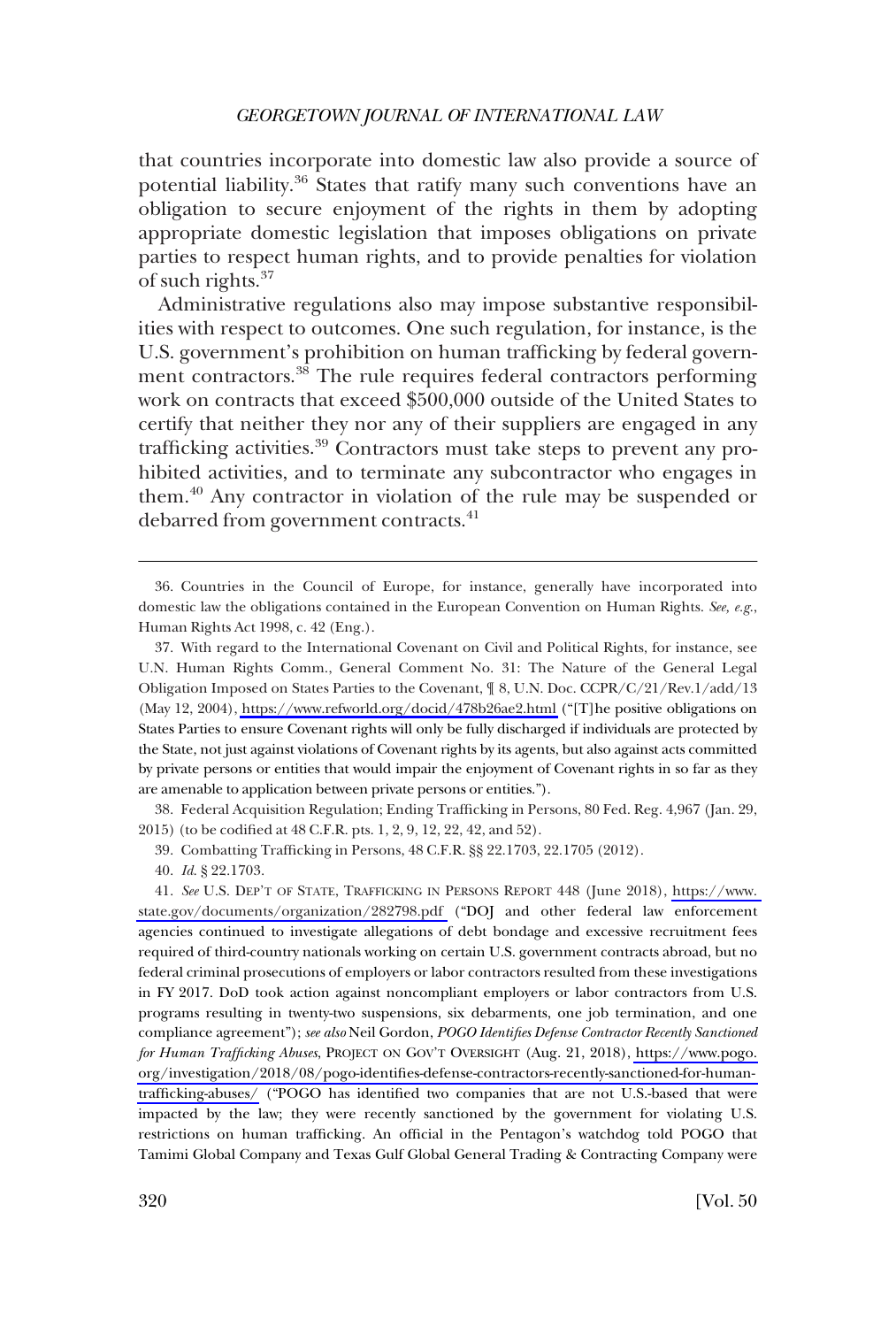### B. *Ring Two: Legal Responsibility for Reporting*

<span id="page-12-0"></span>The second concentric cluster consists of non-financial legal reporting requirements. The California Transparency in Supply Chains Act, $42$ for instance, requires retailers and manufacturers with \$100 million or more in total worldwide revenues that do business in the state to report on their efforts to identify and prevent human trafficking in their supply chains.43 The remedy for a violation of the Act is injunctive relief by the State Attorney General, although the Act says that nothing in the legislation is intended to limit the availability of remedies for violation of other state or federal law.44

The Act requires only that a company disclose its efforts with regard to trafficking and slavery, and does not require the adoption of any specific policies regarding these practices. Nonetheless, as one law firm suggested, "fair trade activists are likely to be aggressive in using the statute to shame corporations that have deficient anti-human trafficking programs."<sup>45</sup>

A similar provision, the U.K. Modern Slavery Act, went into effect in 2015.46 Unlike the California Act, it imposes disclosure obligations on any company with revenue of more than £36.000.000 that does business in the United Kingdom.<sup>47</sup> The Act provides not only for disclosures similar to those under the California Act, but also extends the penalty for persons convicted of holding anyone in slavery or servitude, or engaging in human trafficking, from fourteen years to life imprisonment.<sup>48</sup>

Another example of a targeted disclosure requirement is the Extractive Industry Transparency Initiative (EITI), an effort to address corruption in the extractives industry.<sup>49</sup> Companies in this industry face

47. *Id*. § 54(9) (stating that the Secretary of State can make a determination of revenue).

48. *Id*. § 5(3).

two of the companies referred to, although not by name, in a recent State Department report."). The two aforementioned companies were suspended/debarred, but the government is not publishing information because of open criminal investigations.

<sup>42.</sup> California Transparency in Supply Chains Act, S.B. 657, 2010 Cal. Stat. 556 (codified at CAL. CIV. CODE § 1714.43).

<sup>43.</sup> CAL. CIV. CODE § 1714.43(a)(2)(A).

<sup>44.</sup> *Id*. § 1714.43(d).

SHEPPARD MULLIN, *Human Trafficking and Your Supply Chain: New Disclosure Requirements for*  45. *Companies Doing Business in California* (Oct. 7, 2011), [https://www.sheppardmullin.com/](https://www.sheppardmullin.com/publications-articles-1366.html)  [publications-articles-1366.html.](https://www.sheppardmullin.com/publications-articles-1366.html)

<sup>46.</sup> Modern Slavery Act 2015, c.30 (Eng.).

<sup>49.</sup> While corruption involves a number of distinct issues beyond the scope of this Article, the U.N. Office of the High Commissioner for Human Rights suggests that it can be connected in several ways to human rights abuses. It can lead to violation of a state's responsibility "to take steps . . . to the maximum of its available resources, with a view to achieving progressively the full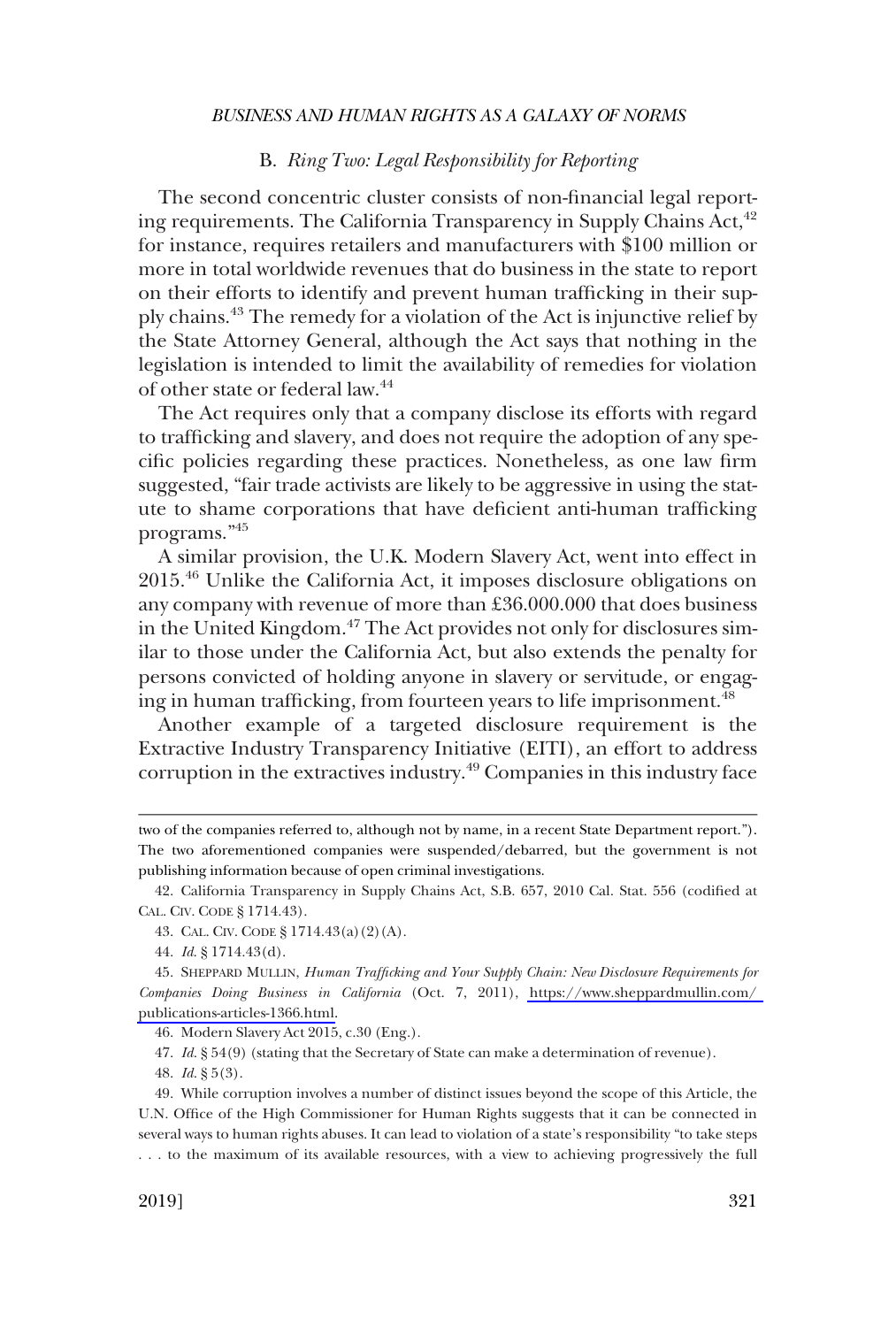the risk that their activities may contribute to human rights abuses by corrupt governments in the countries in which they operate. The EITI is a set of reporting standards published by a coalition of companies, governments, and NGOs.<sup>50</sup> It requires companies to disclose payments to governments and governments to disclose the amounts that they receive from these sources.<sup>51</sup> Recent revisions require disclosure of payment information by individual project.<sup>52</sup> Adoption of the EITI standard is discretionary, and implementation is the responsibility of individual countries that subscribe to it. As a result, the EITI requirements must be adopted into national law so that the extractive companies that operate within the country are subject to it. National laws or regulations and the process for certifying them are independently validated by the EITI before the country is deemed to be EITI compliant, and countries must maintain adherence to all the EITI rules in order to retain their compliant status. The EITI currently has designated thirtyone countries as compliant, which includes Kazakhstan, Peru, and a significant number of African countries.<sup>53</sup> The United States, however, withdrew in November 2017 as an "implementing country" under the EITI, on the ground that it is unable to comply with all its requirements.<sup>54</sup> The United States stated that it would remain one of seventeen "supporting countries" of the EITI.<sup>55</sup> Compliant countries must seek revalidation every three years.<sup>56</sup>

realization of the rights recognized in the [International] Covenant [on Economic, Social and Cultural Rights]." Corruption can also result in discrimination in the provision of such services in favor of those who can furnish bribes and other benefits to government officials. As the U.N. notes, "[t]he economically and politically disadvantaged suffer disproportionately from the consequences of corruption, because they are particularly dependent on public goods." EXTRACTIVE INDUS. TRANSPARENCY INITIATIVE,<https://eiti.org> (last visited Apr. 5, 2019).

*How We Work*, EXTRACTIVE INDUS. TRANSPARENCY INITIATIVE, [https://eiti.org/about/how-](https://eiti.org/about/how-we-work)50. [we-work](https://eiti.org/about/how-we-work) (last visited Apr. 5, 2019).

<sup>51.</sup> Guide to Implementing the EITI Standard, EXTRACTIVE INDUS. TRANSPARENCY INITIATIVE, <https://eiti.org/guide> (last visited Apr. 5, 2019).

*Project-Level Reporting in the Extractive Industries*, EXTRACTIVE INDUS. TRANSPARENCY 52. INITIATIVE,<https://eiti.org/document/projectlevel-reporting-in-extractive-industries> (last visited Apr. 5, 2019).

*Implementation Status*, EXTRACTIVE INDUS. TRANSPARENCY INITIATIVE, [https://eiti.org/](https://eiti.org/countries)  53. [countries](https://eiti.org/countries) (last visited Apr. 5, 2019).

<sup>54.</sup> Bill Chappell, *US Withdraws from Anti-Corruption Group's Oil and Petroleum Rules*, NAT'L PUB. RADIO (Nov. 3, 2017, 3:18 PM), [https://www.npr.org/sections/thetwo-way/2017/11/03/](https://www.npr.org/sections/thetwo-way/2017/11/03/561908947/u-s-withdraws-from-anti-corruption-oil-and-petroleum-group)  [561908947/u-s-withdraws-from-anti-corruption-oil-and-petroleum-group.](https://www.npr.org/sections/thetwo-way/2017/11/03/561908947/u-s-withdraws-from-anti-corruption-oil-and-petroleum-group)

<sup>55.</sup> *Id*.

<sup>56.</sup> *Id*.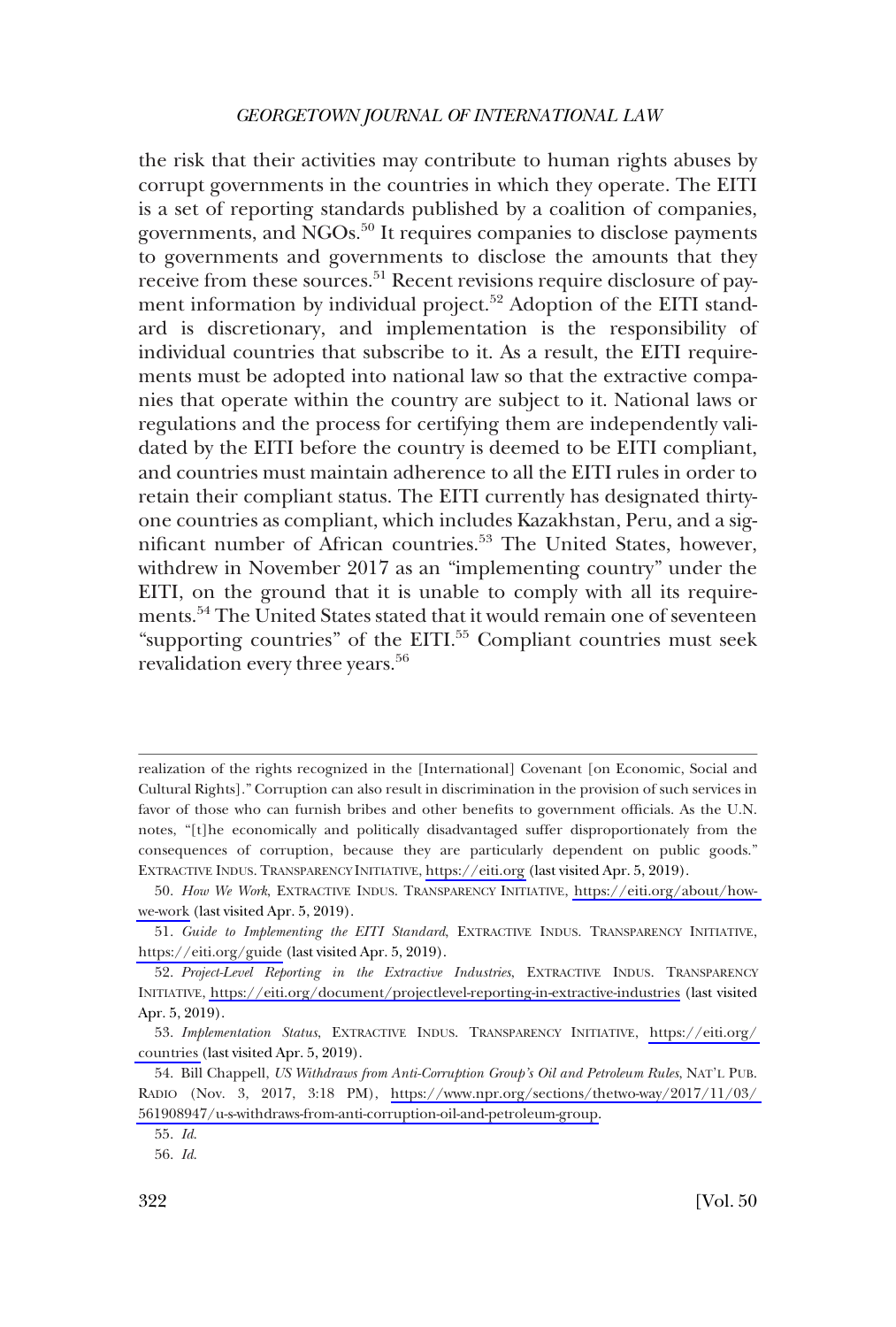Broader reporting requirements are contained in provisions such as the EU Non-Financial Reporting Directive<sup>57</sup> and the U.K. Companies Act.<sup>58</sup> The former requires that companies publish reports on the policies that they implement with respect to environmental protection, social responsibility and treatment of employees, respect for human rights, anti-corruption and bribery, and diversity on company boards in terms of age, gender, and educational and professional background.<sup>59</sup>

The U.K. Companies Act requires companies to issue a Strategic Report "to inform members of the company and help them assess how the directors have performed their duty . . . to promote the success of the company."60 It provides that a company listed on a stock exchange "must, to the extent necessary for an understanding of the development, performance or position of the company's business," include in its Report:

information about—

- (i) environmental matters (including the impact of the company's business on the environment),
- (ii) the company's employees, and
- (iii) social, community issues, and human rights issues, including information about any policies of the company in relation to those matters and the effectiveness of those policies.<sup>61</sup>

The Guidance Report on the Act issued by the Financial Reporting Council (FRC) has clarified that the Act mandates disclosures that relate to information that is material. $62$  In addition, the agency has opined that it "does not believe that it would be best practice for an unquoted company to prepare a strategic report which omitted, for example, information on a material human rights issue simply because

<sup>57.</sup> Directive 2014/95/EU of the European Parliament and of the Council of 22 October 2014 Amending Directive 2013/34 EU as Regards Disclosure of Non-Financial and Diversity Information by Certain Large Undertakings and Groups, 2014 O.J. (L330) 1.

<sup>58.</sup> Companies Act 2006, c.46 (Eng.), http://www.legislation.gov.uk/ukpga/2006/46/pdfs/ [ukpga\\_20060046\\_en.pdf.](http://www.legislation.gov.uk/ukpga/2006/46/pdfs/ukpga_20060046_en.pdf)

<sup>59.</sup> Directive 2014/95/EU, *supra* note 57.

The Companies Act 2006 (Strategic Report and Directors' Report) Regulations 2013, SI 60. 2013/1970, art. 3, ¶ 414C(1) (Eng.) [https://www.legislation.gov.uk/uksi/2013/1970/pdfs/](https://www.legislation.gov.uk/uksi/2013/1970/pdfs/uksi_20131970_en.pdf)  [uksi\\_20131970\\_en.pdf.](https://www.legislation.gov.uk/uksi/2013/1970/pdfs/uksi_20131970_en.pdf)

<sup>61.</sup> *Id*. ¶ 414C(7)(b).

*Guidance on the Strategic Report*, FIN. REPORTING COUNCIL (July 2018), [https://www.frc.org.](https://www.frc.org.uk/getattachment/fb05dd7b-c76c-424e-9daf-4293c9fa2d6a/Guidance-on-the-Strategic-Report-31-7-18.pdf)  62. [uk/getattachment/fb05dd7b-c76c-424e-9daf-4293c9fa2d6a/Guidance-on-the-Strategic-Report-](https://www.frc.org.uk/getattachment/fb05dd7b-c76c-424e-9daf-4293c9fa2d6a/Guidance-on-the-Strategic-Report-31-7-18.pdf)[31-7-18.pdf.](https://www.frc.org.uk/getattachment/fb05dd7b-c76c-424e-9daf-4293c9fa2d6a/Guidance-on-the-Strategic-Report-31-7-18.pdf)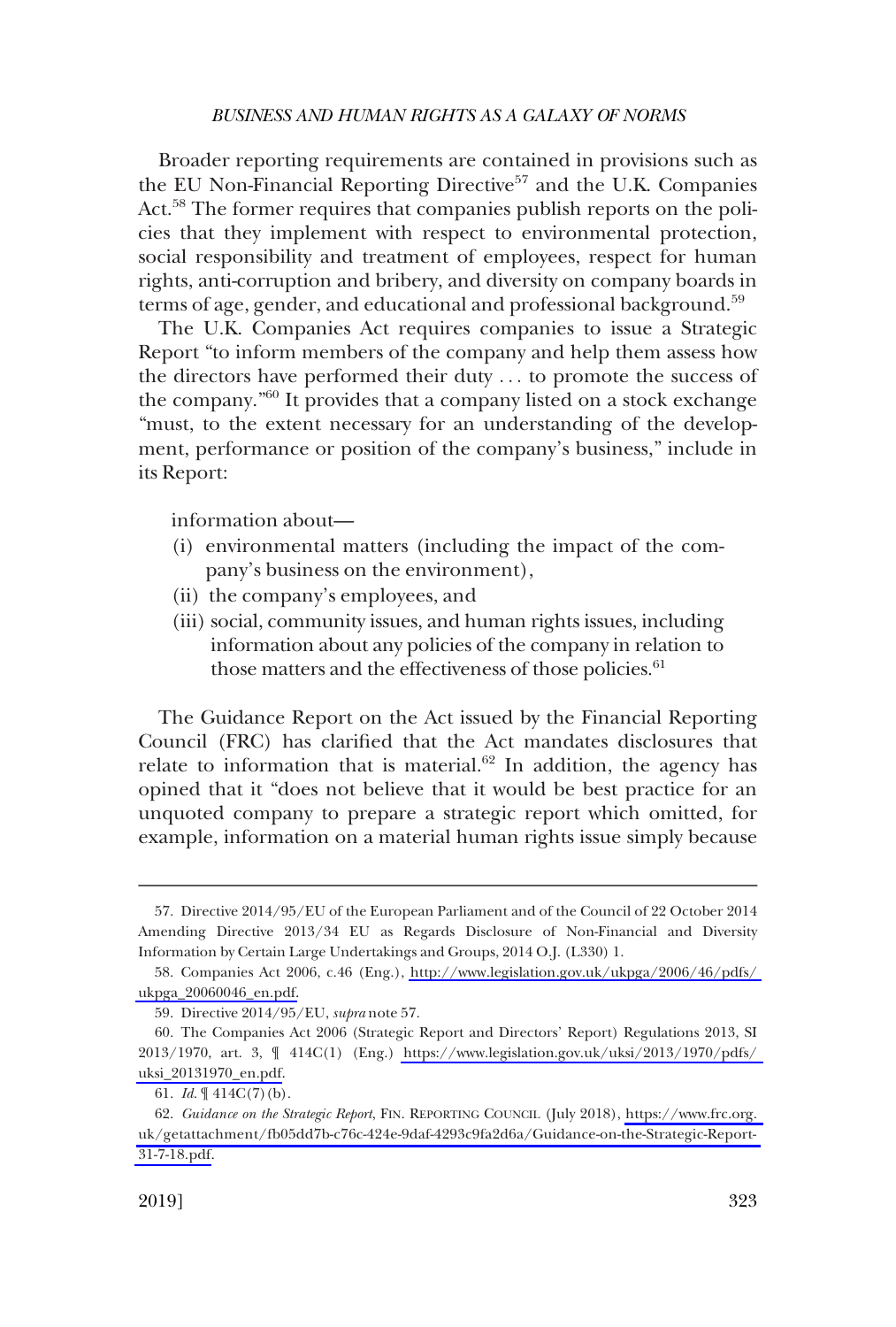<span id="page-15-0"></span>there was no explicit legal or regulatory requirement to address such matters."<sup>63</sup>

### C. *Ring Three: Legal Responsibility for Process*

The third ring of the Galaxy imposes legal responsibility for taking steps to identify and minimize foreseeable harms from business operations. The common law duty of care and the French statutory duty of vigilance can be seen as occupying this ring. The Child Labor Due Diligence Law in the Netherlands also can be seen as occupying this ring. It requires a company registered in the Netherlands, or that delivers goods or services to the Netherlands twice or more a year, to make a one-time disclosure of the due diligence it has undertaken to determine if child labor is occurring in its supply chain.<sup>64</sup> Any company that learns that there is a reasonable presumption that child labor is being used in its supply chain is expected to prepare an action plan to prevent this.<sup>65</sup>

Two features of the common law duty of care make it an especially useful source of guidance in interpreting the requirements of the new French statutory duty and of due diligence requirements such as set forth in the Netherlands law.<sup>66</sup> First, requirements of the duty of care are sensitive to context, which provides the flexibility to take into account a range of considerations. This is useful in light of the wide variety of business organizations and the diverse nature of their operations. Second, the duty of care occupies an intermediate place in the Galaxy between enforceable and non-enforceable norms. It constitutes an enforceable obligation to anticipate and take precautions against risks, which is framed in broad and open-ended terms. This means that the task of determining the steps necessary to fulfill the duty may draw guidance from norms in other rings of the Galaxy, especially if they address specific types of risks.

<sup>63.</sup> *Id*. at 89-90.

*Frequently Asked Questions about the new Dutch Child Labour Due Diligence Law*, MVO PLATFORM 64. (Apr. 14, 2017), [https://www.mvoplatform.nl/en/frequently-asked-questions-about-the-new](https://www.mvoplatform.nl/en/frequently-asked-questions-about-the-new-dutch-child-labour-due-diligence-law/)[dutch-child-labour-due-diligence-law/.](https://www.mvoplatform.nl/en/frequently-asked-questions-about-the-new-dutch-child-labour-due-diligence-law/)

<sup>65.</sup> *Id*.

<sup>66.</sup> *See, e.g*., Beatrice Parance & Elise Groulx, *Regards croise´s sur le devoir de vigilance et le duty of care [Comparative law analysis of Duty of vigilance and Duty of Care]*, 145 JOURNAL DE DROIT INTERNATIONAL 21 (2018) (Fr.); Claire Bright, *Le devoir de diligence de la société mère dans la jurisprudence anglaise [The duty of diligence of the parent corporation in English jurisprudence]*, DROIT SOCIAL 828 (2017) (Fr.); Sandra Cossart et al., *The French Law on Duty of Care: A Historic Step Towards Making Globalisation Work for All*, 2 BUS. & HUM. RTS. J. 317 (2017).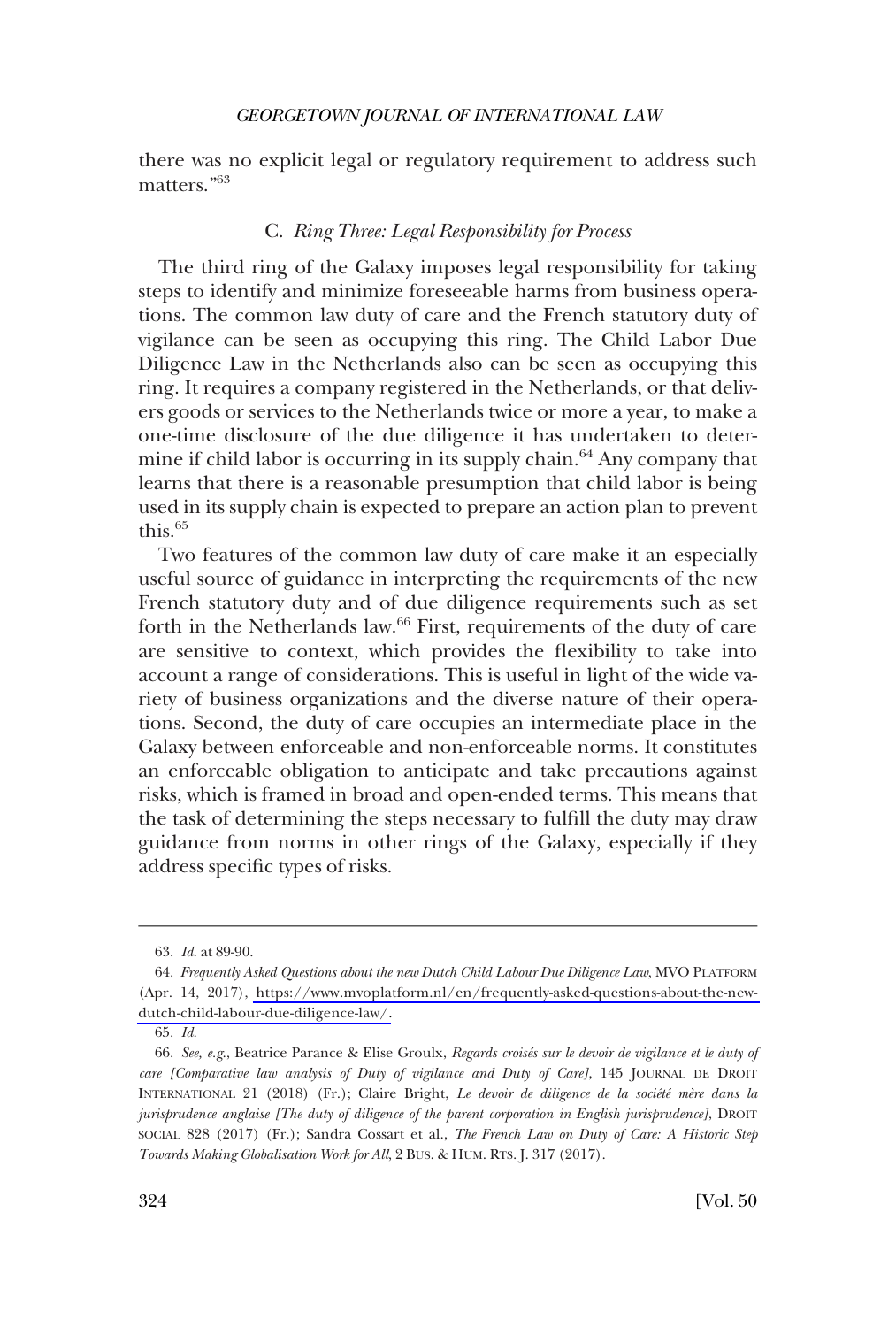The *responsabilité civile quasi-délictuelle* (tort liability) in French law is equivalent to tort law in common law countries. The French liability is built around the standard of the reasonable person. The threshold requirement is that an actor has a duty of care to those affected by his or her actions.67 If this duty exists, she or he may be liable when her/his negligence causes injury to others.<sup>68</sup> The existence of a duty and its obligations are assessed on a case-by-case basis, with case law clarifying their boundaries.

Human rights lawyer and scholar Douglass Cassel has noted the dynamic character of the common law duty of care, which evolves according to what is "fair, just, and reasonable, in accordance with community expectations and common sense, and reflective of altering social conditions and standards."69 U.K. law provides a useful example of the elements of this duty.<sup>70</sup> As declared in the 1990 House of Lords*—*now Supreme Court*—*case of *Caparo Industries Plc v. Dickman*, its existence and scope is subject to three requirements: (1) foreseeability, (2) proximity, and (3) the fairness and reasonableness of imposing a duty.<sup>71</sup>

The foreseeability element asks whether a reasonable person would have foreseen that injury would occur from her actions or omissions.<sup>72</sup> Proximity requires that there be a sufficiently close relationship between the victim and the person who caused the injury.<sup>73</sup> The fairness and reasonableness element incorporates elements from the other two requirements: the more foreseeable the consequences and closer the relationship, the more likely that it is fair and reasonable to find that an actor had a duty of care. This step also requires consideration of whether any public policy concerns should prevent or limit the imposition of a duty. The duty of care under a reasonable person standard thus is a behavioral standard akin to an *obligation de moyens* (an obligation to provide the means) to prevent liability.

<sup>67.</sup> PHILIPPE BRUN, RESPONSABILITE´ CIVILE EXTRA-CONTRACTUELLE [EXTRA-CONTRACTUAL CIVIL LIABILITY] 292 (5th ed. 2018) (Fr.).

<sup>68.</sup> CLERK & LINDSELL ON TORTS ¶¶ 8-01 to 8-214 (21st ed. 2014).

<sup>69.</sup> Douglas Cassel, *Outlining the Case for a Common Law Duty of Care of Business to Exercise Human Rights Due Diligence*, 1 BUS. & HUMAN RIGHTS J. 179, 189 (2016).

<sup>70.</sup> Professor Cassel has provided a thorough analysis of the ways in which formulations of a duty of care may formally diverge among common law jurisdictions, but he acknowledges that it is not clear that these differences lead to significantly different results. *See id*. at 189-95.

<sup>71.</sup> Caparo Industries Plc v. Dickman, [1990] 2 AC 605, 617-18 (HL) (Eng.).

<sup>72.</sup> *Id*. at 640.

<sup>73.</sup> *Id*. at 617-18.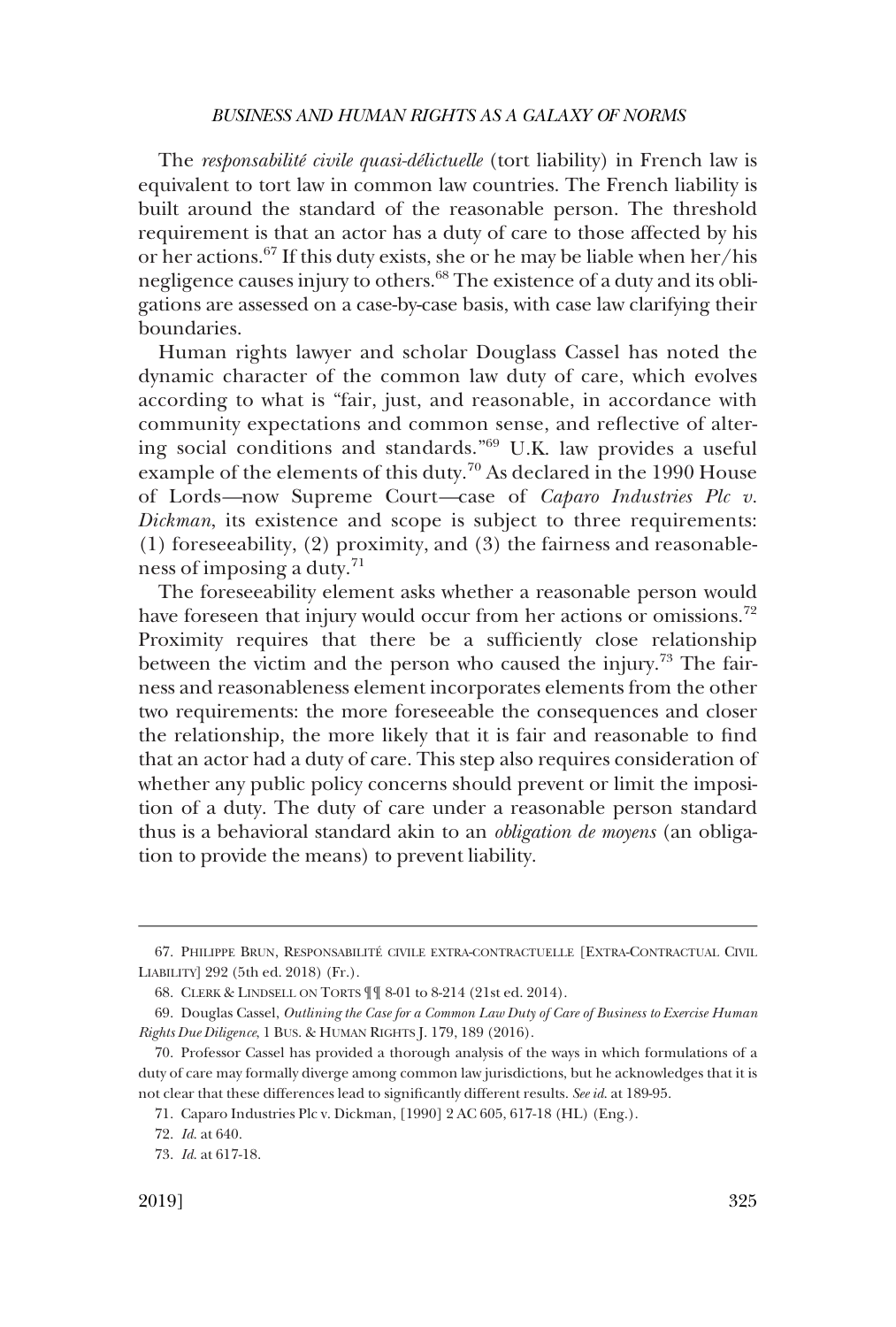To date, common law jurisdictions have not recognized a general duty of parent companies to take steps to minimize the risks of harm inflicted by subsidiaries or suppliers, such as the French law requires.<sup>74</sup> Such a step is distinct from a willingness in some cases to "pierce the corporate veil" in cases on the ground that a subsidiary does not have a meaningful independent legal identity and the parent company is using it to commit a wrong.<sup>75</sup>

Courts in the United Kingdom and Canada have accepted the possibility, however, of imposing liability on parent corporations for the actions of subsidiaries in circumstances involving conduct by the parent that creates expectations with respect to its responsibility. In *Chandler v. Cape*, for example, a victim suffering from asbestosis, and who had worked in the asbestos plant of one of Cape's subsidiaries no longer in existence, filed suit against the parent company for damages for his injury.76 The tribunal recognized a duty of care owed by the parent company to the employee, applying the criteria established in *Caparo v. Dickman*. 77

The court stated:

The configuration of the asbestos factory dated back to the time when Cape introduced its Pluto board manufacturing business into the Cowley Works. By installing its business there, it must have implicitly undertaken a duty of care to ensure that its business was carried on without risk to the employees in the other business of Cape Products carried on at the Cowley Works. In due course, it required Cape to purchase this business.<sup>78</sup>

The court continued, "Cape moreover had superior knowledge about the asbestos business. It was in a substantial way of business and

<sup>74.</sup> *See* Cassel, *supra* note 69, at 181.

<sup>75.</sup> Adams v. Cape Industries Plc [1990] Ch 433 (CA) (Eng.). In this opinion, the English Court of Appeal had to assess which circumstances would allow lifting the corporate veil over Cape's subsidiaries, thus ignoring the subsidiaries' autonomy. While, in the case at hand, the Court of Appeal ruled that the circumstances for lifting the veil were not met and that the subsidiary was to remain distinct from the parent company, the court enumerated three alternative criteria which would allow for lifting the social veil of a subsidiary: (i) whether the subsidiary is fictitious, (ii) whether the company constitutes a unique economic entity, and (iii) the mandate. This basis for liability is not, however, the focus of this Article.

<sup>76.</sup> Chandler v. Cape plc [2012] EWCA Civ 525 [1], 1 WLR 3111 (Eng.).

<sup>77.</sup> Caparo Industries Plc v Dickman [1990] 2 AC 605 (Eng.).

<sup>78.</sup> Chandler, EWCA Civ 525 [75].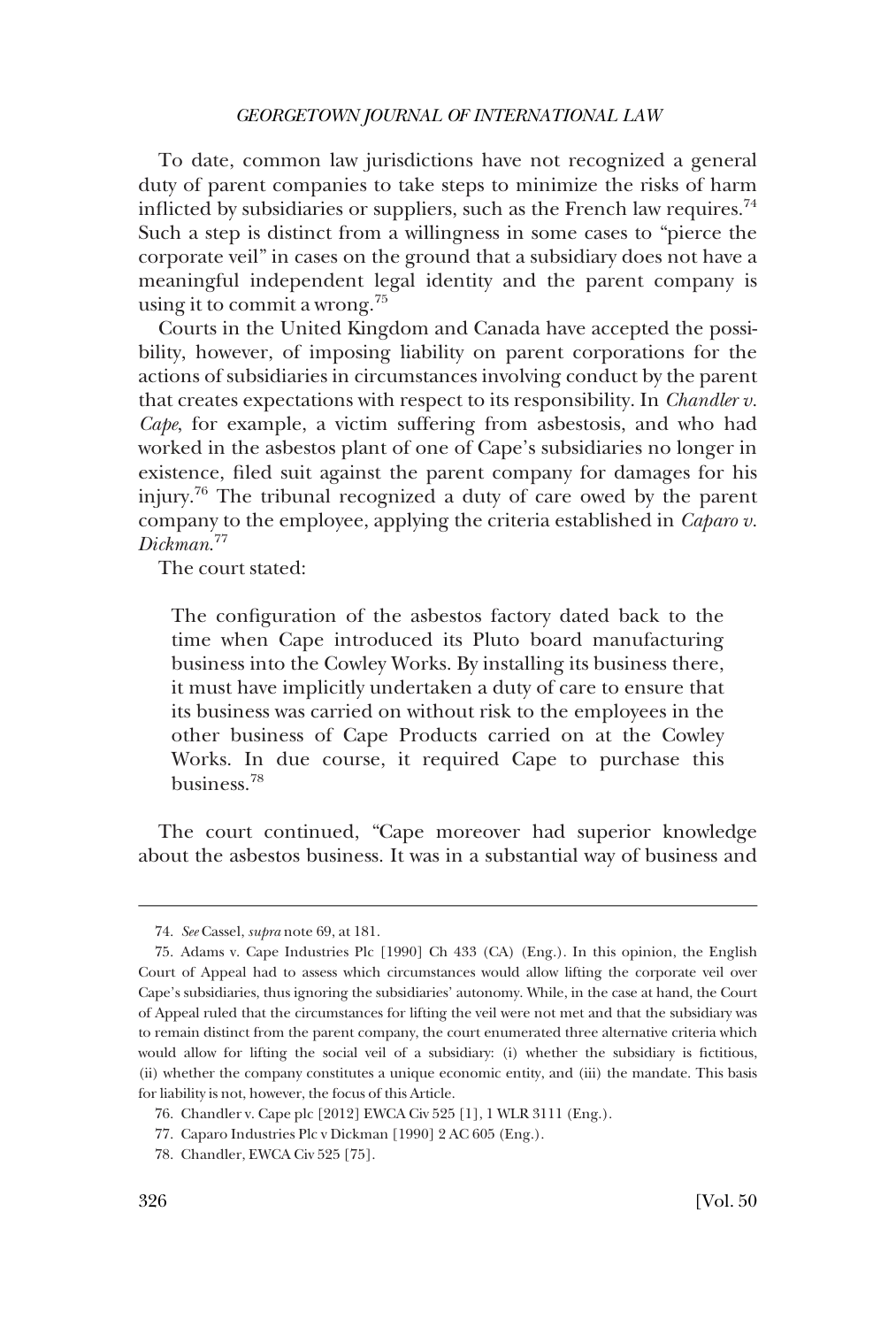its resources far exceeded those of Cape Products. Dr. Smither was doing research into the link between asbestos dust and asbestosis and related diseases."79 Moreover, the court said, letters within the company provided "clear evidence of Cape involving itself in issues relevant to health and safety policy at Cape Products, for example whether an employee diagnosed as having asbestosis could continue to be employed in that business."80 The court concluded:

Given Cape's state of knowledge about the Cowley Works, and its superior knowledge about the nature and management of asbestos risks, I have no doubt that in this case it is appropriate to find that Cape assumed a duty of care either to advise Cape Products on what steps it had to take in the light of knowledge then available to provide those employees with a safe system of work or to ensure that those steps were taken.<sup>81</sup>

Canadian case law has also recognized the possibility of a direct duty of a parent corporation with respect to alleged human rights violations by a subsidiary. In *Choc v. Hubday Minerals Inc*., the Ontario Superior Court denied a motion to dismiss a claim against a Canadian mining company based on security forces' murder, physical assault, and rape of members of local communities living near the operations of one of its subsidiaries in Guatemala.<sup>82</sup> The defendant claimed that "there is no recognized duty of care owed by a parent company to ensure that the commercial activities carried on by its subsidiary in a foreign country are conducted in a manner designed to protect those people with whom the subsidiary interacts,"83 and that "a parent corporation cannot be responsible for the actions of its subsidiary."<sup>84</sup>

The court said that the standard for dismissal is that it is "'plain and obvious' that a claim discloses no reasonable cause of action and will fail."85 It acknowledged that a direct negligence claim against a parent company for the actions of its subsidiary was novel, but concluded that the plaintiffs had pled facts that, if proven, could support a claim that the injury was reasonably foreseeable, that there was sufficient

<sup>79.</sup> *Id*.

<sup>80.</sup> *Id.* ¶ 76.

<sup>81.</sup> *Id*. ¶ 78.

<sup>82.</sup> Choc v. Hudbay Minerals Inc., [2013] ONSC 1414 (Can. Ont. Sup. Ct. J.).

<sup>83.</sup> *Id*. ¶ 18.

<sup>84.</sup> *Id*. ¶ 19.

<sup>85.</sup> *Id*. ¶ 55.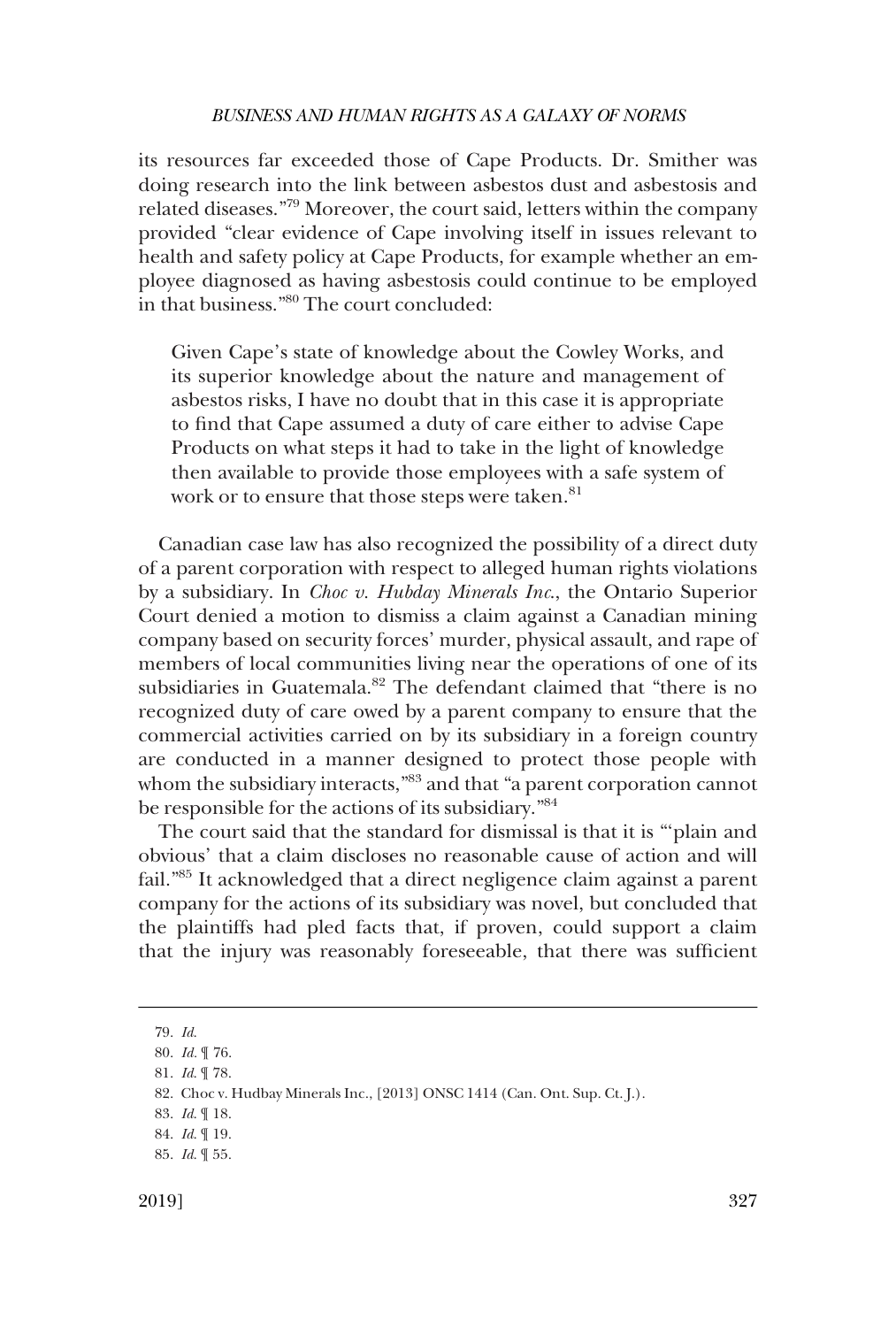proximity between the parties to impose a duty of care, and that there were no public policy concerns militating against finding a duty.<sup>86</sup>

With respect to foreseeability, the court noted that, *inter alia*, the parent company knew that violence frequently was used by security forces during eviction and had been used in the past; security personnel were unlicensed, inadequately trained, and possessed unlicensed and illegal firearms; and that "in general there was a risk that violence and rape could occur."87 The court thus concluded that, if the alleged facts were proven, it would have been "reasonably foreseeable" to the parent company that "authorizing the use of force in response to peaceful opposition from the local community could lead to the security personnel committing violent acts."88

With regard to the proximity of the relationship, the court noted the claim that the parent company had made repeated public statements that it was making efforts to address conflicts over land in connection with its projects, that it was committed to working with local groups to resolve such conflicts, and that the company had adopted the Voluntary Principles on Security and Human Rights for its security forces.89 The court also observed that plaintiffs alleged that parent company executives and employees assumed direct responsibility for operations relating to land issues.<sup>90</sup>

Finally, the court stated that the case presented competing policy considerations that would be best considered with the benefit of a full record, which meant that it was not "plain and obvious" that such considerations supported a motion to dismiss.<sup>91</sup>

One aspect of the dynamism of the common law duty of care that is especially relevant to norms in other rings of the Business and Human Rights Galaxy is the tendency of courts to look to compliance with common industry practice as probative of whether the duty has been satisfied.92 As the court noted in *Trimarco v. Klein*,

<sup>86.</sup> *Id*. ¶ 65.

<sup>87.</sup> *Id*. ¶ 64.

<sup>88.</sup> *Id*.

<sup>89.</sup> *Id*. ¶ 67.

<sup>90.</sup> *Id*.

<sup>91.</sup> *Id*. ¶ 74.

<sup>92.</sup> RESTATEMENT (THIRD) OF TORTS: LIABILITY FOR PHYSICAL HARM §13 (AM. LAW INST., Proposed Final Draft No. 1, 2005) (noting the influence of custom as a source of legal obligation and in tort law as the test of "ordinary care"); *See generally* Michael L. Rustad & Thomas H. Koenig, *The Tort of Negligent Enablement of Cybercrime*, 20 BERKELEY TECH. L.J. 1553 (2005).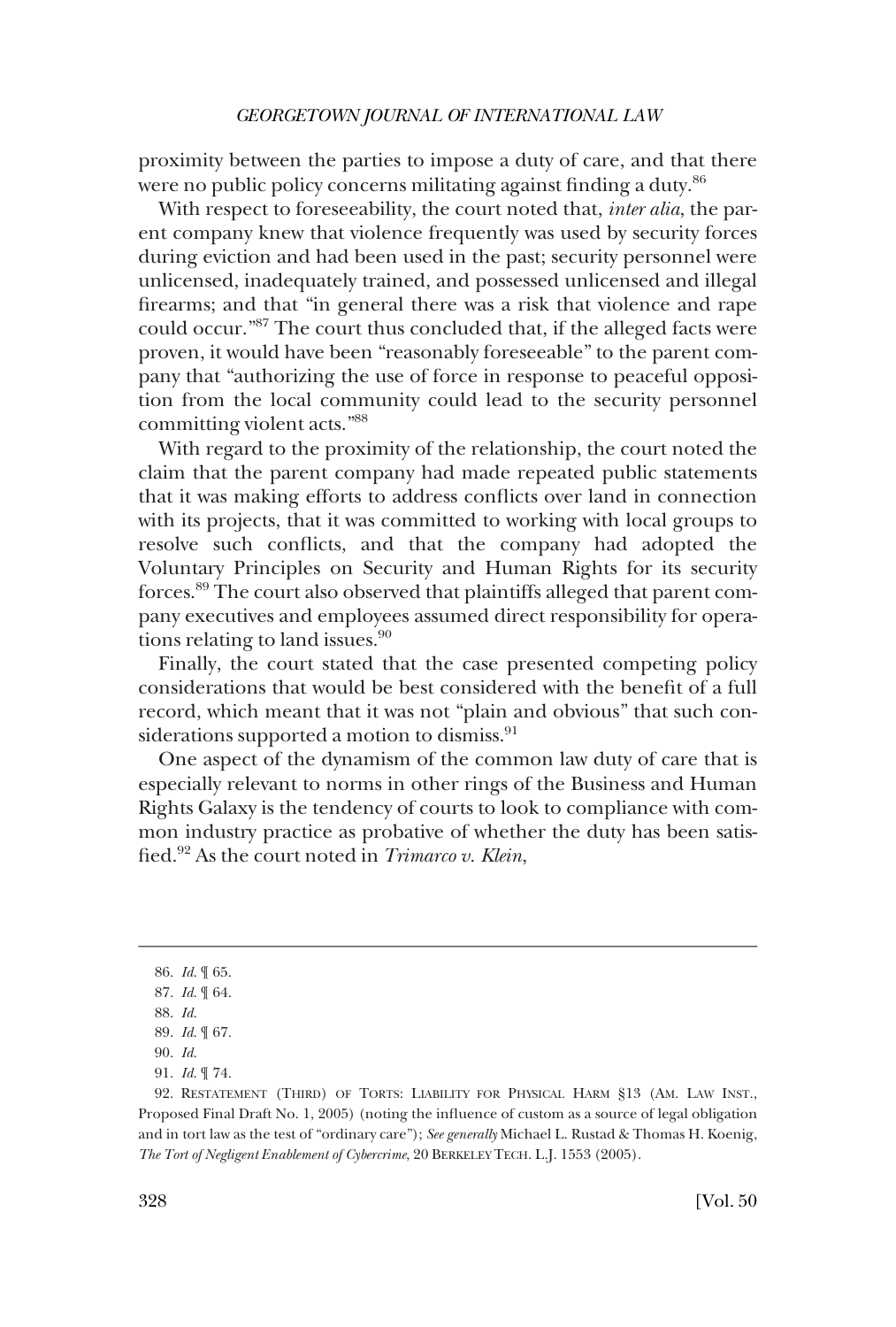[W]hen proof of an accepted practice is accompanied by evidence that the defendant conformed to it, this may establish due care and, contrariwise, when proof of a customary practice is coupled with a showing that it was ignored and that this departure was a proximate cause of the accident, it may serve to establish liability.<sup>93</sup>

Additionally, in a very recent, long expected, decision in the case of *Vedanta*, the U.K. Supreme Court affirmed the potential liability of multinational corporations for harms perpetrated through the acts of a subsidiary and approved respondents'/claimants' petition for their case to move forward on the merits.<sup>94</sup> This tort case arises from alleged toxic emissions from the Nchanga Copper Mine in the Chingola District of Zambia, affecting upwards of 1,500 people.<sup>95</sup> Discussing at length the duty of care of a parent company to third parties harmed by its subsidiaries, and the notion of substantial justice with regard to *forum non-conveniens*, the decision has far-reaching implications for extraterritorial activity undertaken by multinational corporations primarily through its subsidiaries.

While the court indicated that the appeal dealt only with the issue of jurisdiction, the discussion on the existence of a duty of care of a parent company is lengthy. Noting that "the liability of parent companies in relation to the activities of their subsidiaries is not, of itself, a distinct category of liability in common law negligence," the Court stated that "everything depends on the extent to which, and the way in which, the parent availed itself of the opportunity to take over, intervene in, control, supervise or advise the management of the relevant operations (including land use) of the subsidiary."96 In this, the court noted that just as the existence of a parent-subsidiary relationship does not *ipso facto* indicate an obligation or responsibility of the parent company,<sup>97</sup> the court is also "not persuaded that there is any such reliable limiting principle."98 Existing corporate guidelines about minimizing the social and environmental impact of inherently dangerous activities, such as mining, may very well implicate a duty of care if the parent companies

<sup>93.</sup> Trimarco v. Klein, 56 N.Y.2d 98, 105-06 (N.Y. Ct. App. 1982).

<sup>94.</sup> Vedanta Resources PLC v. Lungowe, [2019] UKSC 20 (UK).

<sup>95.</sup> *Id*. ¶ 1. Further, claimants allege that their health and farming activities have been damaged by repeated discharges of toxic matter from the Nchanga Copper Mine into those watercourses from 2005 to date.

<sup>96.</sup> *Id*. ¶ 49.

<sup>97.</sup> *Id*.

<sup>98.</sup> *Id*. ¶ 52.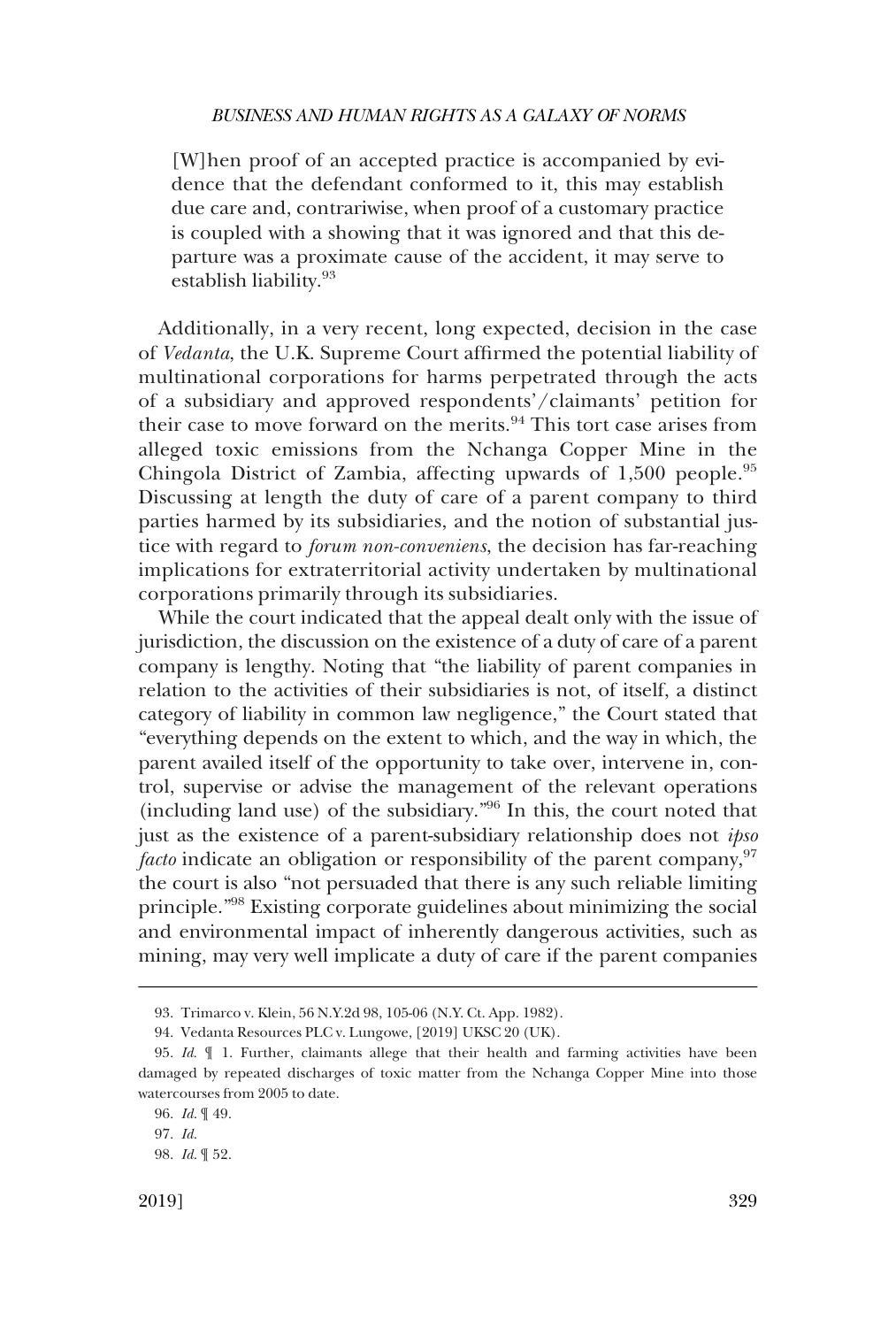hold themselves out to supervise implementation.<sup>99</sup> Further, when examining the contours of the application of the duty of care the U.K. Supreme Court noted three examples where the parent company could incur liability:

- (1) Where it has set down group guidelines which contain systemic errors that cause harm to third parties; $100$
- (2) Where it has taken active steps to implement guidelines in the operations of its subsidiary;<sup>101</sup> and
- (3) Where it has represented that it has relevant degree of supervision and control (even where it does not in fact).<sup>102</sup>

Similarly, in *Garthe v. Ruppert* the New York Court of Appeals stated that when "certain dangers have been removed by a customary way of doing things safely, this custom may be proved to show that [the one charged with a breach of care] has fallen below the required standard."103

Courts do not, however, treat compliance with industry custom as dispositive evidence of compliance with a duty of care, in light of the fact that companies in an industry may not have been willing to take sufficient steps to prevent foreseeable harm from their activities.104 As two authors note, "[c]ustom provides the floor, but not necessarily the ceiling, of reasonable care."105

Furthermore, a practice need not be universal or ubiquitous to serve as a standard for satisfying a duty of care. In the notable case of *The T.J. Hooper v. Northern Barge Corp*., for example, Judge Learned Hand of the U.S. Court of Appeals for the Second held that tugboats were negligent in not using radio sets that could have warned them of weather conditions that resulted in the loss of barges carrying cargo of the plaintiffs.<sup>106</sup> Judge Hand acknowledged, "It is not fair to say that there was a general custom among coastwise carriers so to equip their tugs. One line alone did it; as for the rest, they relied upon their crews, so far as

<sup>99.</sup> *Id*. ¶ 53.

<sup>100.</sup> *Id*. ¶ 52.

<sup>101.</sup> *Id*. ¶ 53.

<sup>102.</sup> *Id*.

<sup>103.</sup> Garthe v. Ruppert, 264 N.Y. 290, 296 (N.Y. Ct. App. 1934).

<sup>104.</sup> The T.J. Hooper v. Northern Barge Corp., 60 F.2d 737, 740 (2d Cir. 1932).

<sup>105.</sup> Michael L. Rustad & Thomas H. Koenig, *The Tort of Negligent Enablement of Cybercrime*, 20 BERKELEY TECH. L.J. 1553, 1588 (2005).

<sup>106.</sup> *See Hooper*, 60 F.2d at 737.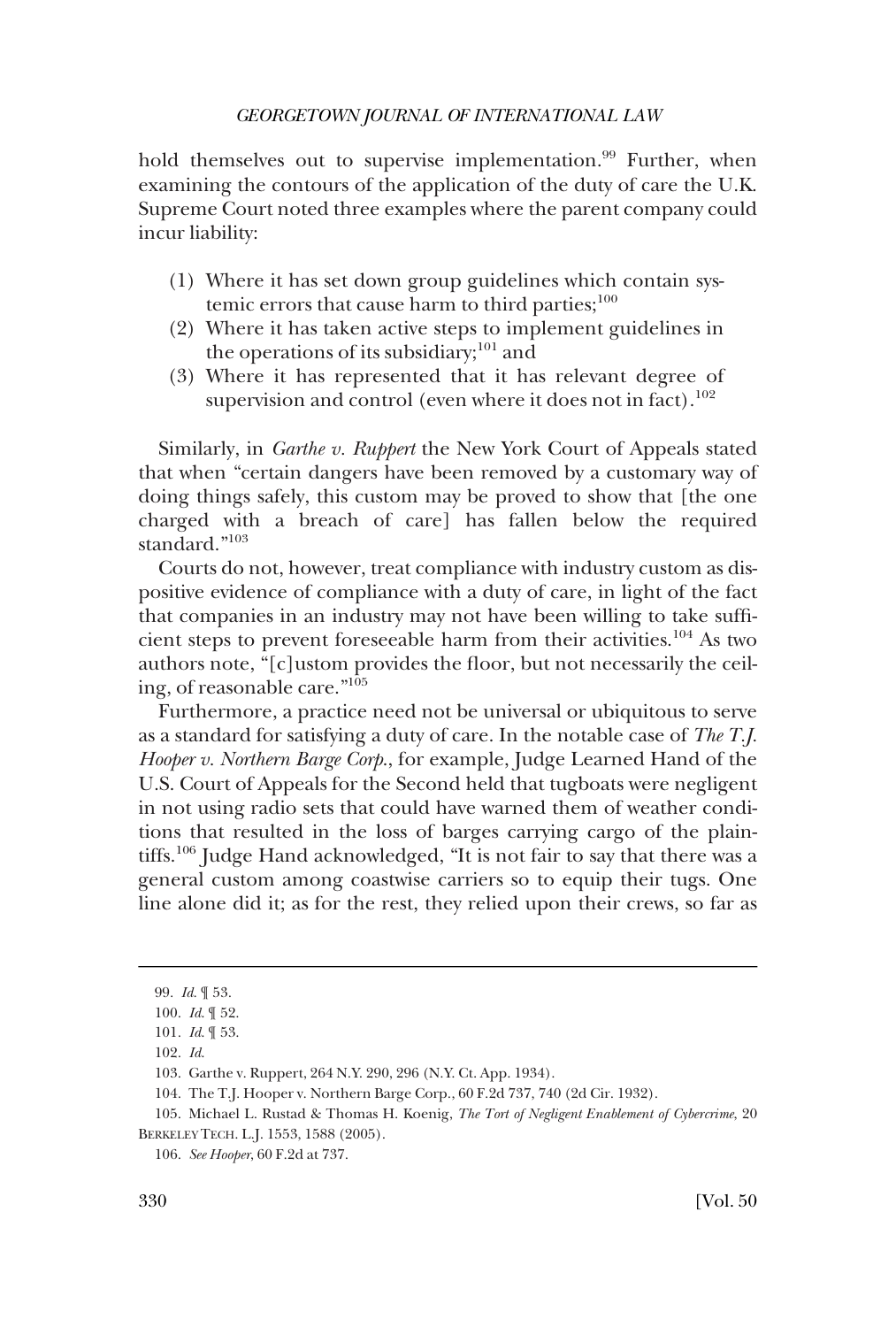they can be said to have relied at all."107 Thus, "here there was no custom at all as to receiving sets; some had them, some did not; the most that can be urged is that they had not yet become general."108

Nonetheless, declared Judge Hand, "Courts must in the end say what is required; there are precautions so imperative that even their universal disregard will not excuse their omission." In this case:

An adequate receiving set suitable for a coastwise tug can now be got at small cost and is reasonably reliable if kept up; obviously it is a source of great protection to their tows. Twice every day they can receive these predictions, based upon the widest possible information, available to every vessel within two or three hundred miles and more. Such a set is the ears of the tug to catch the spoken word, just as the master's binoculars are her eyes to see a storm signal ashore.<sup>109</sup>

The Second Circuit therefore concluded that "had [the tugboats] been properly equipped, they would have got the [weather] reports. The injury was a direct consequence of this un-seaworthiness."<sup>110</sup>

Torts scholar Richard Epstein suggests that customary practice should be given the most weight in cases involving parties who interact in a market or trade, such as merchants.<sup>111</sup> With respect to outsiders, however, liability should be based on a cost-benefit analysis: "whether the defendant took all cost-justified precautions against the occurrence of the harm." This requires an assessment of "the likelihood that the defendant's conduct will result in harm, the expected severity of that harm, and the cost of avoiding the occurrence."<sup>112</sup>

Finally, industry practice may also be probative not simply of whether a duty has been breached, but whether it existed in the first place. Based on the logic of the *T.J. Hooper* case, for instance, a court might use adherence by most companies in an industry to a private voluntary standard on monitoring working conditions in certain tiers of the supply chain as an indication that companies in the industry have assumed a duty to workers in those tiers. A company that was not a signatory to the standard could be deemed to have such a duty despite its failure to

<sup>107.</sup> *Id*. at 739.

<sup>108.</sup> *Id*. at 740.

<sup>109.</sup> *Id*. at 739-40.

<sup>110.</sup> *Id*. at 740.

<sup>111.</sup> Richard A. Epstein, *The Path to the T.J. Hooper: The Theory and History of Custom in the Law of Tort*, 21 J. LEGAL STUD. 1, 4 (1992).

<sup>112.</sup> *Id*. at 1.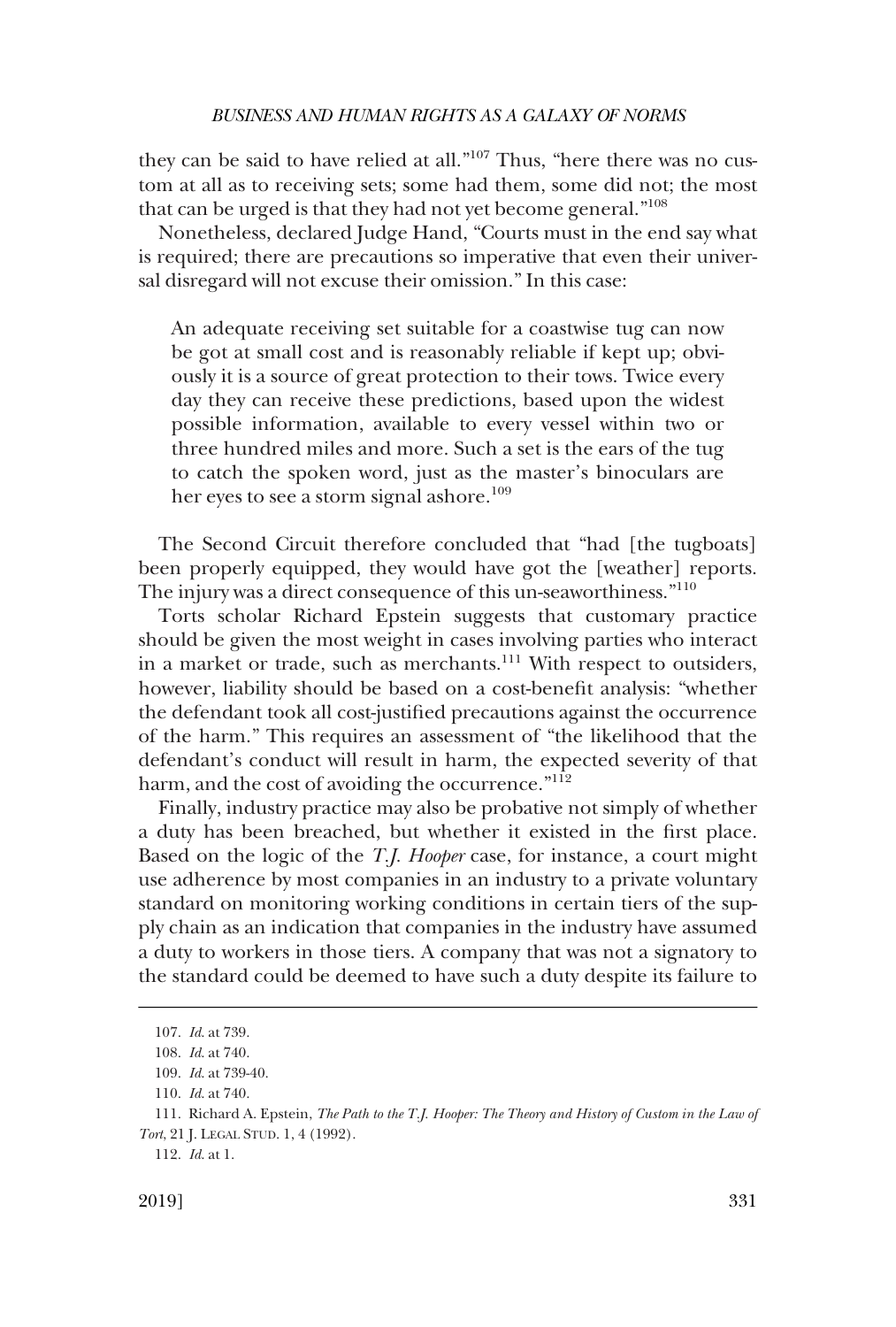<span id="page-23-0"></span>join the agreement because of the general expectations that the standard has created.113 The company could then be held in breach of the duty if its supply chain diligence is less rigorous than the standard.

### D. *Ring Four: Private Voluntary Initiatives*

The fourth ring of norms includes private voluntary standards and codes of conduct that may be formulated by individual companies or businesses in a particular sector, sometimes in concert with labor organizations and NGOs. In the apparel industry, for instance, several private organizations in the United States and Europe have established their own set of voluntary standards and have attempted to persuade major companies to agree to adhere to their programs.114 Such programs differ with respect to features such as the labor standards they contain, the procedures for implementing commitment to those standards, the process of monitoring implementation, and the range of stakeholders involved in the process.<sup>115</sup> One scholar reports that the labor requirements of an increasing number of programs follow ILO standards.<sup>116</sup>

The standards in these programs are not imposed by public law, but suppliers in a company's supply chain agree by contract to adhere to them.117 Companies typically hire third-party audit firms to monitor and certify compliance.<sup>118</sup> The failure of a supplier to obtain

<sup>113.</sup> There is a famous French case in which the Cassation Court recognized Total's civil liability following an oil spill, as the company did not comply with the internal safety procedures it had adopted, when choosing to transport fuel oil on the MV Erika. Cour de cassation [Cass.] [supreme court for judicial matters] crim., Sept. 25, 2012, Bull. crim., No. 10-82.938 (Fr.).

<sup>114.</sup> *See* LUC FRANSEN, CORPORATE SOCIAL RESPONSIBILITY AND GLOBAL LABOR STANDARDS (2012).

<sup>115.</sup> *See generally id*.

<sup>116.</sup> *Id.* at 162. Most provisions of the ILO Conventions are not regarded as self-executing and therefore constitute "soft law" in Ring Five. As one source states, "[i]n case of ratification, ILO conventions have the same impact for Member States as treaties have under international law: they are under an obligation to implement these rules, whereas the mode of incorporation of ILO standards into domestic law is governed by the different domestic legal systems themselves. Depending on the domestic status of ILO conventions and, foremost, on the wording of the respective norm, i.e. whether a provision is self-executing, ILO conventions may be relied upon in national courts. . . . In fact, ILO standards are frequently formulated as programmatic norms, putting an obligation upon governments to pursue a certain policy, without granting individual parties the right to invoke the provision in court." Keiko Sauer, *International Labour Organization (ILO)*, OXFORD PUB. INT'L L. ¶ 13 (Aug. 2014), [http://opil.ouplaw.com/view/10.1093/law:epil/](http://opil.ouplaw.com/view/10.1093/law:epil/9780199231690/law-9780199231690-e490)  [9780199231690/law-9780199231690-e490](http://opil.ouplaw.com/view/10.1093/law:epil/9780199231690/law-9780199231690-e490).

<sup>117.</sup> Sauer, *supra* note 114, ¶ 13.

<sup>118.</sup> SHIFT PROJECT, FROM AUDIT TO INNOVATION: ADVANCING HUMAN RIGHTS IN GLOBAL SUPPLY CHAINS (Aug. 2013).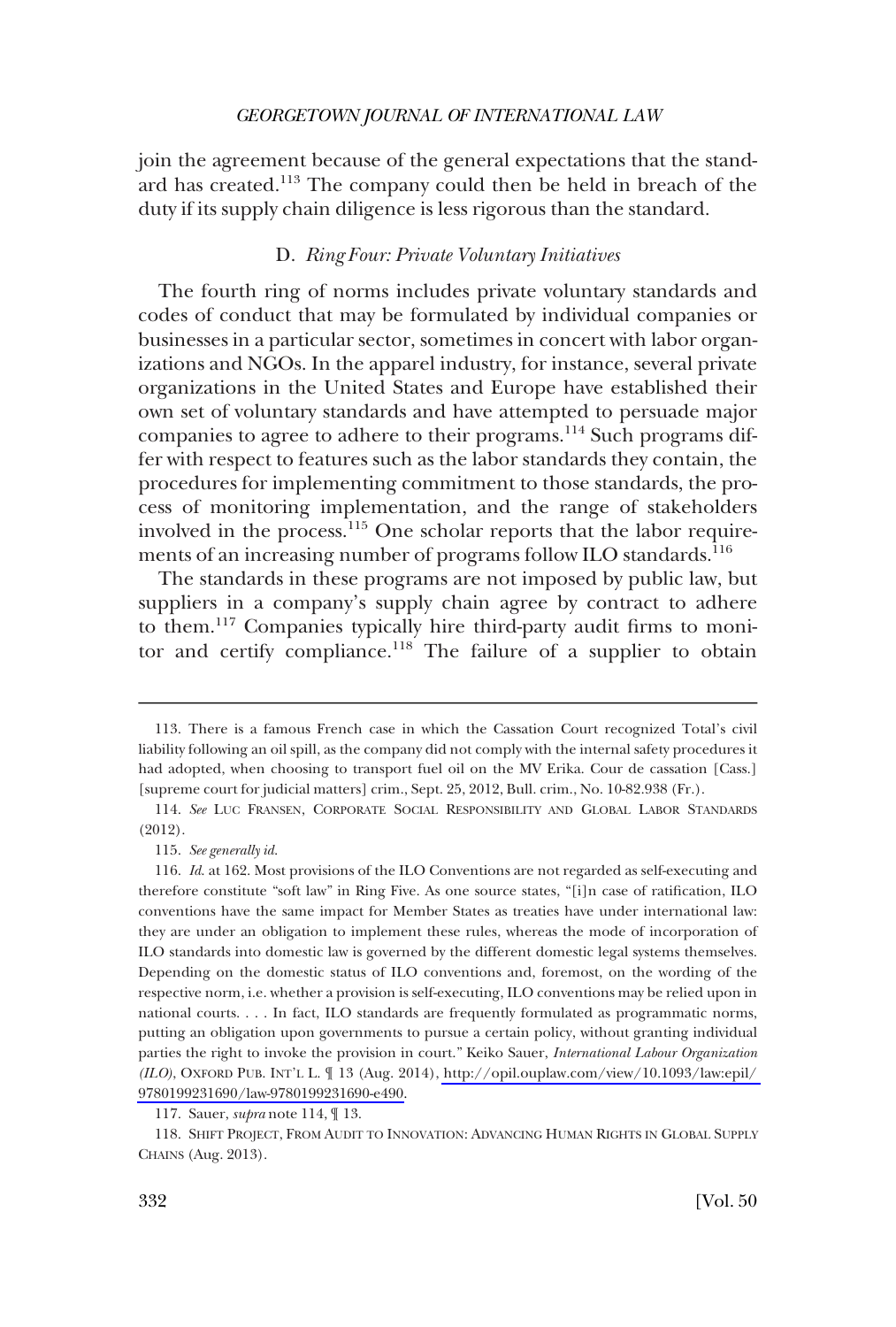certification may then be the basis for termination by an apparel company.119 In this way, voluntary standards adopted by major companies may constitute a private enforcement scheme when they are incorporated into contractual requirements.

One example of a private program in the apparel sector is the Accord on Fire and Building Safety in Bangladesh, created after the collapse of a factory building in Bangladesh in 2013 that claimed more than 1,100 lives.<sup>120</sup> Some 190 global brands and retailers and unions in the ready-to-wear garment industry are parties to the agreement.<sup>121</sup> Companies disclose under the Accord all factories in Bangladesh where their garments are manufactured.<sup>122</sup> Participants have established building standards that are designed to "establish a common set of minimum requirements that provide a uniform and effective method for assessing fire and building structural safety in new and existing readymade garment factories used by Accord suppliers."123 The results of these inspections are made public, and factories that fall short of standards file a plan to remedy substandard conditions.124 The Accord provides that brands must "negotiate commercial terms with their suppliers which ensure that it is financially feasible for the factories to maintain safe workplaces and comply with upgrade and remediation requirements."<sup>125</sup> There is some concern, however, about the extent to which adequate funding has been available.<sup>126</sup> The program also involves safety training for joint management and labor committees, and a mechanism for workers to file complaints about substandard conditions.127

Abuses by security forces providing services for business operations in zones of conflict and weak governance prompted the creation of the Voluntary Principles on Security and Human Rights for the extractive

<sup>119.</sup> *Id*.

<sup>120.</sup> ACCORD ON FIRE AND BUILDING SAFETY IN BANGLADESH, https://bangladeshaccord.org/ [about](https://bangladeshaccord.org/about) (last visited Apr. 12, 2019).

<sup>121.</sup> *Id*.

<sup>122.</sup> *Id*.

<sup>123.</sup> ACCORD ON FIRE AND BUILDING SAFETY IN BANGLADESH, ALLIANCE FIRE SAFETY AND STRUCTURAL INTEGRITY STANDARD V 1.1, PART 1 §1.3 (2014).

<sup>124.</sup> *Id*.

<sup>125.</sup> Marc Bain, *The International Effort to Fix Bangladesh's Deadly Factories Has a Basic Math Problem*, QUARTZ (July 5, 2017), [https://qz.com/1018430/the-international-effort-to-fix-bangladeshs-deadly](https://qz.com/1018430/the-international-effort-to-fix-bangladeshs-deadly-factories-has-a-basic-math-problem/)[factories-has-a-basic-math-problem/.](https://qz.com/1018430/the-international-effort-to-fix-bangladeshs-deadly-factories-has-a-basic-math-problem/)

<sup>126.</sup> *Id*.

<sup>127.</sup>  *Workplace Programs*, ACCORD ON FIRE AND BUILDING SAFETY IN BANGLADESH, [https://](https://bangladeshaccord.org/workers) [bangladeshaccord.org/workers](https://bangladeshaccord.org/workers) (last visited May 30, 2019).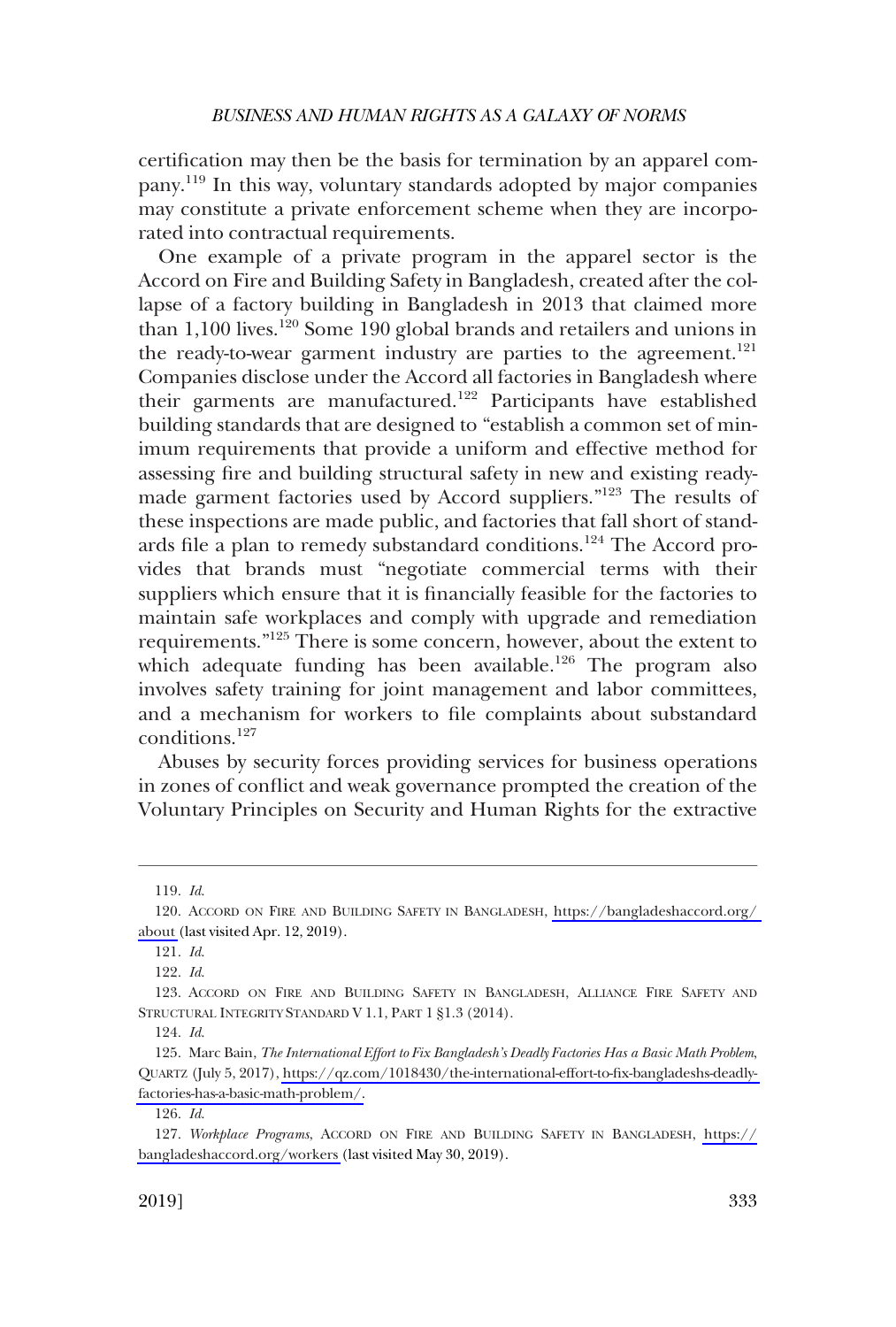industry.<sup>128</sup> Companies signing on to the Principles commit to obey the laws of the host state, "to be mindful of the highest applicable international standards, and to promote the observance of applicable international law enforcement principles . . . particularly with regard to the use of force."129 The Principles provide guidance with respect to risk assessments of doing business in weak governance or conflict zones, as well as contractual relationships with public and private security forces.130

The Principles also state that private security providers should provide only preventive and defensive services, and should not engage in activities that are the exclusive responsibilities of state military or law enforcement authorities.131 Companies are encouraged to incorporate the Principles into their contracts with private security personnel, $132$ and to provide for contractual authority to terminate services upon credible evidence of unlawful or abusive behavior by private security personnel. Finally, both public and private security providers are expected not to interfere with fundamental labor rights protected under the Universal Declaration of Human Rights ("UDHR") and the ILO Declaration.<sup>133</sup>

Governments, extractive companies, and NGOs may become members of the Voluntary Principles Initiative.<sup>134</sup> The participation criteria explicitly state that the Principles do not create legally binding standards and specifically rule out the possibility of legal enforcement by third parties alleging human rights abuses. $135$ 

Another sector in which voluntary principles have become influential is financial institutions. The International Finance Corporation (IFC) is a member of the World Bank Group that makes financing available for private investment in countries developing.<sup>136</sup> Its Performance Standards on Environmental and Social Sustainability are measures that companies must adopt in order to qualify for funding.<sup>137</sup> The eight

132. *Id*.

<sup>128.</sup> VOLUNTARY PRINCIPLES, [http://www.voluntaryprinciples.org/what-are-the-voluntary](http://www.voluntaryprinciples.org/what-are-the-voluntary-principles/)[principles/](http://www.voluntaryprinciples.org/what-are-the-voluntary-principles/) (last visited Apr. 12, 2019).

<sup>129.</sup> *Id*.

<sup>130.</sup> VOLUNTARY PRINCIPLES, *supra* note 129, at *Risk Assessment*.

<sup>131.</sup> *Id*. at *Interactions Between Companies and Private Security*.

<sup>133.</sup> VOLUNTARY PRINCIPLES, *supra* note 131, at *Deployment and Conduct*.

<sup>134.</sup> *Id*. at *Introduction*.

<sup>135.</sup> *Id*.

<sup>136.</sup> IFC, https://www.ifc.org/wps/wcm/connect/corp\_ext\_content/ifc\_external\_corporate\_ [site/home](https://www.ifc.org/wps/wcm/connect/corp_ext_content/ifc_external_corporate_site/home) (last visited Apr. 12, 2019).

<sup>137.</sup> IFC, PERFORMANCE STANDARDS ON ENVIRONMENTAL AND SOCIAL SUSTAINABILITY 1 (Jan. 1, 2012), [https://www.ifc.org/wps/wcm/connect/115482804a0255db96fbffd1a5d13d27/PS\\_English\\_](https://www.ifc.org/wps/wcm/connect/115482804a0255db96fbffd1a5d13d27/PS_English_2012_Full-Document.pdf?MOD=AJPERES)  [2012\\_Full-Document.pdf?MOD=AJPERES.](https://www.ifc.org/wps/wcm/connect/115482804a0255db96fbffd1a5d13d27/PS_English_2012_Full-Document.pdf?MOD=AJPERES)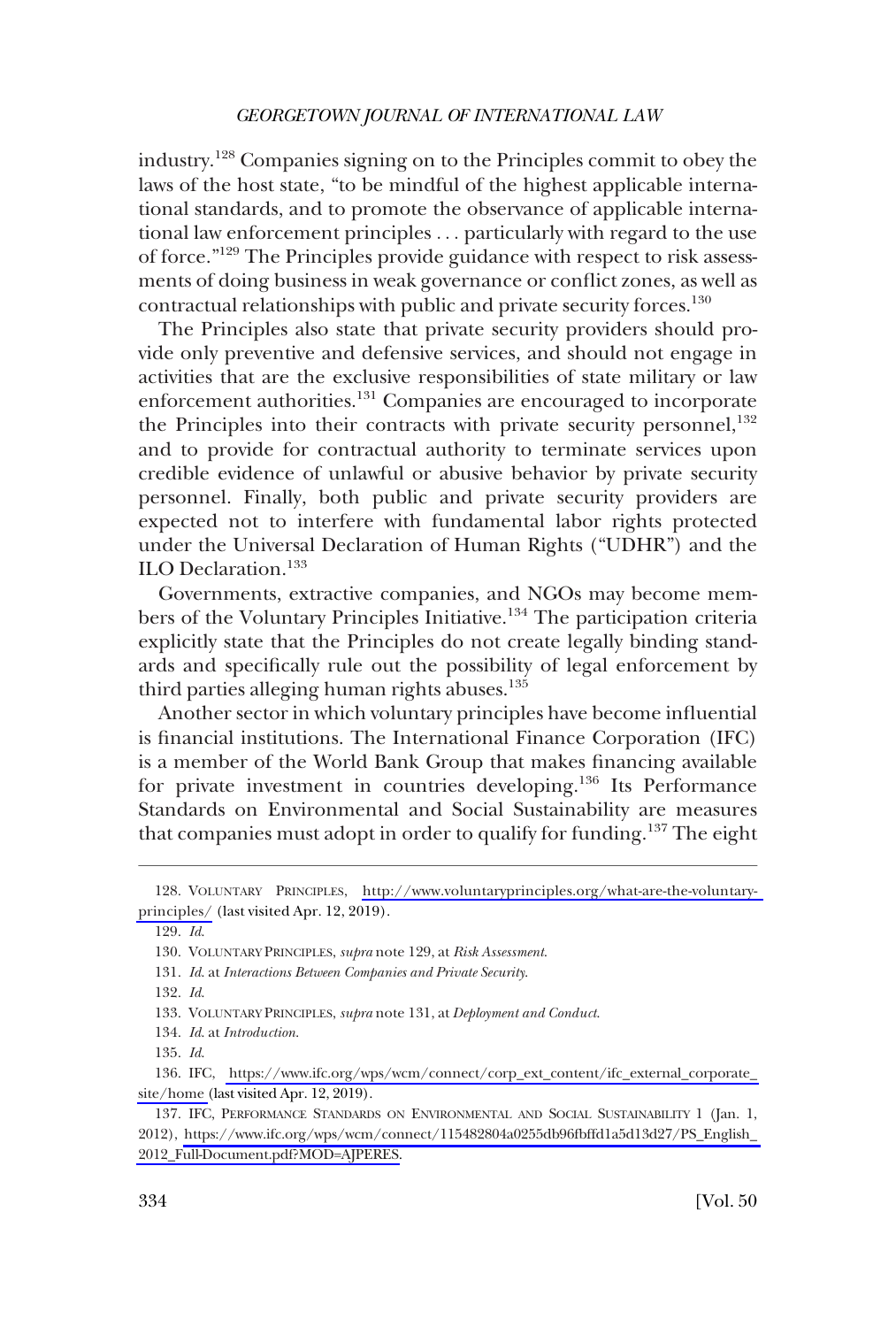Standards "provide[e] guidance on how to identify risks and impacts, and are designed to help avoid, mitigate, and manage risks and impacts as a way of doing business in a sustainable way."138

The Standards focus on risks to the environment, health, working conditions, and involuntary resettlement, but do not include a standard devoted specifically to human rights. The IFC has stated, however, that "[e]ach of the Performance Standards has elements related to human rights dimensions that a project may face in the course of its operations. Due diligence against these Performance Standards will enable the client to address many relevant human rights issues in its project."139 The Standards do say that "[i]n limited high risk circumstances, it may be appropriate for the client to complement its environmental and social risks and impacts identification process with specific human rights due diligence as relevant to the particular business."140 The IFC indicates that its approach to assessing and managing environmental and social risks is "broadly convergent" with the U.N. Guiding Principles.<sup>141</sup> Importantly, the recent U.S. Supreme Court decision in *Jam et. Al. v. International Finance Corp*<sup>142</sup> has restricted the grant of immunity awarded to the IFC, bringing it in line with that awarded to foreign governments, which, in theory, increases liability and accountability.<sup>143</sup>

The Equator Principles (EPs) are characterized by its signatories as "a risk management framework adopted by financial institutions for determining, assessing, and managing environmental and social risk in projects being considered for financing."<sup>144</sup> It is primarily intended "to

<sup>138.</sup> *Id*.

<sup>139.</sup> *Id*. at 3.

<sup>140.</sup> *Id*. at 7 n.12.

<sup>141.</sup> IFC, U.N. GUIDING PRINCIPLES ON BUSINESS AND HUMAN RIGHTS AND IFC SUSTAINABILITY FRAMEWORK, 1, [http://www.ifc.org/wps/wcm/connect/c3dedb0049c51e71886d99da80c2ddf3/](https://www.ifc.org/wps/wcm/connect/c3dedb0049c51e71886d99da80c2ddf3/UNGPsandIFC-SF-DRAFT.pdf?MOD=AJPERES)  [UNGPsandIFC-SF-DRAFT.pdf?MOD=AJPERES](https://www.ifc.org/wps/wcm/connect/c3dedb0049c51e71886d99da80c2ddf3/UNGPsandIFC-SF-DRAFT.pdf?MOD=AJPERES) (last visited Apr. 12, 2019).

<sup>142.</sup> Jam et al. v. Int'l Fin. Corp., 139 S. Ct. 759 (2019).

<sup>143.</sup> In the recent decision regarding *Jam v. IFC*, the U.S. Supreme Court overturned the U.S. Court of Appeals for the District of Columbia Circuit, holding that international organizations no longer enjoy absolute immunity, but are subject the same commercial activity exception to which foreign governments must adhere. What the Court's opinion did not address is potentially more interesting, namely the question of where the line between commercial activity, and necessary development, lies. However, internal critiques and changes to the CAO, the ombudsmen of the IFC, remain the primary anticipated consequence of the decision. For more regarding the workings of the CAO *see* Brief of Amicus Curiae Professor Daniel Bradlow in Support of Plaintiffs-Appellants at 12, Jam v. Int'l. Fin. Corp., 860 F.3d 703 (D.C. Cir. 2017) (No. 15-cv-00612). For legal context of the Court's decision, see Anthony Cooper, Jam v. International Finance Corporation*: Access to Remedy but Only When We Say So*, 26 TUL. J. INT'L & COMP. L. 417 (2018).

EQUATOR PRINCIPLES,<https://equator-principles.com/about/> (last visited May 26, 2019). 144.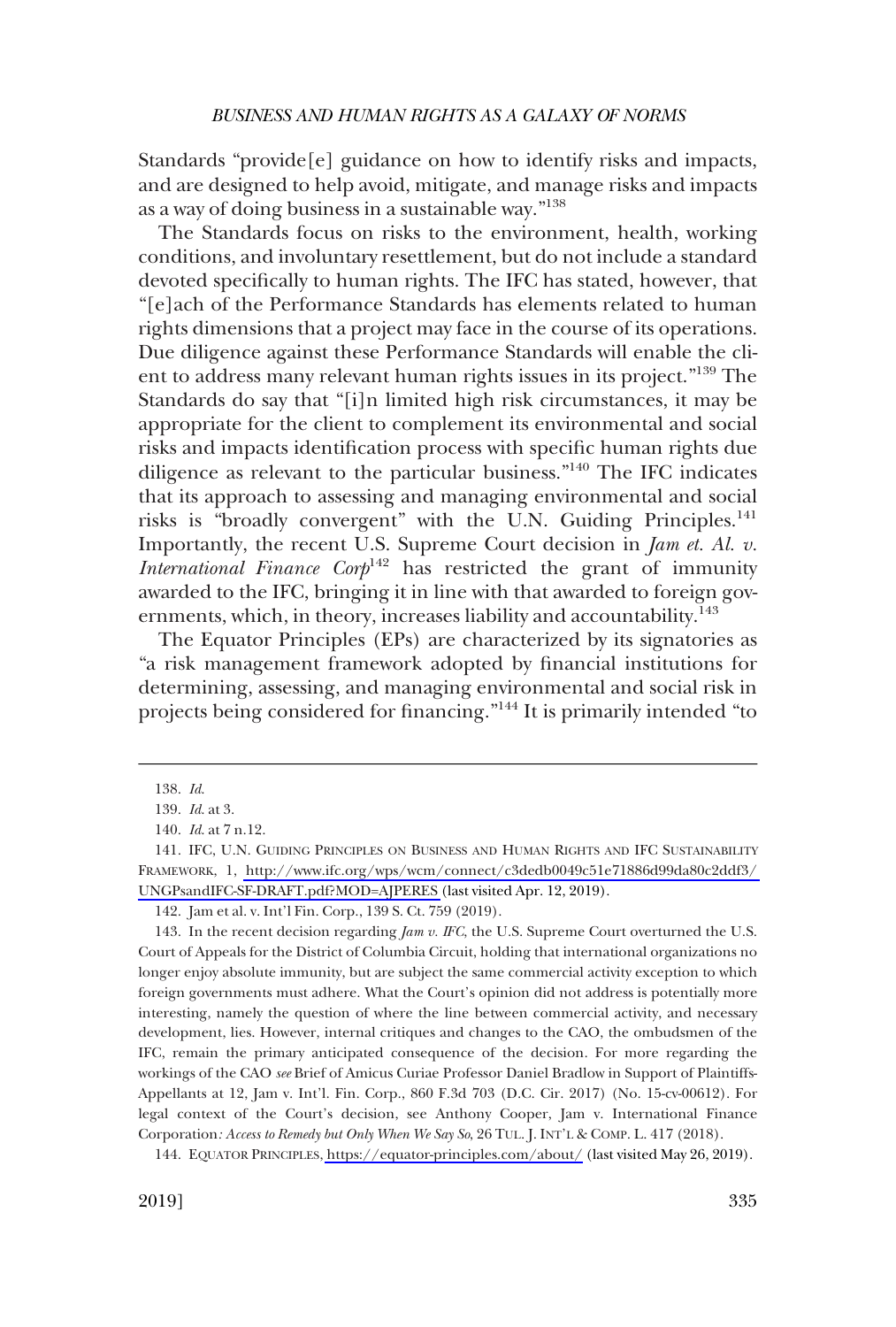provide a minimum standard for due diligence and monitoring to support responsible risk decision-making by the banking sector."145 The Principles were adopted in 2003 by a group of ten project finance banks, and are linked to IFC performance standards for the social and environmental sustainability of projects.<sup>146</sup> The preamble states that the aim of the Principles is to ensure that projects financed by the financial institutions that adopt them "are developed in a manner that is socially responsible and reflects sound environmental management practices."147 As with the IFC Performance Standards, the Principles do not explicitly address human rights except insofar as environmental or social impacts that are the focus of the Principles may have a bearing on them.

The Principles apply to all industry sectors and to four financial products: (1) Project Finance Advisory Services, (2) Project Finance, (3) Project-Related Corporate Loans, and (4) Bridge Loans.148 Currently, "96 Equator Principles Financial Institutions (EPFIs) in 37 countries have officially adopted the Principles, covering the majority of international project finance debt within developed and emerging markets."149 Furthermore, multilateral development banks, including the European Bank for Reconstruction & Development, and export credit agencies through the OECD Common Approaches are increasingly drawing on the same standards as the EPs."150 Institutions committed to the Principles agree not to provide services to projects that do not comply with them.

The Principles require institutions to place a project in one of three categories based on its environmental and social impacts according to the IFC social and environmental criteria.<sup>151</sup>

Category A includes projects "with potential significant adverse environmental and social risks and/or impacts that are diverse, irreversible, or unprecedented."152 Category B includes projects with "potential

152. *Id*. at 5.

<sup>145.</sup> *Id*.

EQUATOR PRINCIPLES, THE EQUATOR PRINCIPLES (June 2013), [https://equator-principles.](https://equator-principles.com./wp-content/uploads/2017/03/equator_principles_III.pdf)  146. [com./wp-content/uploads/2017/03/equator\\_principles\\_III.pdf.](https://equator-principles.com./wp-content/uploads/2017/03/equator_principles_III.pdf)

<sup>147.</sup> *Id*. at 2.

<sup>148.</sup> EQUATOR PRINCIPLES, *supra* note 147, at 1, 3. (June 2013).

*About The Equator Principles*, EQUATOR PRINCIPLES,<https://equator-principles.com/about/> 149. (last accessed May 30, 2019).

<sup>150.</sup> *Id*.

<sup>151.</sup> EQUATOR PRINCIPLES, *supra* note 147, at 1, 6 (June 2013). Of note, the Equator Principles require compliance with IFC standards in "Non-Designated Countries," instead deferring to host country laws and regulations when undertaking projects in "Designated Countries."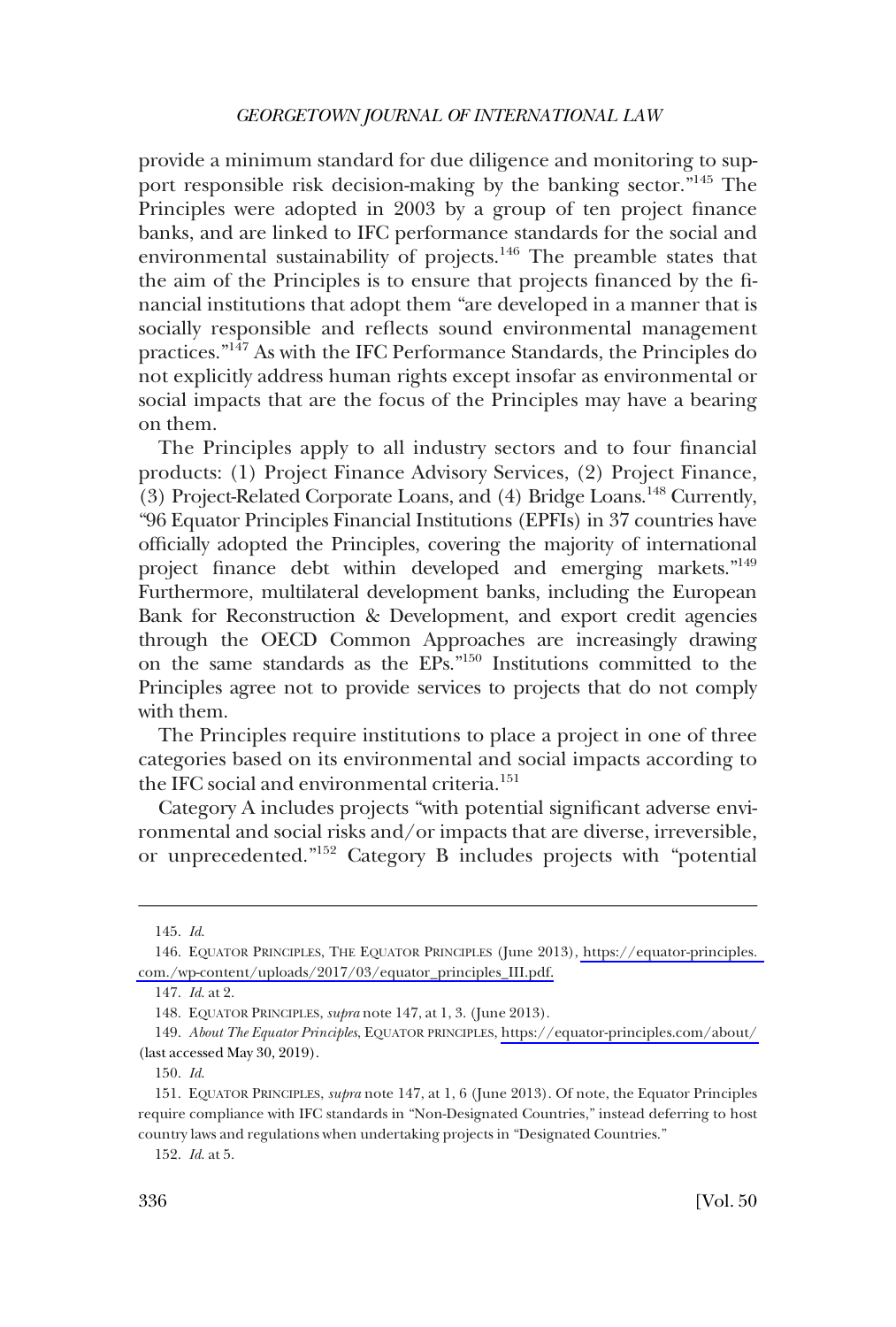limited adverse environmental and social risks and/or impacts that are few in number, generally site-specific, largely reversible, and readily addressed through addressed through mitigation measures."<sup>153</sup> Finally, projects in Category C are those with "minimal or no adverse environmental and social risks and/or impacts."154 Projects in Category A are subject to the most demanding requirements, while those in Categories B and C are respectively subject to decreasing demands<sup>155</sup>

The Equator Principles are privately developed standards to which financial institutions voluntarily agree to adhere.<sup>156</sup> This "soft" feature of the Principles, however, takes on a "hard" edge for borrowers that must comply with the requirements of the Principles in order to obtain funding for projects.157 This constraint becomes even more stringent as other public and private financial institutions incorporate the Principles into their own lending standards.<sup>158</sup>

The Thun Group represents another set of financial institutions that has issued two reports on the implications of the UNGPs, reflecting thoughts on what the Guiding Principles "might mean for banks in practice and initial guidance to banks keen to address human rights issues in their core business activities – both to minimise potential adverse impacts to rights holders and related risks to banks, and to identify opportunities to promote good practice."159 The Group's second report in 2017 purports to define when bank activity is "directly linked" to an adverse human rights impact under UNGP Principle 13.<sup>160</sup>

159. THE THUN GROUP OF BANKS, U.N. GUIDING PRINCIPLES ON BUSINESS AND HUMAN RIGHTS DISCUSSION PAPER FOR BANKS ON IMPLICATIONS OF PRINCIPLES 16–21 at 3 (2013); *see also* THE THUN GROUP OF BANKS, DISCUSSION PAPER ON THE IMPLICATIONS OF UN GUIDING PRINCIPLES 13 & 17 IN A CORPORATE AND INVESTMENT BANKING CONTEXT (2017).

160. THUN GROUP (2017), *supra* note 156, at 3. For a criticism of the Group's approach to responsibility for adverse human rights impacts, see John Ruggie, *Comments on Thun Group of Banks Discussion Paper on the Implications of UN Guiding Principles 13 & 17 In a Corporate and Investment Banking Context*, HARV. KENNEDY SCH. (Feb. 21, 2017), [https://www.ihrb.org/uploads/](https://www.ihrb.org/uploads/submissions/John_Ruggie_Comments_Thun_Banks_Feb_2017.pdf)  [submissions/John\\_Ruggie\\_Comments\\_Thun\\_Banks\\_Feb\\_2017.pdf.](https://www.ihrb.org/uploads/submissions/John_Ruggie_Comments_Thun_Banks_Feb_2017.pdf)

<sup>153.</sup> *Id*.

<sup>154.</sup> *Id*.

<sup>155.</sup> *Id*.

<sup>156.</sup> *Id*. at 11.

<sup>157.</sup> *Id*. at 9.

EQUATOR PRINCIPLES, EP ASSOCIATION MEMBERS & REPORTING (2019), [https://equator-](https://equator-principles.com/members-reporting/)158. [principles.com/members-reporting/](https://equator-principles.com/members-reporting/).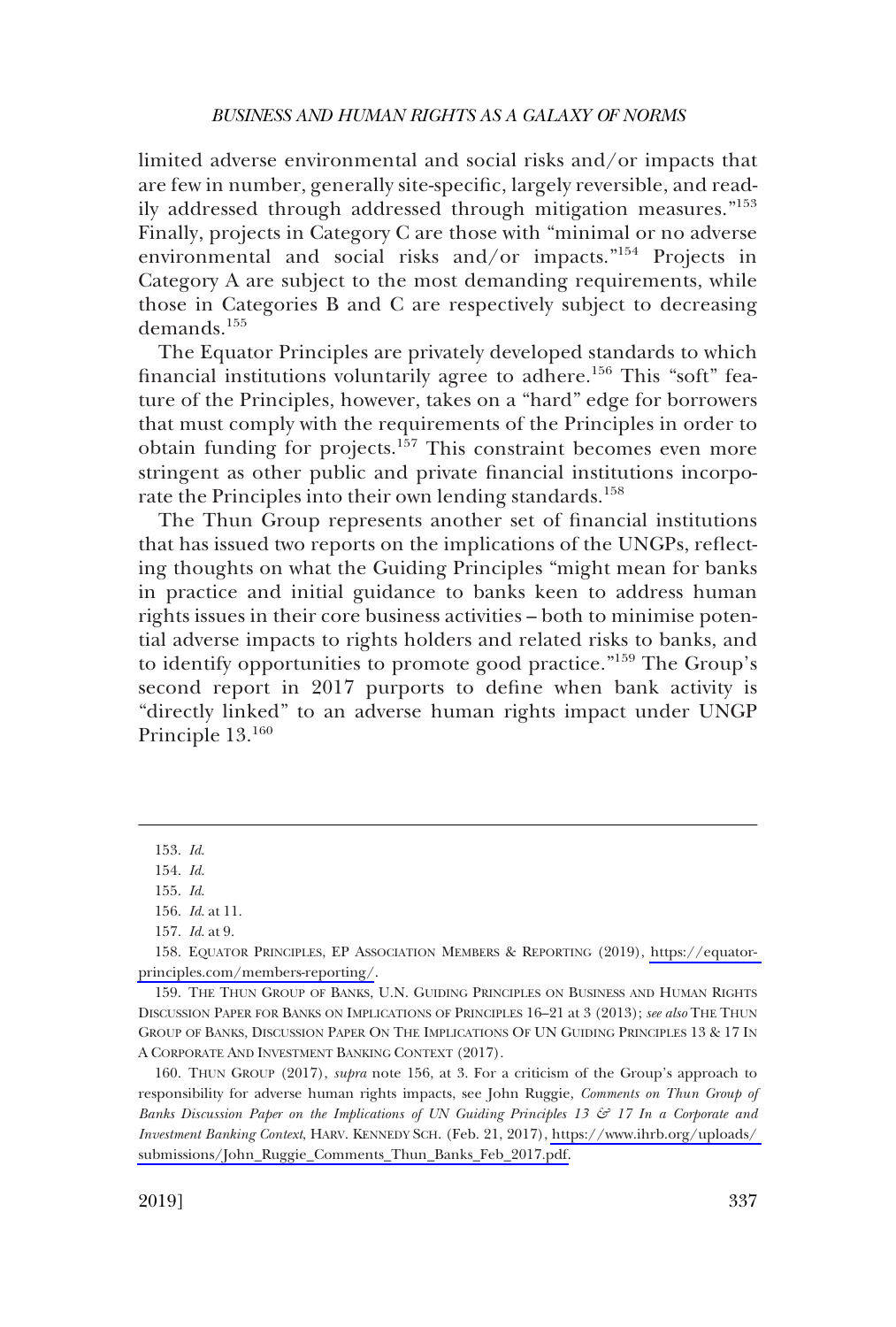The influence of the UNGPs is reflected in the *Fédération Internationale de Football* Association (FIFA) embrace of the UNGP.<sup>161</sup> The organization's human rights policy indicates that it is "committed to respecting human rights in accordance with the UN Guiding Principles on Business and Human Rights (UNGPs)."<sup>162</sup> FIFA has stated that the standards in its policy apply to "FIFA subsidiaries, FIFA-recognized regional football confederations, FIFA member associations, entities tasked with organizing FIFA competitions, FIFA's commercial affiliates, service providers and suppliers, as well as other entities that are linked to FIFA through its business relationships."163 FIFA's policy reflects its response to recommendations set forth in a report by John Ruggie, the leading participant in the drafting of the UNGPs.<sup>164</sup> Ruggie and John Sherman suggest that this step by FIFA indicates that the UNGPs "are adding significant human rights punch to private law of contracts, the new *lex mercatoria*, whose global reach and enforceability can affect workplace conditions, the welfare of communities, and environmental practices worldwide."<sup>165</sup>

Finally, what are known as International Framework Agreements are another form of standards that occupy the fourth ring. These are agreements on labor conditions between Multinational Companies (MNCs) and Global Union Federations (GUFs) that commit MNCs to abide by core international labor standards across all their operations.166 All agreements incorporate the core ILO Conventions and the ILO's Declaration on Fundamental Rights and Principles at work.167 As Brian Burkett notes, "The most recent generation of IFAs are noteworthy in terms of expanding the accountability of corporations in their human rights footprint by; (1) extending the scope of the IFAs to include

*FIFA Executive Committee Sets Presidential Election for 26 February 2016*, FIFA (July 20, 2015), 161. [https://www.fifa.com/about-fifa/who-we-are/news/fifa-executive-committee-sets-presidential](https://www.fifa.com/about-fifa/who-we-are/news/fifa-executive-committee-sets-presidential-election-for-26-february-20-2666448)[election-for-26-february-20-2666448.](https://www.fifa.com/about-fifa/who-we-are/news/fifa-executive-committee-sets-presidential-election-for-26-february-20-2666448)

*FIFA's Human Rights Policy*, FIFA, at 5 (2017), [https://resources.fifa.com/mm/](https://resources.fifa.com/mm/document/affederation/footballgovernance/02/89/33/12/fifashumanrightspolicy_neutral.pdf)  162. [document/affederation/footballgovernance/02/89/33/12/fifashumanrightspolicy\\_neutral.](https://resources.fifa.com/mm/document/affederation/footballgovernance/02/89/33/12/fifashumanrightspolicy_neutral.pdf)  [pdf.](https://resources.fifa.com/mm/document/affederation/footballgovernance/02/89/33/12/fifashumanrightspolicy_neutral.pdf)

<sup>163.</sup> *Id*. at 4.

John G. Ruggie, *"For the Game. For the World." FIFA and Human Rights*, HARV. KENNEDY SCH. 164. (2016), [https://www.hks.harvard.edu/sites/default/files/Ruggie\\_humanrightsFIFA\\_reportApril](https://www.hks.harvard.edu/sites/default/files/Ruggie_humanrightsFIFA_reportApril2016.pdf) [2016.pdf.](https://www.hks.harvard.edu/sites/default/files/Ruggie_humanrightsFIFA_reportApril2016.pdf)

<sup>165.</sup> John Gerard Ruggie & John F. Sherman, III, *Adding Human Rights Punch to the New Lex Mercatoria: The Impact of the UN Guiding Principles on Business and Human Rights on Commercial Legal Practice*, 6 J. INT'L DISP. SETTLEMENT 455, 456 (2015).

<sup>166.</sup> Brian Burkett, *Globalization in Transition: A Canadian Perspective*, 21 CAN. LAB. & EMP. L.J. 420-421 (2019).

<sup>167.</sup> *Id*. at 420.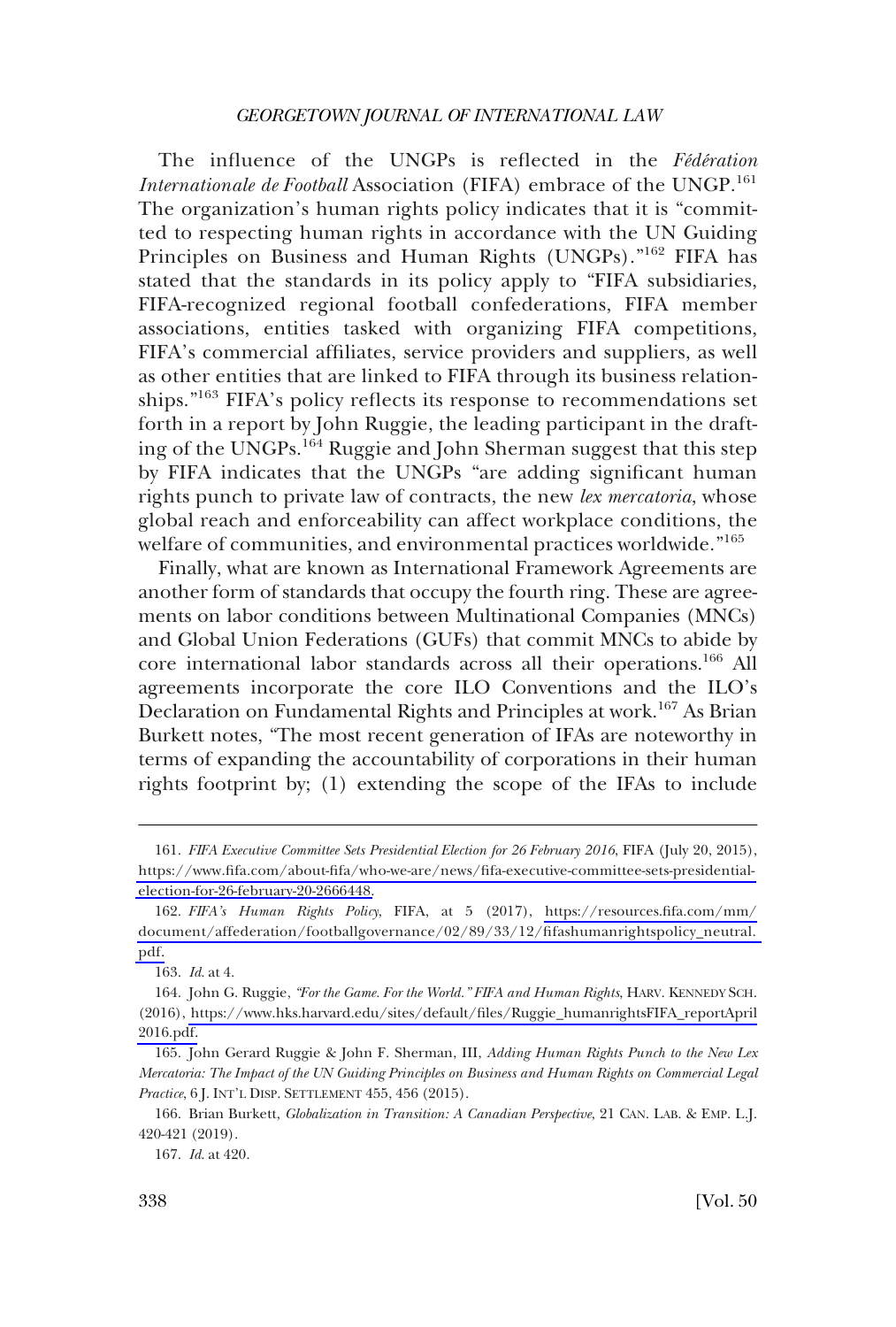<span id="page-30-0"></span>"business partners," including suppliers, contractors and producers of the MNCs; and (2) by transferring "decisional power in respect of disputes over human rights violations to a third party, including the ILO itself."168

### E. *Ring Five: International Soft Law*

The final ring of norms is comprised of what traditionally has been called "soft law." These are non-binding declarations, guiding principles, and frameworks set forth in international covenants or instruments published by international organizations.<sup>169</sup> Examples are the Universal Declaration of Human Rights and the two human rights covenants ratified pursuant to it (International Covenant on Civil and Political Rights, and International Covenant on Economic, Social and Cultural Rights);<sup>170</sup> the UNGPs on Business and Human Rights;<sup>171</sup> the OECD Guidelines on Multinational Enterprises;<sup>172</sup> the U.N. Global Compact; $173$  and eight international conventions that the ILO regards as fundamental: Freedom of Association and Protection of the Right to Organize, Right to Organize and Collective Bargaining, Forced Labor, Abolition of Forced Labor Convention, Minimum Age, Worst Forms of Child Labor, Equal Remuneration, and Discrimination in Employment and Occupation.<sup>174</sup> There are also several additional conventions on a variety of topics, as well as recommendations by the  $\rm ILO$ .<sup>175</sup> As we have mentioned, the UNGPs state that businesses have a responsibility to respect human rights as expressed in the UDHR and its two implementing covenants, as well as the ILO's Declaration on Fundamental

<sup>168.</sup> *Id*. at 421.

<sup>169.</sup> *See* Andrew T. Guzman & Timothy L. Meyer, *International Soft Law*, 2 J. LEG. ANALYSIS 171 (2010).

<sup>170.</sup> International Covenant on Civil and Political Rights, Mar. 23, 1976, 999 U.N.T.S. 171; International Covenant on Economic, Social and Cultural Rights, Dec. 19, 1966, 1976 U.N.T.S. 4.

U.N. High Comm'r of H. R., *Guiding Principle on Business and Human Rights*, U.N. (2011), 171. [https://www.ohchr.org/Documents/Publications/GuidingPrinciplesBusinessHR\\_EN.pdf.](https://www.ohchr.org/Documents/Publications/GuidingPrinciplesBusinessHR_EN.pdf)

*OECD Guidelines for Multinational Enterprises*, OECD (2011), [http://www.oecd.org/daf/](http://www.oecd.org/daf/inv/mne/48004323.pdf)  172. [inv/mne/48004323.pdf](http://www.oecd.org/daf/inv/mne/48004323.pdf).

<sup>173.</sup> The Ten Principles of the UN Global Compact, U.N. GLOBAL COMPACT, https://www. [unglobalcompact.org/what-is-gc/mission/principles](https://www.unglobalcompact.org/what-is-gc/mission/principles) (last visited Apr. 12, 2019).

*Conventions and Recommendations*. *Labour Standards*, ILO, [https://www.ilo.org/global/](https://www.ilo.org/global/standards/introduction-to-international-labour-standards/conventions-and-recommendations/lang-en/index.htm)  174. [standards/introduction-to-international-labour-standards/conventions-and-recommendations/](https://www.ilo.org/global/standards/introduction-to-international-labour-standards/conventions-and-recommendations/lang-en/index.htm)  [lang-en/index.htm](https://www.ilo.org/global/standards/introduction-to-international-labour-standards/conventions-and-recommendations/lang-en/index.htm) (last visited Apr. 12, 2019).

*Introduction to International Labour Standards*. *Labour Standards*, ILO, [https://www.ilo.org/](https://www.ilo.org/global/standards/introduction-to-international-labour-standards/lang-en/index.htm)  175. [global/standards/introduction-to-international-labour-standards/lang-en/index.htm](https://www.ilo.org/global/standards/introduction-to-international-labour-standards/lang-en/index.htm) (last visited Apr. 12, 2019).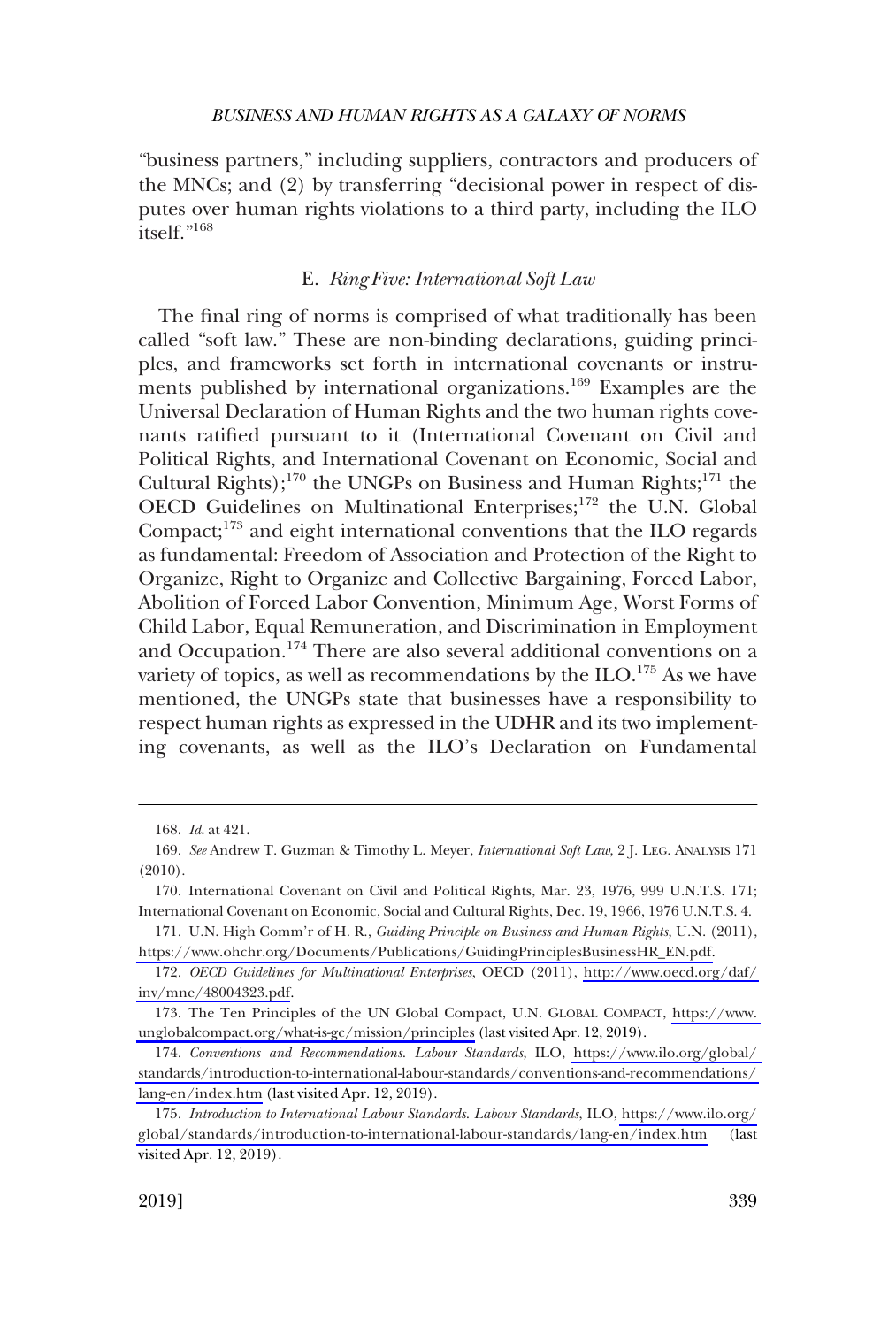<span id="page-31-0"></span>Principles and Rights at Work. Over the years the soft law norms of the OECD, the ILO, and the U.N. have become increasingly integrated.

An example of reliance on these sources of standards is the new Netherlands Child Labor Due Diligence statute finally adopted by the Dutch Senate in Amsterdam, on the 14<sup>th</sup> of May 2019.<sup>176</sup> That law suggests the companies conducting due diligence to determine if child labor is occurring in their supply chains refer to the process set forth in the *Child Labour Guidance for Business* prepared by the International Labor Organization in collaboration with the International Organization of Employers.<sup>177</sup> That document in turn relies substantially on the UN Guiding Principles on Business and Human Rights.<sup>178</sup>

### IV. GRAVITATIONAL FORCES IN THE GALAXY

In this section, we discuss how norms in various rings of the Business and Human Rights Galaxy have the potential to influence norms in other rings. The European Directive on Non-Financial Reporting, for instance, requires large companies to file a "non-financial statement containing information relating to at least environmental matters, social and employee-related matters, respect for human rights, anticorruption and bribery matters. Such statement should include a description of the policies, outcomes and risks related to those matters and should be included in the management report" of the company.<sup>179</sup> The statement "should also include information on the due diligence processes implemented by the undertaking, also regarding, where relevant and proportionate, its supply and subcontracting chains, in order to identify, prevent and mitigate existing and potential adverse impacts."180 As we have indicated, the Directive thus is located in what we have described as the second ring of norms that involve reporting requirements.

The Directive provides that companies may meet their obligations by drawing on norms contained in other rings of the Galaxy:

<sup>176.</sup> *See* MVO PLATFORM, *supra* note 64.

<sup>177.</sup> Id.; see INT'L LAB. ORG., ILO-IOE CHILD LABOUR GUIDANCE TOOL FOR BUSINESS: HOW TO DO BUSINESS WITH RESPECT FOR CHILDREN'S RIGHT TO BE FREE FROM CHILD LABOUR (2015), <http://www.ilo.org/ipecinfo/product/download.do?type=document&id=27555>.

<sup>178.</sup> *See id*. at 9-23.

<sup>179.</sup> Directive 2014/95/EU of the European Parliament and of the Council of 22 October 2014 Amending Directive 2103/34/EU as Regards Disclosure of Non-financial and Diversity Information by Certain Large Undertakings and Groups, 2014 O.J. (L 330) 6.

<sup>180.</sup> *Id*.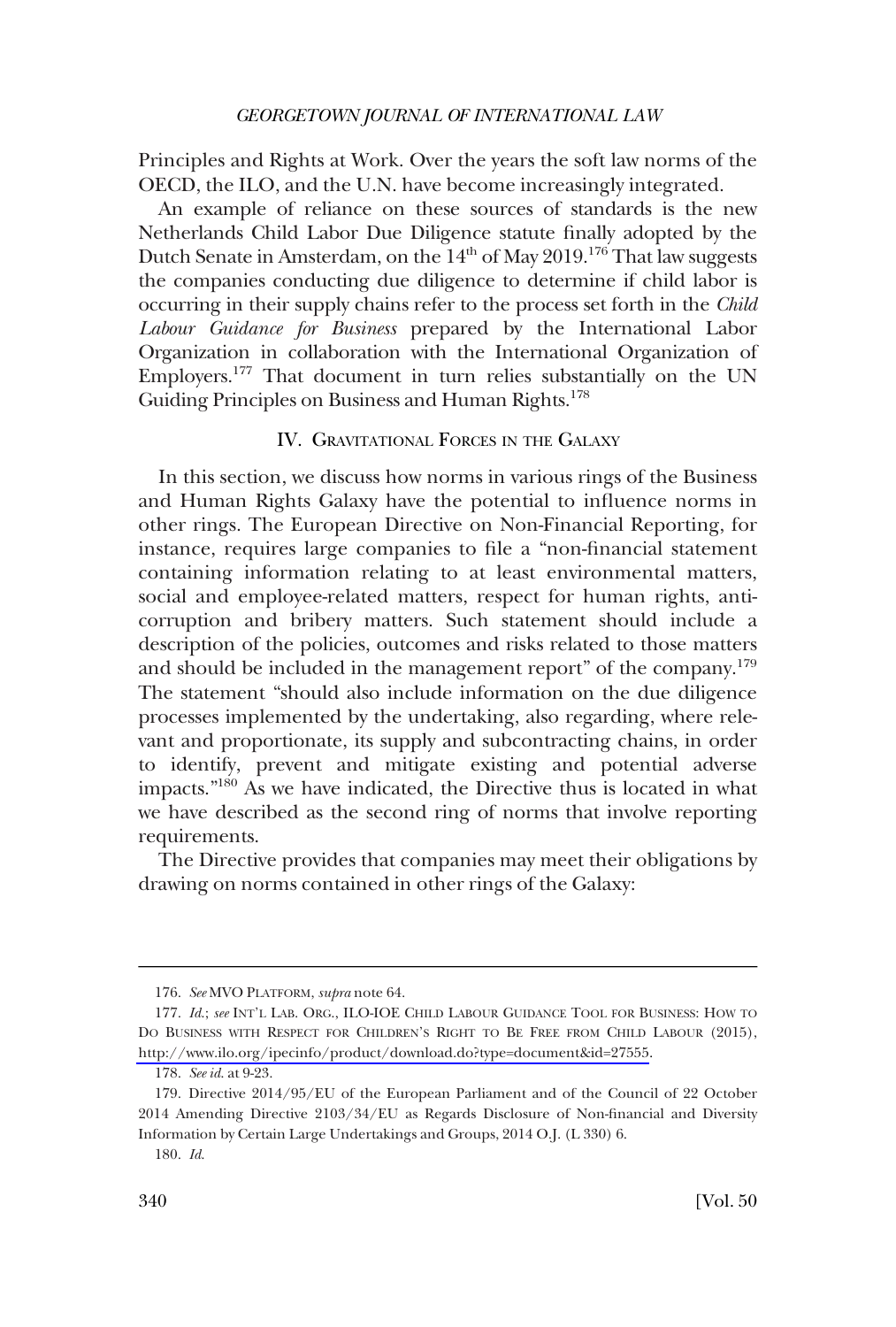In providing this information, undertakings which are subject to this Directive may rely on national frameworks, Union-based frameworks such as the Eco-Management and Audit Scheme (EMAS), or international frameworks such as the United Nations (UN) Global Compact, the Guiding Principles on Business and Human Rights implementing the UN "Protect, Respect and Remedy" Framework, the Organisation for Economic Co-operation and Development (OECD) Guidelines for Multinational Enterprises, the International Organisation for Standardisation's ISO 26000, the International Labour Organisation's Tripartite Declaration of principles concerning multinational enterprises and social policy, the Global Reporting Initiative, or other recognised international frameworks.181

Similarly, the Guidance Report on the U.K. Companies Act issued by the FRC has said that in making disclosures on human rights issues, companies:

[M]ay refer to a source of guidance (e.g. the UN *Guiding Principles on Human Rights*) or a voluntary framework that provides advice on how the entity should conduct its business, suggests ways of monitoring or tracking performance, or provides examples of disclosures that might be helpful in communicating information to the entity's stakeholders. In preparing the strategic report, the directors may choose to comply fully or partially with that guidance or voluntary framework, or take a more general regard of its content.<sup>182</sup>

The FRC guidance thus provides another example of how "soft" standards, such as the UNGP, in the fifth ring of the Galaxy may be incorporated into company compliance with "hard" law requirements, such as reporting obligations, in the second ring.

An example of a more targeted reporting requirement is the EU Accounting and Transparency Directives for the extractives and logging industries adopted in 2013.183 These provisions are modeled on the

<sup>181.</sup> *Id*. ¶ 9.

*Guidance on the Strategic Report*, FIN. REPORTING COUNCIL (2014), [https://www.frc.org.uk/](https://www.frc.org.uk/accountants/accounting-and-reporting-policy/clear-and-concise-and-wider-corporate-reporting/narrative-reporting/guidance-on-the-strategic-report) 182. [accountants/accounting-and-reporting-policy/clear-and-concise-and-wider-corporate-reporting/](https://www.frc.org.uk/accountants/accounting-and-reporting-policy/clear-and-concise-and-wider-corporate-reporting/narrative-reporting/guidance-on-the-strategic-report)  [narrative-reporting/guidance-on-the-strategic-report.](https://www.frc.org.uk/accountants/accounting-and-reporting-policy/clear-and-concise-and-wider-corporate-reporting/narrative-reporting/guidance-on-the-strategic-report)

Eur. Comm'n., *Public Country by Country Reporting* (2017), [https://ec.europa.eu/info/](https://ec.europa.eu/info/business-economy-euro/company-reporting-and-auditing/company-reporting/public-country-country-reporting_en)  183. [business-economy-euro/company-reporting-and-auditing/company-reporting/public-country](https://ec.europa.eu/info/business-economy-euro/company-reporting-and-auditing/company-reporting/public-country-country-reporting_en)[country-reporting\\_en.](https://ec.europa.eu/info/business-economy-euro/company-reporting-and-auditing/company-reporting/public-country-country-reporting_en) (laying down supply chain due diligence obligations for European Union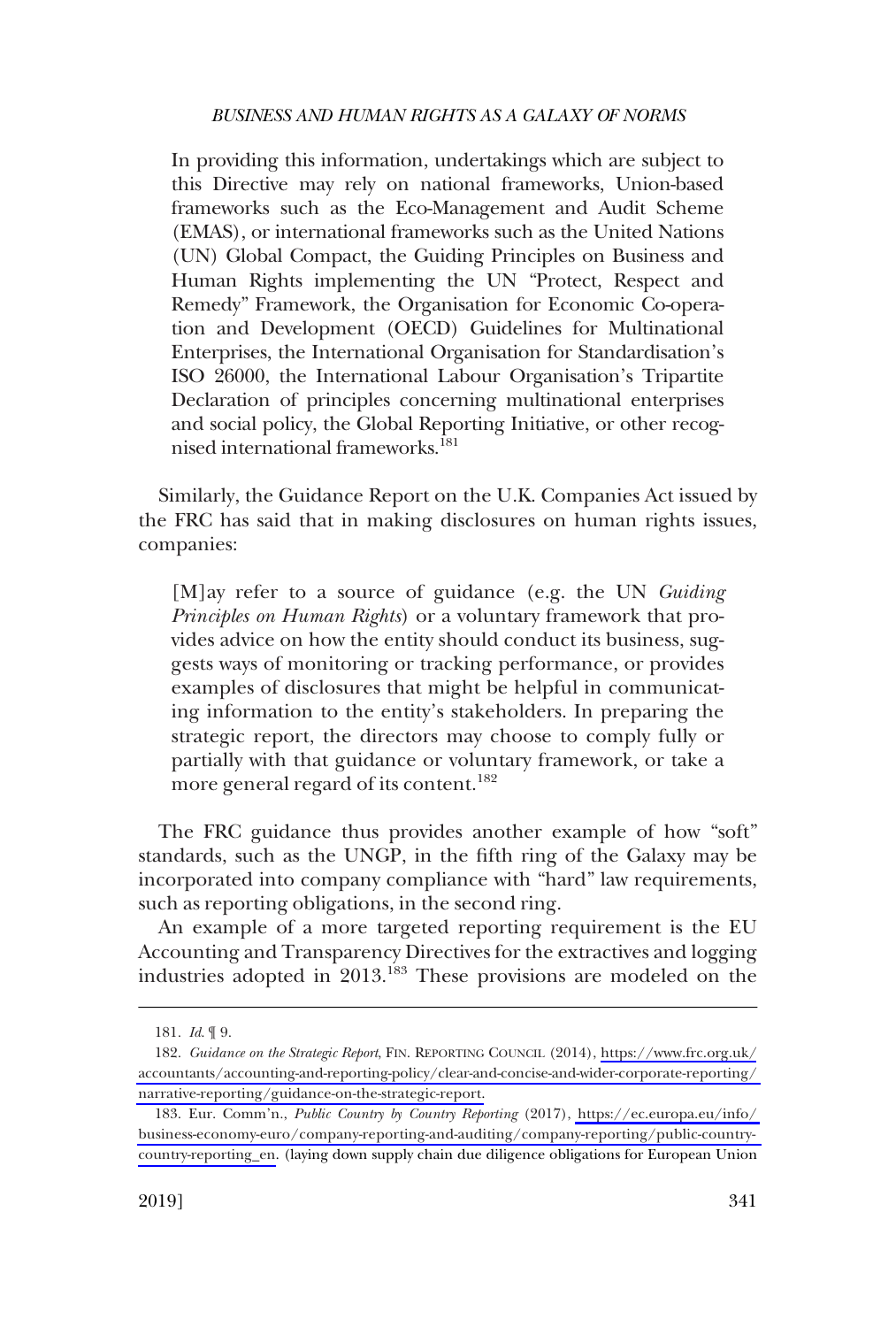Extractives Industry Transparency Initiative (EITI) and apply to all "listed and large non-listed companies that are active in the oil, gas, mining or logging sectors" that are either registered in the European Economic Area or listed on EU-regulated markets, even if they are incorporated in a non-European country.<sup>184</sup>

The same EU Directives attempt to address corruption in the industry by requiring these companies to report all material payments to governments by country and project, including those for infrastructure improvements. The EU disclosure requirements apply directly to companies rather than, as with the EITI, to individual countries.<sup>185</sup> "These rules," says the European Commission, "aim to improve the transparency of payments made to governments all over the world by the extractive and logging industries. This helps populations of resource-rich countries hold their governments accountable for the exploitation of natural resources, in line with the Extractive Industries Transparency Initiative."186

In addition to the EITI, a major impetus for the EU initiative was the reporting requirement in Section 1504 of the 2010 Dodd-Frank legislation in the United States. That section requires resource extraction companies listed on U.S. stock exchanges to disclose all payments to governments by government entity, business segment making the payment, and individual project.<sup>187</sup> This reflects one way in which an enforceable obligation may reflect the gravitational pull of both voluntary standards and hard law provisions in other countries.

Another example of potential gravitational force is reporting requirements in the second ring of the Galaxy. These simply require disclosure of a company's efforts and the process that it follows with regard to certain risks, rather than imposing enforceable substantive obligations. Consumers, investors, and NGOs, however, may use reports as a standard against which to evaluate company behavior. This could result in claims that the company is not living up to the commitments it describes in its reports, or that the reports misrepresent the company's activities and thus create liability for fraud.

importers of tin, tantalum, and tungsten, their ores, and gold originating from conflict-affected and high-risk areas).

<sup>184.</sup> *Id*.

<sup>185.</sup> *Id*.

<sup>186.</sup> *Id*.

<sup>187. 15</sup> U.S.C. § 78m(q) (2018); Disclosure of Payments by Resource Extraction Issuers, Release No. 34-78167, 17 CFR Parts 240 and 249b (Sept. 26, 2016).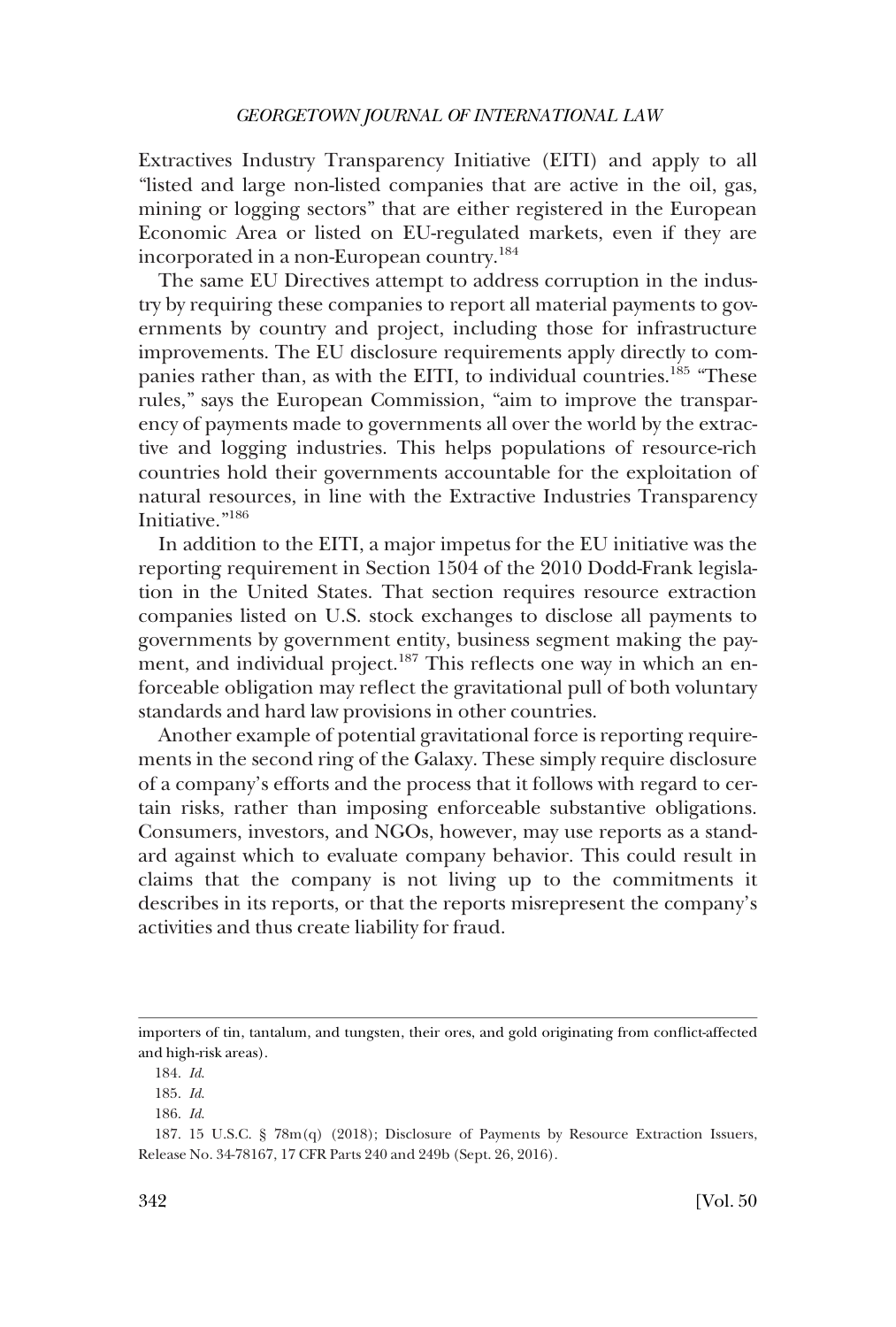As one law firm has suggested, for instance, with respect to the California reporting requirement on supply chains, one risk for companies:

[I]s a class action based on misleading disclosures—that is, false advertising. If your company complies with the statute but inaccurately describes its practices that could trigger a class action based on affirmative misrepresentation. Although it is debatable whether a plaintiff could win class certification on such a theory, the expense of such a suit—and the public relations damage—could be significant. So, it's important to be careful about what you say.<sup>188</sup>

Furthermore, "activists may push the envelope in litigation to try to find ways to use the statute without Attorney General involvement, or they may use extra-judicial methods to publicize violations."189 The law firm suggests that as a result, "companies would be well advised both to have reasonable fair trade practices in place and, in complying with the statute, to disclose those practices accurately."190

In these ways, a reporting requirement may effectively subject a company to the expectation that it will minimize or eliminate human rights risks from its operations. Establishment and "enforcement" of this obligation in this case thus may occur, not through the actions of a governmental entity, but through the efforts of coalitions in civil society.

Finally, the content of the hard law obligation of the duty of care contained in the third ring of the Galaxy may be influenced by private voluntary norms in the fourth ring. Thus, for instance, a mining company that does not subscribe to the Voluntary Principles on Security and Human Rights, or one that does so but does not train its security forces in accordance with them, could well be presumed to violate its duty unless it has adopted measures at least as stringent as these Principles.

Patterns of influence such as these in the Business and Human Rights Galaxy reflect the fact that, in the absence of an international sovereign with regulatory authority over global corporate activities, transnational actors have increasingly looked to other forms of "law making" to regulate business operations.<sup>191</sup> The aim is to provide what

<sup>188.</sup> SHEPPARD MULLIN, *supra* note 45.

<sup>189.</sup> *Id*.

<sup>190.</sup> *Id*.

<sup>191.</sup> *See generally* Hale & Held, *supra* note 28.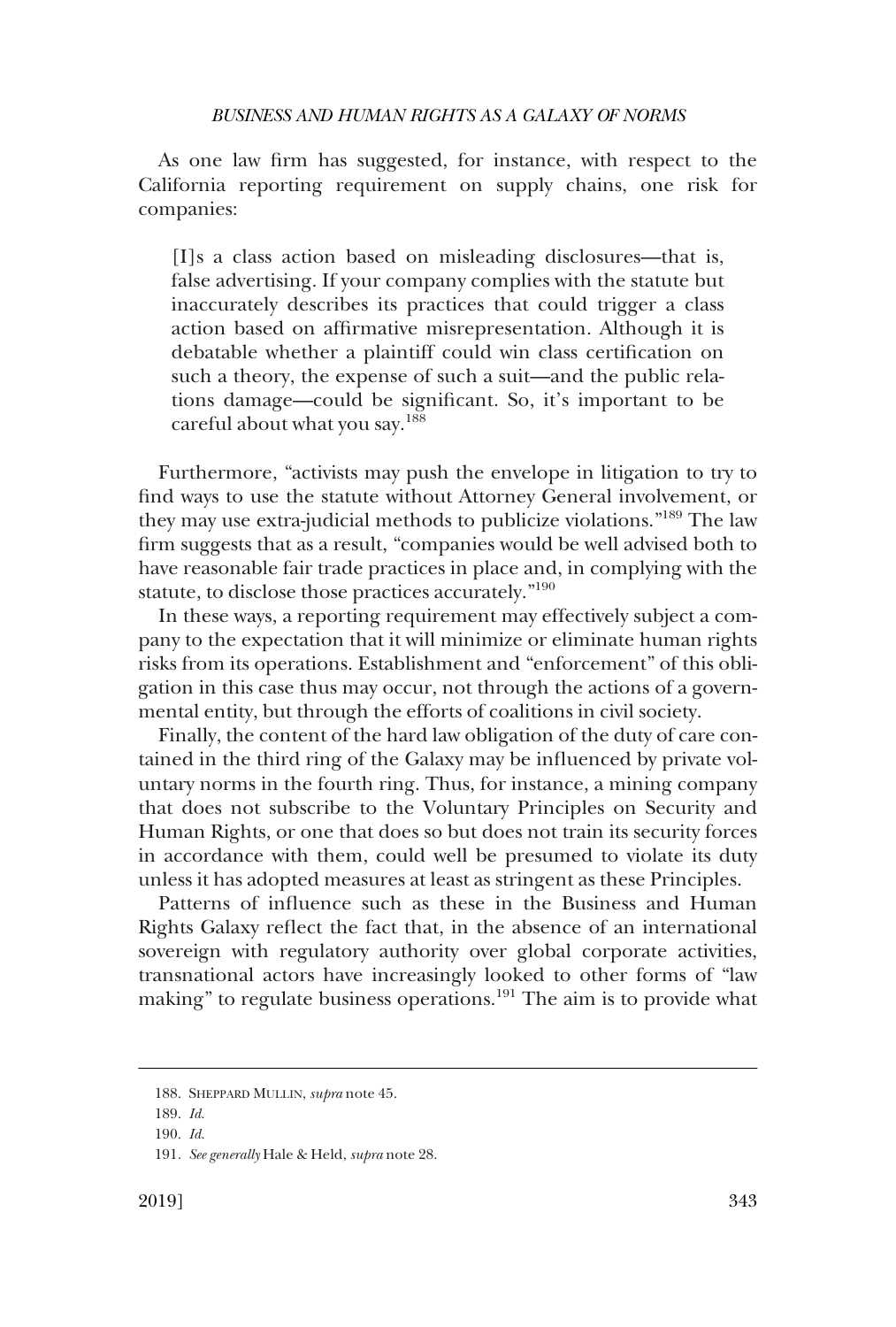Niklas Luhmann calls "a social system which depends upon the congruent generalisation of normative behavioral expectations."<sup>192</sup>

As our description indicates, the Business and Human Rights Galaxy has several distinctive features. First, as Jessica Green puts it, "the right to make rules is not restricted to states."193 Instead, this right involves participation by a range of both public and private actors, such as international organizations, NGOs, industry groups, professional organizations, and major corporations. Authority in the Galaxy—the gravitational force of a particular form of norm—arises not from formal legal enactments, but from the willingness of others to be bound by a party's guidance. As Green argues, "when actors consent to be bound by rules, they create authority."194 Such consent largely rests on the legitimacy of the actor, which in turn is based on qualities such as technical expertise, an inclusive deliberative process, a dominant position in a relevant market, or perceived acceptance by other relevant actors.

Second, rules and standards in the Galaxy develop in a range of less formal contexts than those in which traditional governmental regulation occurs. Meetings convened by international organizations and NGOs, industry conferences, gatherings of professional associations, and informal communications among actors in various networks are all possible sites where ideas are proposed, developed, refined, and adopted.

Related to this feature, the development of norms operates primarily through networks of loosely connected actors rather than in top-down, command-and-control fashion. In the classic international law system, legal rules fall into relatively clear categories and hierarchies, with international law binding states and national or local law governing legal persons, even though this system is less integrated and definite than domestic law. This makes it possible, in principle, to assess the normative force of rules and to determine which should apply in a particular situation.

By contrast, in a galaxy comprised of networks, normative systems overlap and influence one another. An important consequence of the networked nature of the Business and Human Rights Galaxy is what transnational law scholars Terence Halliday and Bruce Carruthers

<sup>192.</sup> NIKLAS LUHMANN, A SOCIOLOGICAL THEORY OF LAW 82 (2d ed. 2014).

<sup>193.</sup> JESSICA F. GREEN, RETHINKING PRIVATE AUTHORITY: AGENTS AND ENTREPRENEURS IN GLOBAL ENVIRONMENTAL GOVERNANCE 29 (2014).

<sup>194.</sup> *Id*. at 27.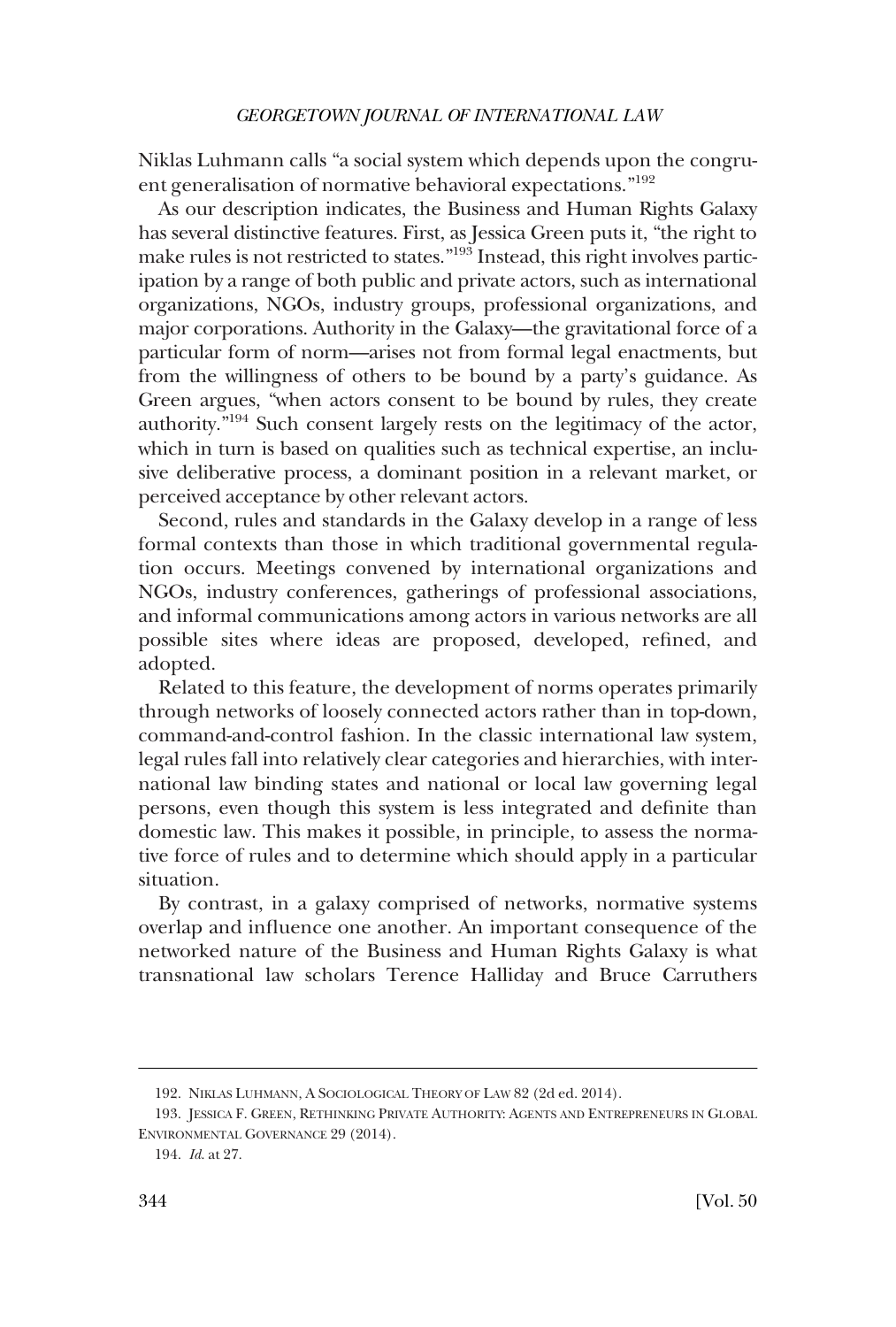<span id="page-36-0"></span>describe as "recursivity."195 This reflects the fact that various actors compete to have their respective descriptions and diagnoses become the accepted way to identify what is labeled as a problem, as well as the appropriate response to it.

Finally, as we have described, the clusters of norms in each ring of the Galaxy are not readily reducible to characterization as "hard" or "soft law," or as voluntary or mandatory. Compliance with voluntary standards in ring four of the Galaxy, for instance, is often monitored by NGOs, consumer groups, and investors who may criticize a company for failing to adhere to them. This can serve as a form of informal enforcement, with serious financial and reputational consequences. Companies may also incorporate voluntary standards into their contracts with retailers and manufacturers, so that compliance with the standards becomes a legal obligation. Voluntary standards and principles also may become sufficiently accepted that they serve as a model for national legislation. Finally, rules and norms can circulate throughout networks, with various actors incorporating them into their practices in ways that reinforce their influence.<sup>196</sup> As transnational law scholar Sigrid Quack has observed, this process "represents global institution building that involves continuous transformations between 'soft' and 'hard' regulation."<sup>197</sup> In the next section, we discuss the implications of these features of the Galaxy for the new French statutory duty of vigilance.

### V. THE DUTY OF VIGILANCE

Several issues remain open for clarification with respect to the operation of the French statutory duty of vigilance. As we suggest below, reference to norms in various rings of the Business and Human Rights Galaxy may be useful in this process as a source of guidance for administrative guidelines, judicial decisions, and corporate compliance programs. We will not discuss in detail the provisions of each of these sources, nor suggest what specific provisions of each source should inform interpretation of the French statutory duty. Our purpose is simply to identify a few of the potential sources of guidance that are available in the Galaxy of which the duty of vigilance is now a part.

<sup>195.</sup> TERRENCE C. HALLIDAY & BRUCE G. CARRUTHERS, BANKRUPT: GLOBAL LAWMAKING AND SYSTEMATIC FINANCIAL CRISIS 132 (2009).

<sup>196.</sup> *See generally* Hale & Held, *supra* note 28.

<sup>197.</sup> Sigrid Quack, *Legal Professionals and Transnational Law-Making: A Case of Distributed Agency*, 14(5) ORG. ART. 643-44 (2007)[, https://journals.sagepub.com/doi/pdf/10.1177/1350508407080313](https://journals.sagepub.com/doi/pdf/10.1177/1350508407080313).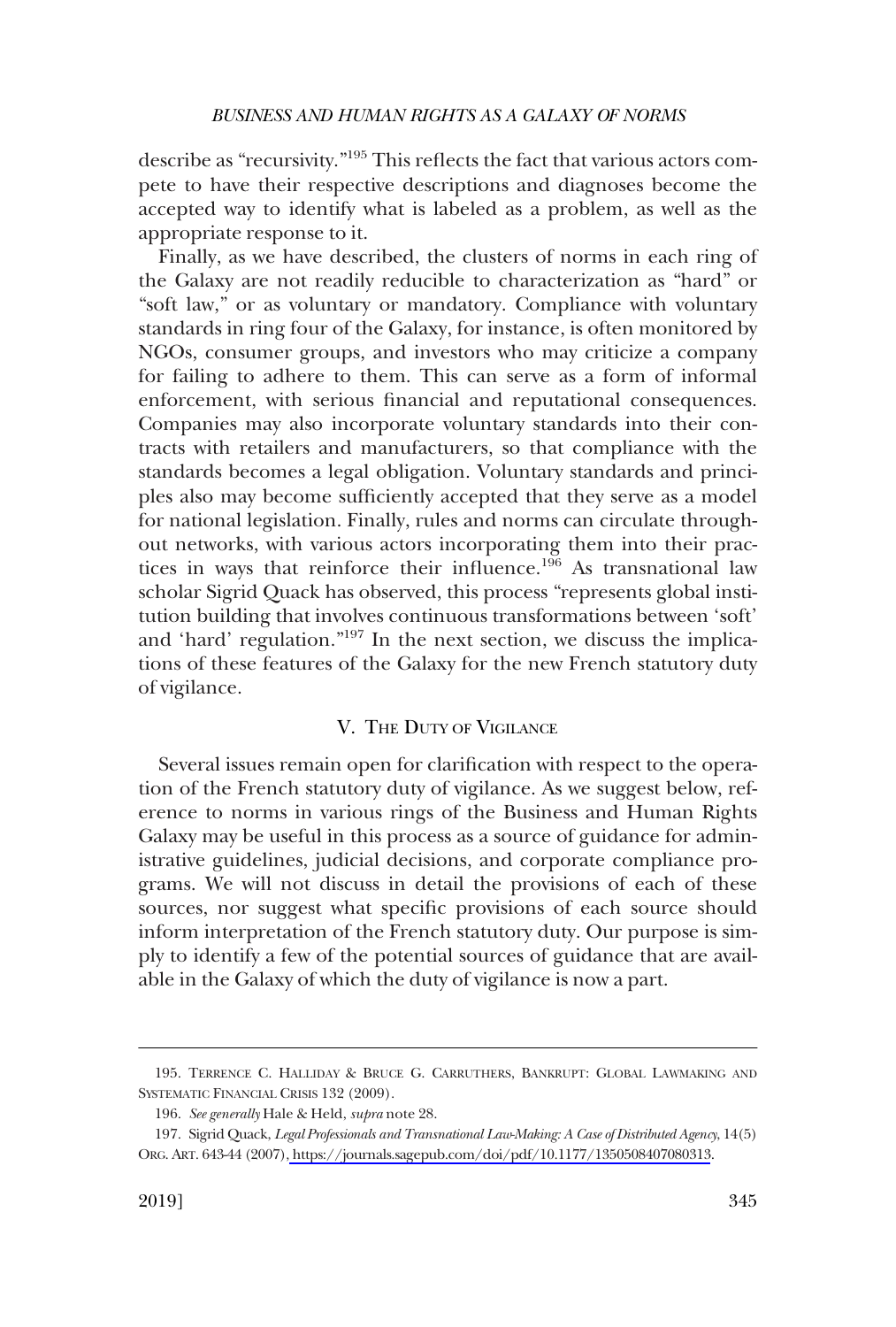### A. *Subsidiaries, Subcontractors, and Suppliers*

<span id="page-37-0"></span>The first issue is the scope of the entities with respect to which a company has a duty of vigilance. To reiterate, the French law imposes a duty of vigilance upon a company with regard to the "companies that it controls within the meaning of Article L. 233-16, II [of the Commercial Code], directly or indirectly, as well as the activities of subcontractors or suppliers with whom they have an established commercial relationship, when these activities are related to this relationship."198 The relevant section of the Commercial Code relies on consolidated accounting and the group management report as the basis for a determination of control that is sufficient to establish a parent-subsidiary relationship.<sup>199</sup> As French lawyers and business and human rights experts Stéphane Brabant, Charlotte Michon, and Elsa Sovourey note,<sup>200</sup> that section focuses on the ability of a company "to have decision-making power, in particular over the financial and operational policies of another entity."<sup>201</sup> Such authority may be legal, contractual, or de facto.<sup>202</sup> Entities subject to such control would be regarded effectively as subsidiaries of the company.

By contrast, the reference in the French statute to subcontractors and suppliers is more ambiguous with regard to its scope. An initial version of the law established responsibility for subcontractors over which the company exercises "a decisive influence."203 This concept of decisive influence resembles concepts of business relations in the OECD Guidelines on Multinational Enterprises, or sphere of influence in the U.N. Global Compact, which take into account the amount of

<sup>198.</sup> CODE DE COMMERCE [C. COM.] [COMMERCIAL CODE] art. L. 225-102-4, https://www. [business-humanrights.org/en/french-duty-of-vigilance-bill-english-translation.](https://www.business-humanrights.org/en/french-duty-of-vigilance-bill-english-translation) Section 1 of the French Trade and Industry Code provides that the law applies to "any company that employs, at the end of two consecutive years, at least five thousand employees within itself, as well as within its direct or indirect subsidiaries headquartered on French territory, or at least ten thousand employees within itself, as well as within its direct or indirect subsidiaries headquartered on French territory or abroad . . . establishes and implement an effective vigilance plan."

<sup>199.</sup> The original text provides: "A corporation is deemed to exercise control over another corporation according to Article L-233-16 of the French Commercial Code when it controls directly or indirectly a majority of the voting shares or when it has authority to appoint the majority of executive management" (translated by authors).

<sup>200.</sup> Stéphane Brabant and Elsa Savourey are French lawyers and recognized experts in Business and Human Rights; Charlotte Michon is a French jurist and also an expert in Business and Human Rights. She is the executive director of EDH France. *See* Brabant, Savourey & Michon, *supra* note 25.

<sup>201.</sup> *Id*. at 2.

<sup>202.</sup> *Id*.

<sup>203.</sup> Assemblée Nationale, *supra* note 13.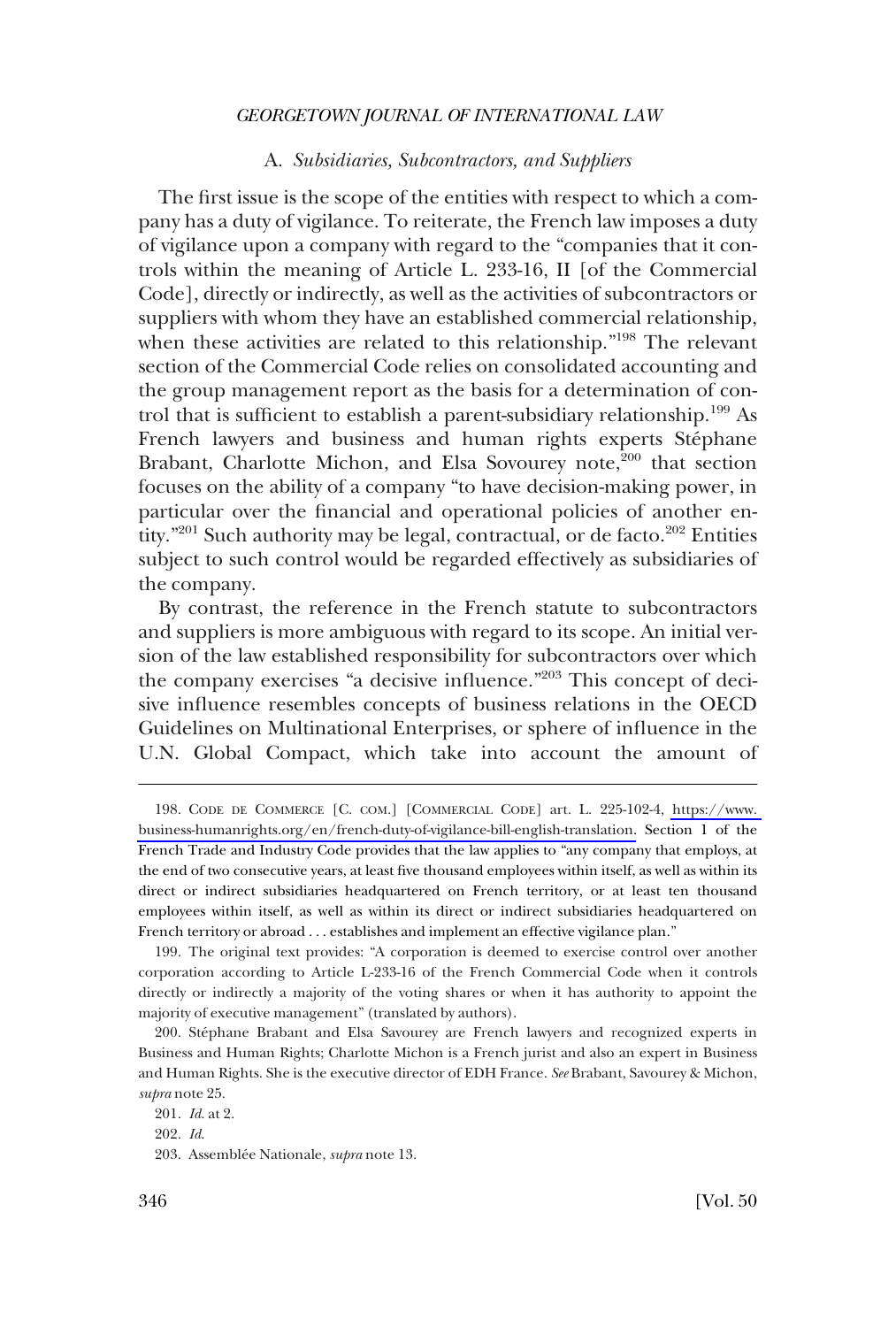influence that the contracting company is capable of exercising on the subcontractor or supplier. $204$ 

Companies could claim that the eventual language of the French law suggests inclusion only of tier one suppliers and subcontractors. This interpretation, however, would seem to be inconsistent with the explanatory statement accompanying the legislation, which indicates that the aim of the law is to prevent disasters such as occurred at Rana Plaza.205 In addition, the December 2013 PCN France report regarding the textile industry highlighted the risks posed by subcontracting by suppliers in this sector.<sup>206</sup> This suggests that a contracting company with reason to be aware of risks beyond the first tier of suppliers and subcontractors would have a duty of vigilance with respect to such risks.

Interpretation of this provision might also draw upon jurisprudence on the common law duty of care, particularly with respect to the element of proximity. As international lawyer and scholar Renée-Claude Drouin has observed, this case law deals with responsibility for the actions of subsidiaries rather than entities in the supply chain. $207$ Nonetheless, the requirement of proximity directs attention to whether "the circumstances surrounding the existing relation between the plaintiff and the defendant are such that one can conclude that the defendant is required to be attentive to the plaintiff's legitimate interests in its business management."208 As we have described, this may be the case if, analogizing from *Chandler v. Cape*, a subcontractor's or supplier's employees reasonably expect that a company has assumed responsibility for providing protection from certain risks.<sup>209</sup> It also could be the case if, as in *Choc v. Hudbay*, a company has made public declarations of its commitments with regard to the human rights impacts of its operations and has indicated its intention to work with the local community to prevent rights violations. $210$ 

<sup>204.</sup> Queinnec, *La notion de sp'ère d'influencœur coeur de la RSE, lecture juridique d'un phénomène normatif*, JOURNAL DES SOCIÉTÉS 66 (July 2012).

<sup>205.</sup> Brabant, Savourey & Michon, *supra* note 25, at 4.

<sup>206.</sup> National Contact Point Report on Implementation of the OECD Guidelines in the Textile and *Clothing Sector, Following a Referral from Nicole Bricq*, NAT'L CONTACT POINT (Dec. 2, 2013), [https://www.tresor.economie.gouv.fr/Ressources/8507\\_rapport-du-pcn-sur-la-mise-en-oeuvre](https://www.tresor.economie.gouv.fr/Ressources/8507_rapport-du-pcn-sur-la-mise-en-oeuvre-des-principes-directeurs-de-l-ocde-dans-la-filiere-textile-habillement)[des-principes-directeurs-de-l-ocde-dans-la-filiere-textile-habillement](https://www.tresor.economie.gouv.fr/Ressources/8507_rapport-du-pcn-sur-la-mise-en-oeuvre-des-principes-directeurs-de-l-ocde-dans-la-filiere-textile-habillement).

<sup>207.</sup> Renée-Claude Drouin, *Le développement du contentieux à l'encontre des entreprises* transnationales : quel rôle pour le devoir de vigilance?, DROIT SOCIAL 246, 254 (Mar. 2016).

<sup>208.</sup> *Id*.

<sup>209.</sup> Chandler v. Cape plc [2012] EWCA Civ 525, ¶ 62-71 (UK).

<sup>210.</sup> Choc v Hudbay Minerals Inc., 2013 ONSC 1414, ¶ 67-68 (Can. Ont. Sup. Ct. J.).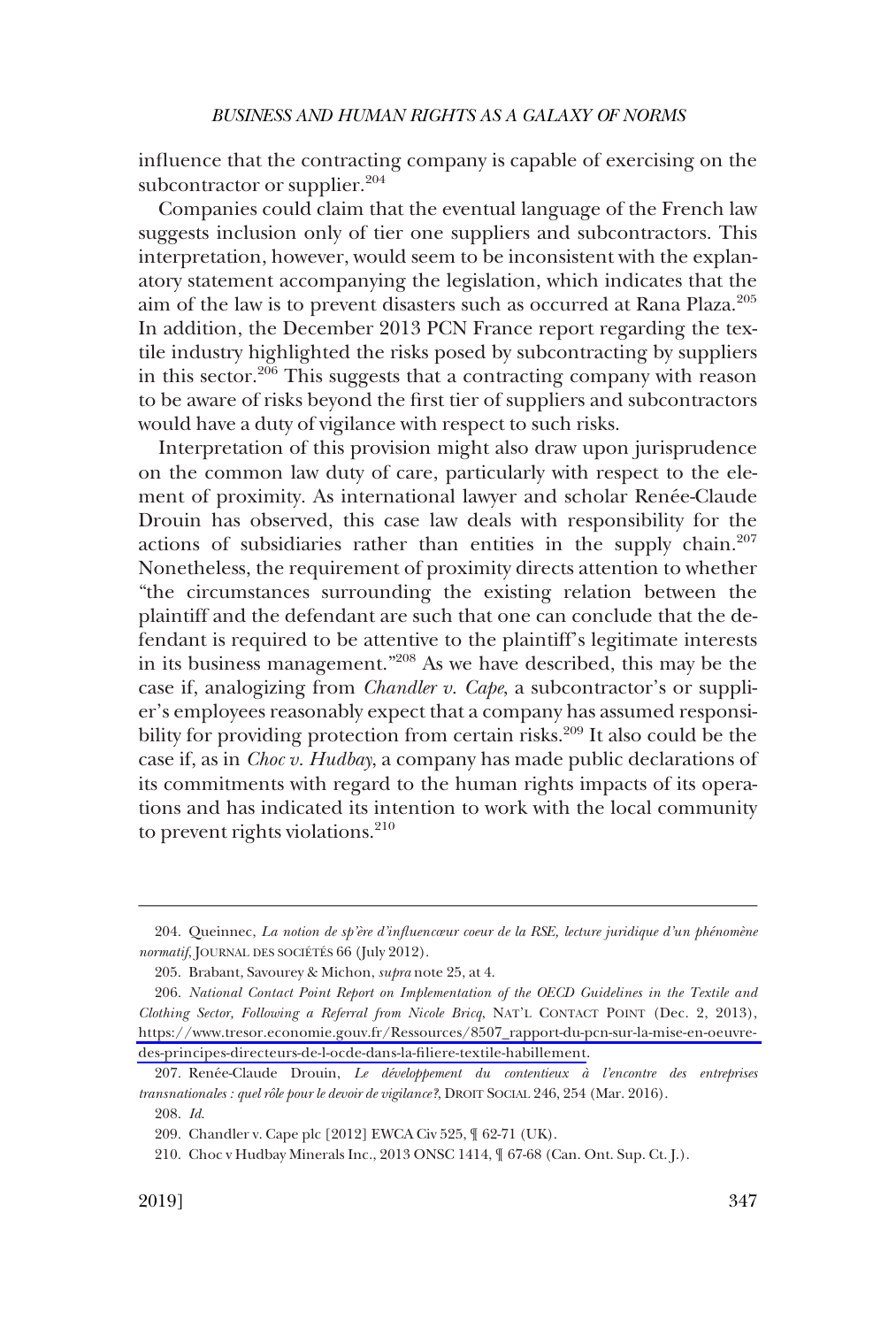Brabant, Michon, and Savourey also suggest that drawing on the UNGPs could lead to an interpretation of the statute that provides for a robust duty of vigilance to encompass a significant number of entities in a company's value chain. $2^{11}$  They note that the duty of diligence in the UNGPs focuses on adverse impacts that a company may cause or contribute to through its own activities, or those that may be directly linked to the company's operations, products, or services.<sup>212</sup> Companies are expected to remedy the first two types of impacts, and to use their leverage to try to prevent or minimize the third type. This is because the law focuses on the types of entities in question, rather than the extent of a company's involvement in adverse human rights impacts.<sup>213</sup>

They suggest, however, that also imposing a duty of vigilance with respect to impacts to which a company is directly linked would be more consistent with the intent of the law to reinforce the UNGPs. As they note, "a company may be linked to an adverse impact through any of the business partners and its value chain."214 They propose that this principle "could therefore interact with that of the established commercial relationship and . . . advocate for a more inclusive, rather than exclusive, vision of entities falling under the ambit of the vigilance plan."215 The potentially wide scope of this duty would be qualified by the emphasis in the statute on preventing "severe" impacts on human rights, $^{216}$  and by the acknowledgment in the UNGPs of the need to establish priorities with respect to the risks that should be avoided.

Defining the scope of the duty of vigilance in this way would be consistent, not only with the UNGP, but with the European Directive on Non-Financial Reporting. The latter instrument provides that companies must report on the risks of severe adverse social and environmental impacts.<sup>217</sup> It states that "[t]he risks of adverse impact may stem from

217. Directive 2014/95/EU of the European Parliament and of the Council of 22 October 2014 Amending Directive 2103/34/EU as Regards Disclosure of Non-financial and Diversity Information by Certain Large Undertakings and Groups, 2014 O.J. (L 330) 6.

<sup>211.</sup> Brabant, Savourey & Michon, *supra* note 25, at 4-6.

<sup>212.</sup> *Id*. at 5.

<sup>213.</sup> *Id*.

<sup>214.</sup> *Id*.

<sup>215.</sup> *Id*. at 6.

<sup>216.</sup> CODE DE COMMERCE [C. COM.] [COMMERCIAL CODE] art. L. 225-102-4, https://www. [business-humanrights.org/en/french-duty-of-vigilance-bill-english-translation](https://www.business-humanrights.org/en/french-duty-of-vigilance-bill-english-translation) (Fr.) (stating that "the plan shall include the reasonable vigilance measures to allow for risk identification and for the prevention of severe violations of human rights and fundamental freedoms, serious bodily injury or environmental damage or health risks").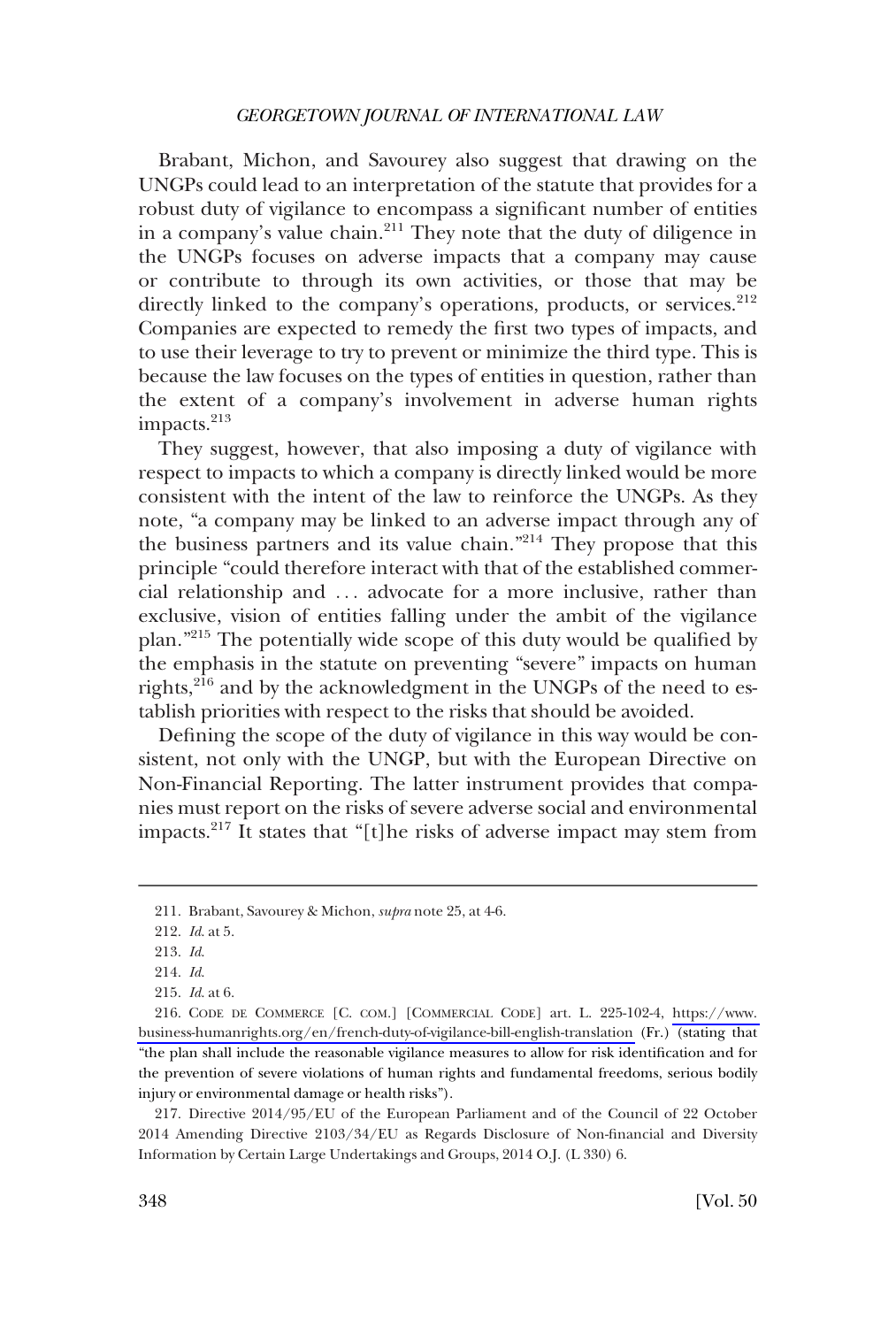<span id="page-40-0"></span>the undertaking's own activities or may be linked to its operations, and, where relevant and proportionate, its products, services and business relationships, including its supply and subcontracting chains."218

There are, no doubt, insights from other types of norms in the Business and Human Rights Galaxy that may be useful in determining the scope of a company's duty of vigilance. Our discussion is simply meant to emphasize the ways in which norms located in different rings of that Galaxy, whether legally enforceable or not, may help determine the scope of this potentially open-ended duty.

#### B. *The Vigilance Plan*

Recall that the French statute requires that a vigilance plan include five components.<sup>219</sup> These are: (1) risk mapping, which involves identifying, analyzing, and setting priorities among risks; (2) regular assessment of relevant subsidiaries, subcontractors, and suppliers; (3) actions to mitigate risks or prevent severe impacts; (4) a mechanism to alert a company of the existence or materialization of risks; and (5) monitoring and evaluating the effectiveness of implementation measures.<sup>220</sup>

These measures correspond to the main elements of the duty to respect set forth in the UNGPs. Article 13(a) of the UNGPs says that this duty requires that businesses "[a]void causing or contributing to adverse human rights impacts through their own activities, and address such impacts when they occur," and that they "[s]eek to prevent or mitigate adverse human rights impacts that are directly linked to their operations, products or services by their business relationships, even if they have not contributed to those impacts.<sup>221</sup> Article 17 emphasizes that conducting human rights due diligence is a crucial way that companies can identify potential impacts and seek to avoid or mitigate them.222 As it states, "The process should include assessing actual and potential human rights impacts, integrating and acting upon the findings, tracking responses, and communicating how impacts are addressed."<sup>223</sup> Moreover, the UNGPs emphasize the importance of consultation with stakeholders in this process.<sup>224</sup> The Constitutional Council ruled that

<sup>218.</sup> *Id*. pmbl. ¶ 8.

<sup>219.</sup> CODE DE COMMERCE [C. COM.] [COMMERCIAL CODE] Art. L. 225-102-4, https://www. [business-humanrights.org/en/french-duty-of-vigilance-bill-english-translation](https://www.business-humanrights.org/en/french-duty-of-vigilance-bill-english-translation) (Fr.).

<sup>220.</sup> *Id*.

<sup>221.</sup> UNGP*, supra* note 17, art. 13.

<sup>222.</sup> *Id*., art. 17.

<sup>223.</sup> *Id*.

<sup>224.</sup> *Id*., art. 18.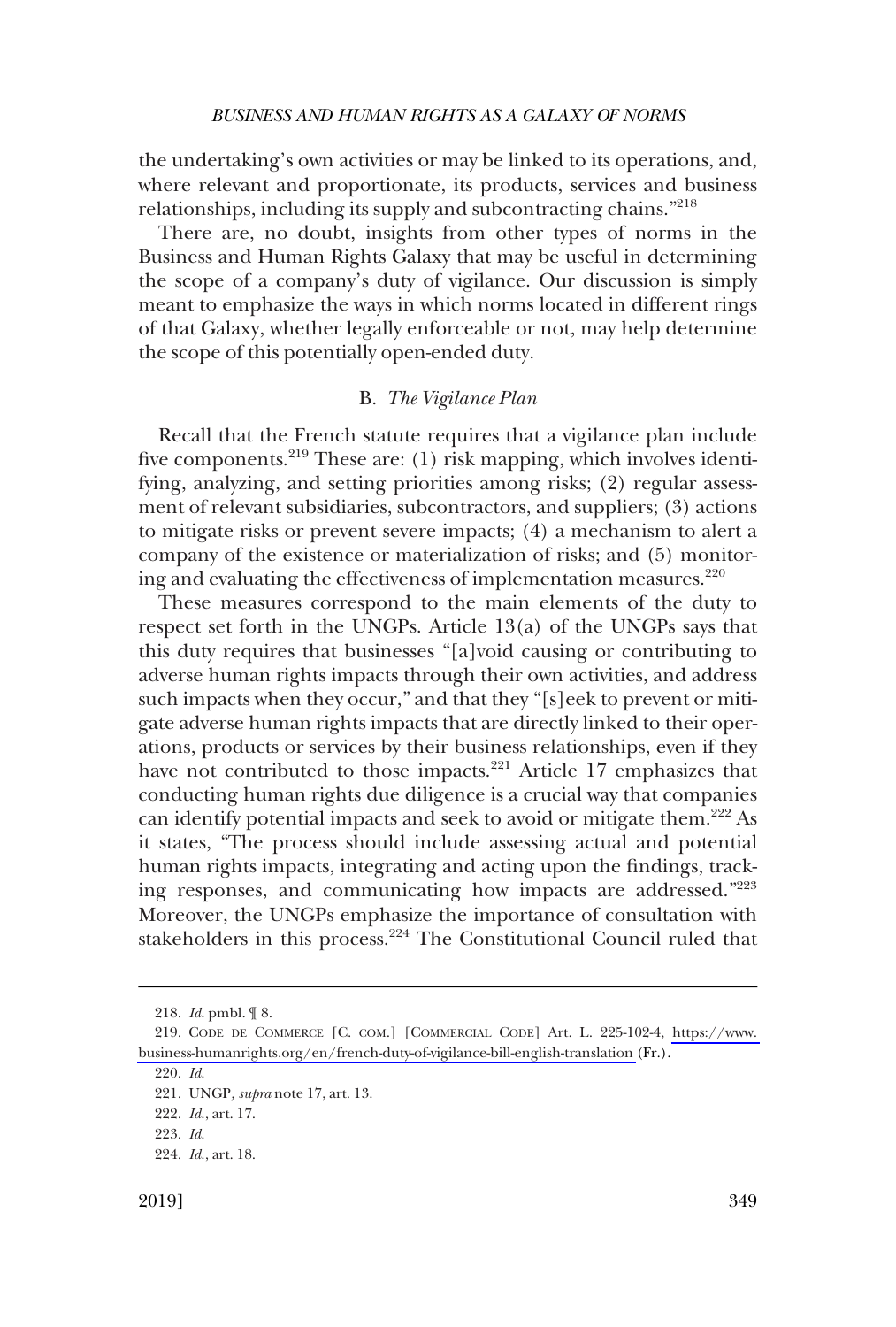this was recommended—rather than required—by the statute, $^{225}$  but it will be essential in order to ensure that a plan is not reduced to simply a form of an internal audit.

What criteria should be used to determine whether a plan has adequately incorporated these required measures? Soft law instruments may be useful in answering this question. The OECD, for instance, has developed *Due Diligence Guidance for Responsible Business Conduct*, 226 as well as a set of guidelines for conducting due diligence in specific industry sectors.227 In addition, the International Business Leaders Forum (IBLF) and the IFC, in association with the U.N. Global Compact, has published a *Guide to Human Rights Impact Assessment and Management*. 228 This provides step-by-step guidance on preparation for conducting due diligence and impact assessment; identification of human rights risks; engagement with stakeholders; assessment of impacts; mitigation of harms; implementing a mitigation plan and integrating human rights within business operations; evaluating impacts; and reporting to stakeholders.<sup>229</sup>

Guidance also may be available from non-financial reporting directives. France was a pioneer in requiring such reports as part of its 2001 law adopting new economic regulations.230 This obligation has been progressively extended to more companies, while the scope of information required has widened with respect to "the way in which the company takes into account the social and environmental consequences of its activities."231

Similarly, the 2014 EU Non-Financial Reporting Directive prescribes that companies communicate "the principal risks related to those matters linked to the undertaking's operations including, where relevant

229. *Id*. at 6-7.

<sup>225.</sup> Conseil constitutionnel [CC] [Constitutional Court] decision No. 2017-750DC, Mar. 23, 2017 (Fr.).

<sup>226.</sup> ORG. FOR ECON. CO-OPERATION & DEV. (OECD), DUE DILIGENCE GUIDANCE FOR RESPONSIBLE BUSINESS CONDUCT (2018).

<sup>227.</sup> ORG. FOR ECON. CO-OPERATION & DEV. (OECD), GUIDELINES FOR MULTINATIONAL ENTERPRISES (2011).

<sup>228.</sup> INT'L BUS. LEADERS FORUM ET AL., GUIDE TO HUMAN RIGHTS IMPACT ASSESSMENT AND MANAGEMENT (2010).

<sup>230.</sup> Loi 2001-420 du 15 mai 2001, relative aux nouvelles régulations économiques, art. 116 [Law 2001-420 of May 15, 2001 on relative to new economic regulations, section 116], JOURNAL OFFICIEL DE LA RÉPUBLIQUE FRANÇAISE [J.O.] [OFFICIAL GAZETTE OF FRANCE], May 15, 2001, p. 7776.

<sup>231.</sup> Décret 2012-557 du 24 avril 2012 [concerning companies' obligations of transparence in social and environmental matters], JOURNAL OFFICIEL DE LA RÉPUBLIQUE FRANÇAISE [J.O.] [Official Gazette of France], Apr. 26, 2012.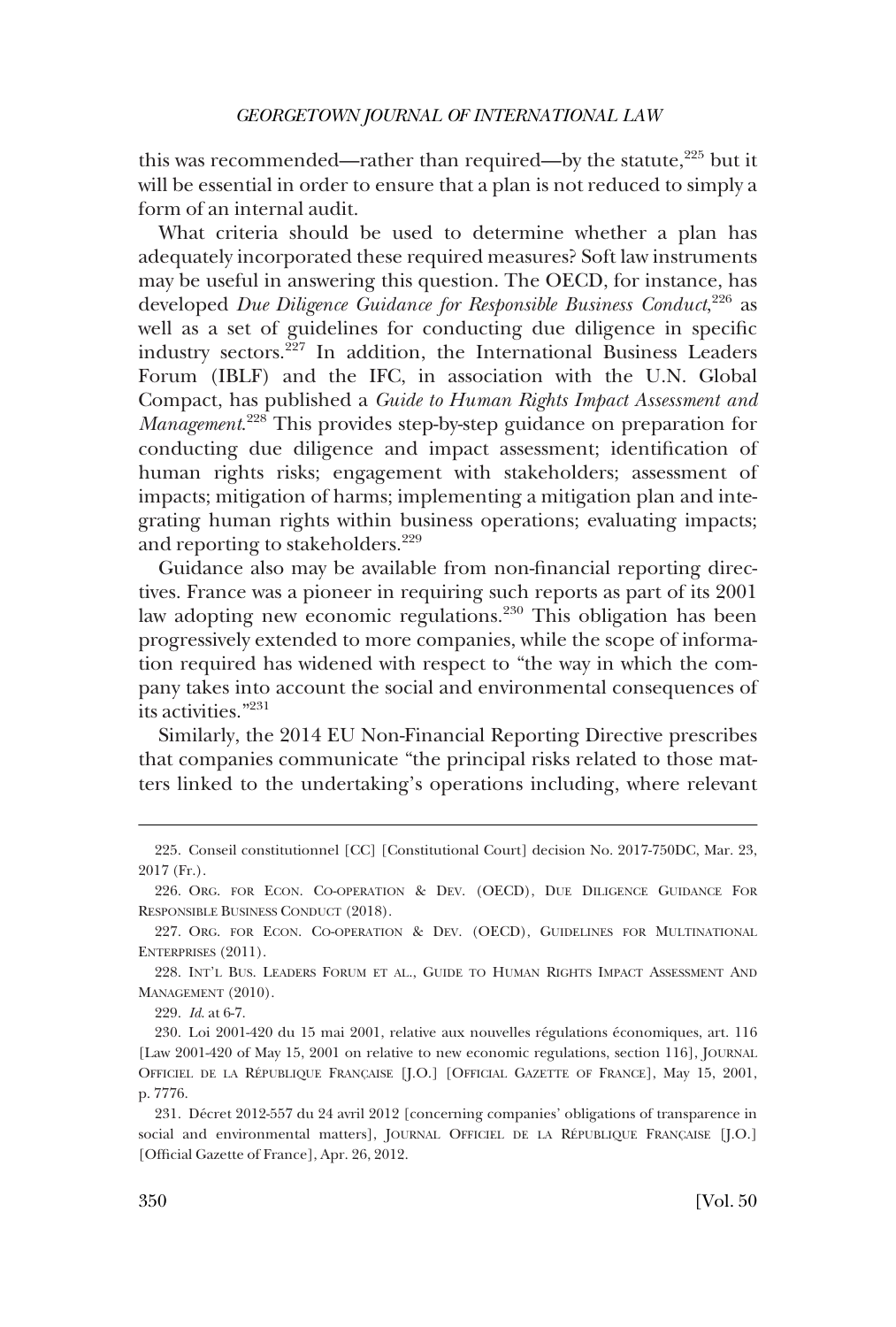and proportionate, its business relationships, products or services which are likely to cause adverse impacts in those areas, and how the undertaking manages those risks."232 The Directive also requires companies to provide information on "the due diligence processes implemented by the undertaking, also regarding, where relevant and proportionate, its supply and subcontracting chains, in order to identify, prevent and mitigate existing and potential adverse impacts."233 Notably, in light of the fact that the French duty of vigilance requires measures to identify "severe" adverse impacts, the Directive requires reporting "in relation to matters that stand out as being most likely to bring about the *materialisation* of principal risks of severe impacts, along with those that have already materialized. The severity of such impacts should be judged by their scale and gravity."<sup>234</sup>

The 2017 French incorporation of the EU Directive provides that non-financial reporting must present the business model of the company and, for each relevant category of information, "a description of the main risks linked to the company's activity or to all the companies' activities, including, when that is both pertinent and proportional, the risks generated by its business relations, its products, or its services."235 Moreover, the declaration inserted in the report must contain a description of the company's policies that are applied with respect to, when appropriate, due diligence procedures implemented to prevent, identify, and mitigate risks, as well as the results of these policies, including key performance indicators.

The most recent requirements of the new French Decree (*Ordonnance*) on non-financial reporting, which came into force in July 2017,<sup>236</sup> converge with the requirements of the French law on Duty of Vigilance.

236. Ord. 2017-1180 du 19 juillet 2017, relative à la publication d'informations non financières par certaines grandes entreprises et certains groupes d'entreprises art. 1, III [Ord. 2017-1180 of July 19, 2017 regarding the publication of non-financial information by some large companies

<sup>232.</sup> Directive 2014/95/EU of the European Parliament and of the Council of 22 October 2014 amending Directive 2013/34/EU as regards disclosure of non-financial and diversity information by certain large undertakings and groups, 2014 O.J. (L 330/1), art. 1 ¶ 1(d).

<sup>233.</sup> *Id*. pmbl. ¶ 6.

<sup>234.</sup> *Id*. pmbl. ¶ 8 (emphasis added).

<sup>235.</sup> Ord. 2017-1180 du 19 juillet 2017, relative à la publication d'informations non financières par certaines grandes entreprises et certains groupes d'entreprises art. 1, III [Ord. 2017-1180 of July 19, 2017 regarding the publication of non-financial information by some large companies and some groups of companies], JOURNAL OFFICIEL DE LA RÉPUBLIQUE FRANÇAISE [J.O.] [OFFICIAL GAZETTE OF FRANCE], July 21, 2018; Be´atrice Parance & Elise Groulx, *La de´claration de performance extra-financie`re, nouvelle ambition du reporting extra-financier* [The Extra Financial Statement, the New Ambition of Extra Financial Reporting], 11 LA SEMAINE JURIDIQUE ENTREPRISE ET AFFAIRES 1128 (2018).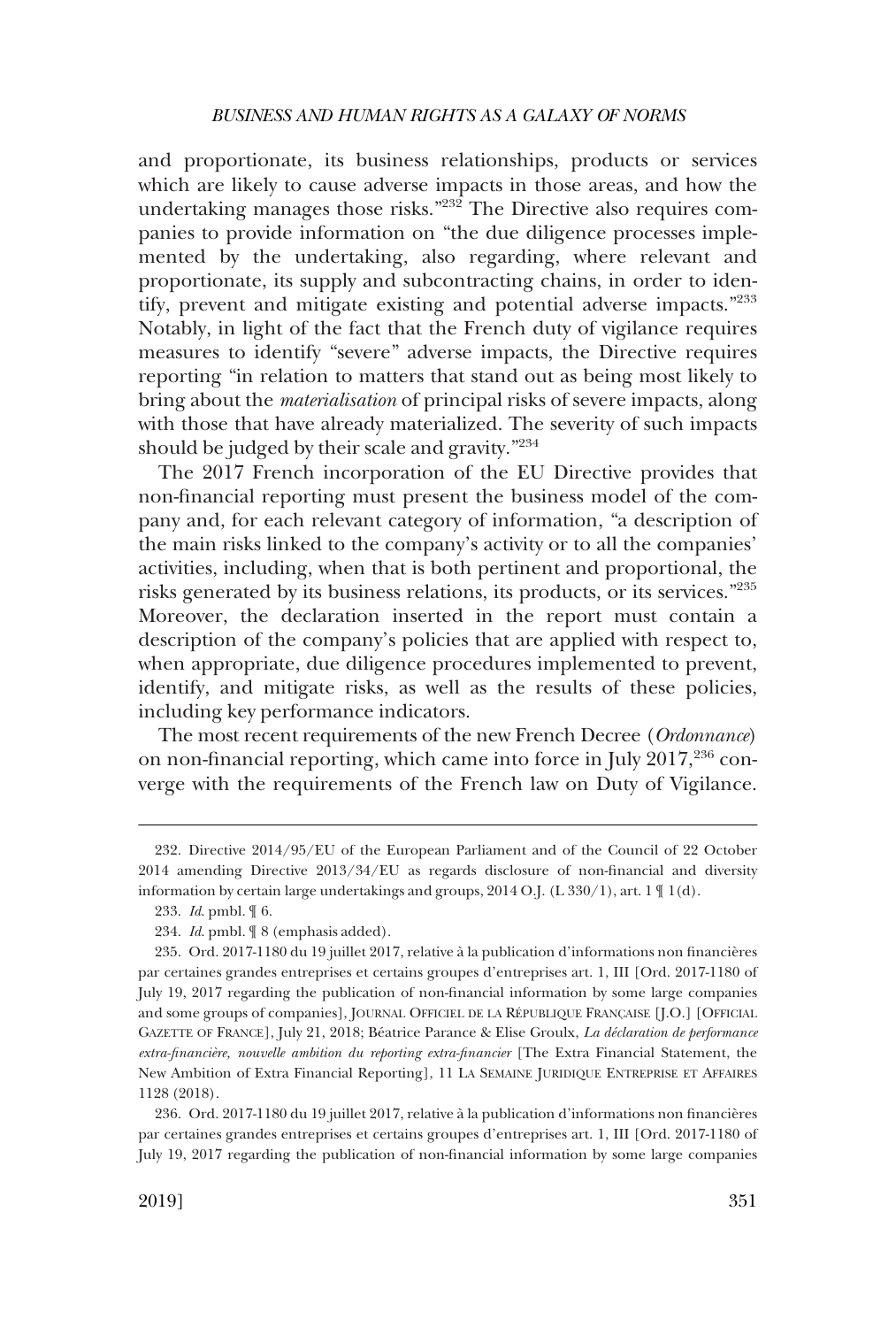Over time, the new Decree may have the effect of strengthening the French law.

The French Decree establishes an obligation to report (*obligation de dire*) while the French Statute on Duty of Vigilance creates an obligation to act (*obligation de faire*). Corporations are subject to respect both laws and must comply using the same corporate information.

The first generation of French legislation on non-financial reporting (*Loi Grenelle 2*, 2010 and its decree of 2012)<sup>237</sup> could be interpreted as mandating a box ticking or "checklist" exercise. In contrast, the second generation of legislation (Ordinance or Decree on Non- Financial Reporting and Law of Duty of Vigilance of 2017) establishes a series of more substantial requirements: (1) risk mapping; (2) regular risk assessments of relevant partners; (3) actions to mitigate risks and prevent severe impacts; (4) alert mechanisms about risks and their materialization; (5) monitoring and evaluation of the effectiveness of implementation measures.<sup>238</sup> To meet all these requirements, corporations need to do more than "box ticking."

Moreover, exercising the duty of vigilance requires the enterprise to adopt a global vision of the corporate social responsibility and sustainability policies of the parent corporation, its subsidiaries, subcontractors, and suppliers. It must reach beyond "silos" of traditional compliance programs to conduct a wider and more thorough risk assessment of the corporate group and its key business partners.

The vigilance plan required by the French statute thus must be seen as but one of several types of reports on human rights impacts that companies have been required to provide in recent years. A company preparing its plan can draw on its own, and other companies', experience in complying with similar reporting norms in the second ring of the Galaxy. In addition, it can look to soft law guidance in the fifth ring of

and some groups of companies], JOURNAL OFFICIEL DE LA RÉPUBLIQUE FRANÇAISE [J.O.] [OFFICIAL GAZETTE OF FRANCE], July 21, 2018.

<sup>237.</sup> Loi 2010-788 du 12 juillet 2010 portant engagement national pour l'environnement [Law 2010-788 of July 12, 2010 confirming national commitment on the environment], JOURNAL OFFICIEL DE LA RÉPUBLIQUE FRANÇAISE [J.O.] [OFFICIAL GAZETTE OF FRANCE], July 13, 2010; Loi 2012-557 du 24 avril 2012, relatif aux obligations de transparence des entreprises en matière sociale et environnementale [Law 2012-557 of April 24, 2012 on the new transparency requirements of corporations relative to social and environmental issues], JOURNAL OFFICIEL DE LA RÉPUBLIQUE FRANÇAISE [J.O.] [OFFICIAL GAZETTE OF FRANCE] Apr. 24, 2012.

<sup>238.</sup> Loi 2010-788 du 12 juillet 2010 portant engagement national pour l'environnement; Loi 2012-557 du 24 avril 2012, relatif aux obligations de transparence des entreprises en matière sociale et environnementale; CODE DE COMMERCE [C. COM.] [COMMERCIAL CODE] art. L. 225-102-4, <https://www.business-humanrights.org/en/french-duty-of-vigilance-bill-english-translation> (Fr.).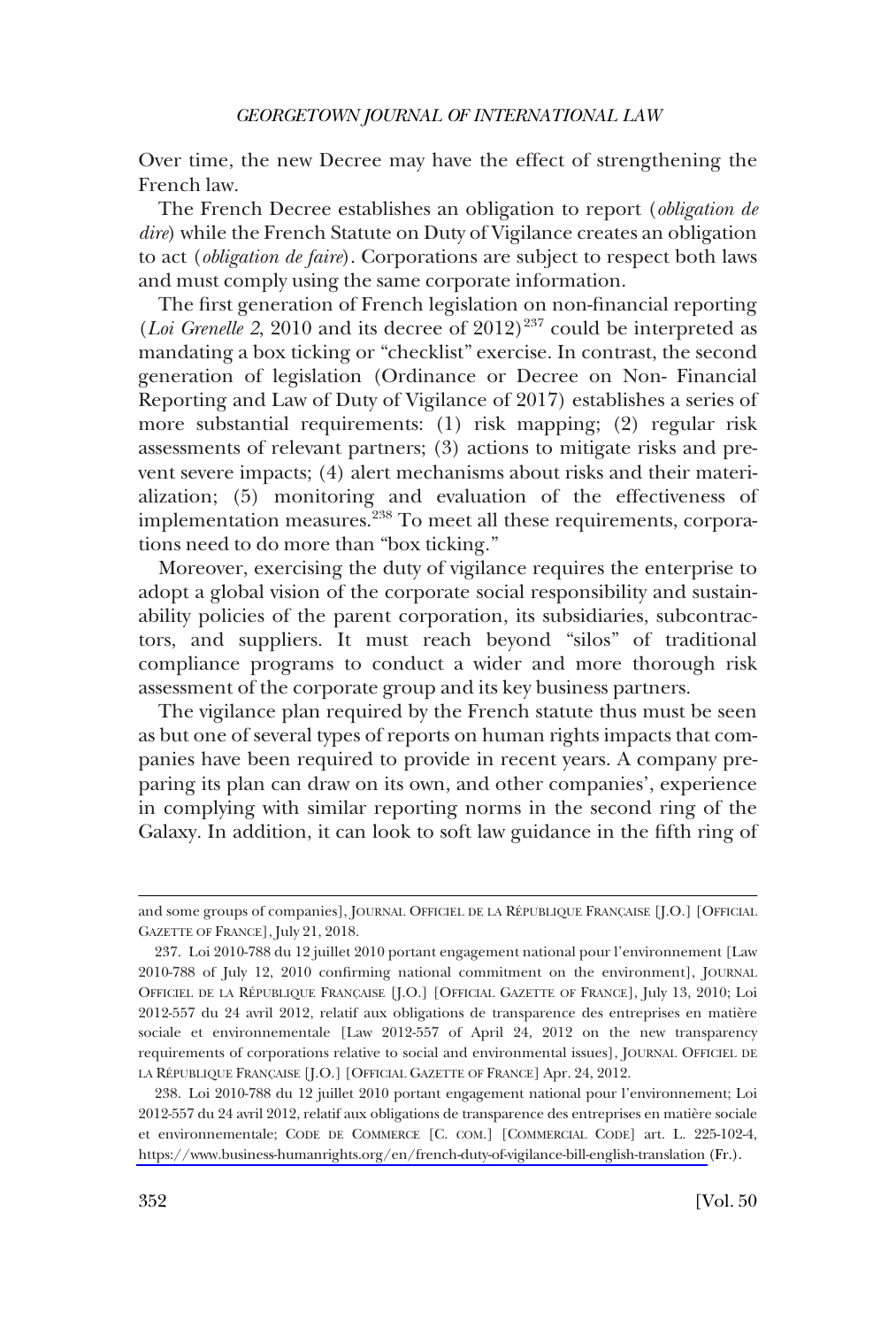<span id="page-44-0"></span>the Galaxy, such as OECD and Global Compact models for due diligence and human rights impact analysis, respectively.

### C. *Reasonableness and Foreseeability*

The French statute requires that a vigilance plan contain "reasonable vigilance measures adequate to identify the risks and to prevent gross violations of human rights and fundamental freedoms, of health and security of people, as well as of the environment."<sup>239</sup> Use of the term "reasonable" reflects the desire for a balance between the need to protect human, social, and environmental concerns on the one hand and, on the other, the fact that a multinational company is involved in activity in numerous markets and that it relies on numerous parties in an extended supply chain.

The court in *Choc v. Hudbay Minerals Inc*. acknowledged these potentially competing concerns in describing the parties' claims regarding the public policy considerations relevant to the case. Hudbay Minerals expressed the concern that holding a parent corporation responsible for the actions of its subsidiaries would create unduly expansive liability, expose Canadian companies to numerous lawsuits, and violate the principle of limited liability companies based on the separate legal identity of parent and subsidiary corporations.<sup>240</sup> The plaintiffs countered that finding such a responsibility would encourage Canadian companies to respect human rights, further the government's goal of reducing violations of human rights by Canadian companies' operations, and reduce the asymmetry between the global scope of business operations and the locally limited scope of tort law.<sup>241</sup> The court admitted the force of each set of claims, but concluded that it was more appropriate to attempt to balance them on a trial record rather than in reviewing a motion to dismiss.<sup>242</sup>

The French law's imposition of a duty on companies to engage in a particular analytical process, rather than the imposition of liability for all harms committed by its subsidiaries, subcontractors, and suppliers, reflects an effort to strike a balance that takes account of the concerns expressed by both sides in the *Hudbay* case. The obligation thus is to

<sup>239.</sup> CODE DE COMMERCE [C. COM.] [COMMERCIAL CODE] art. L. 225-102-4 pmbl. (Fr.) (trans. by authors).

<sup>240.</sup> Choc v Hudbay Minerals Inc., 2013 ONSC 1414, ¶ 72 (Can. Ont. Sup. Ct. J.).

<sup>241.</sup> *Id*. ¶ 73.

<sup>242.</sup> *Id*. ¶ 74.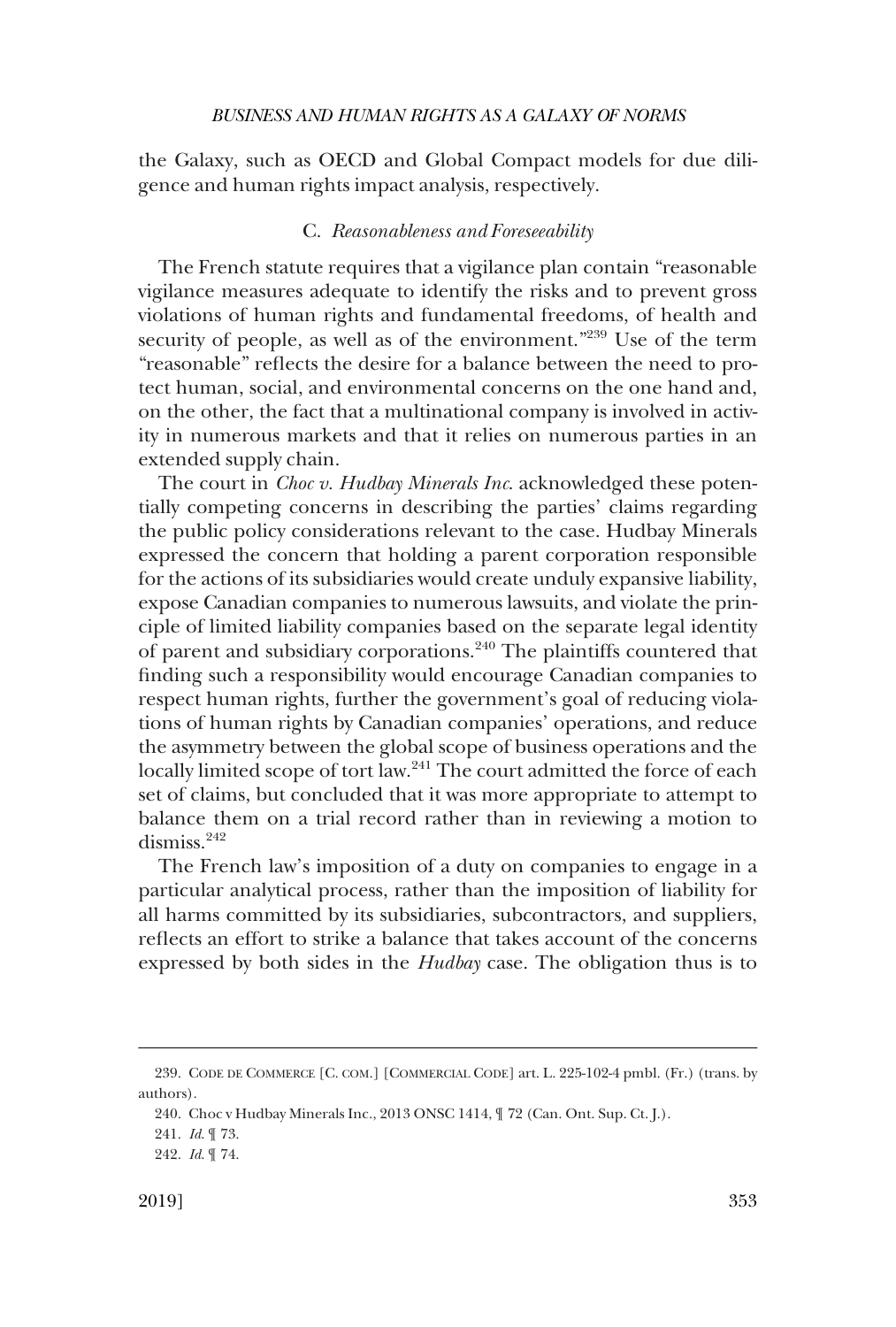<span id="page-45-0"></span>provide the means (*obligation de moyens*) rather than to ensure a certain outcome (*obligation de résultat*).<sup>243</sup>

In addition, it is reasonable to assume that compliance with the French law will involve establishing priorities to ensure identification of the most serious types of risks. The law itself contemplates this approach, $244$  and the UNGPs provide support for it in the commentary to Article 17:

Where business enterprises have large numbers of entities in their value chains it may be unreasonably difficult to conduct due diligence for adverse human rights impacts across them all. If so, business enterprises should identify general areas where the risk of adverse human rights impacts is most significant, whether due to certain suppliers' or clients' operating context, the particular operations, products or services involved, or other relevant considerations, and prioritize these for human rights due diligence.<sup>245</sup>

Judges, therefore, should be well aware that most companies will not be able to immediately identify and prevent all risks along their supply chain. The judges are likely to be receptive to a vigilance plan that includes gradual but steady growth in prevention and management measures to address an expanding set of risks, ideally in collaboration with stakeholders.

Finally, the French duty of vigilance may exert its own gravitational pull in the Galaxy, encouraging common law jurisdictions to recognize a duty of care for parent companies with respect to the risk of human rights violations by their subsidiaries, subcontractors, and suppliers. Convergence around this norm will provide transnational companies a set of guiding principles and a common approach to human rights due diligence.

# D. *Extraterritorial Application of the Duty*

The French law does not directly address whether its scope is extraterritorial, although the goal of the law would seem naturally to call for extraterritorial application. The drafters mentioned this issue in the

<sup>243.</sup> Parance & Groulx, *supra* note 66, at 21.

<sup>244.</sup> The law requires a mapping of risks. CODE DE COMMERCE [C. COM.] [COMMERCIAL CODE] art. L. 225-102-4 at ¶ 1 (Fr.).

<sup>245.</sup> Human Rights Council Res. 17/4, HR/PUB/11/04, at 19 (June 16, 2011).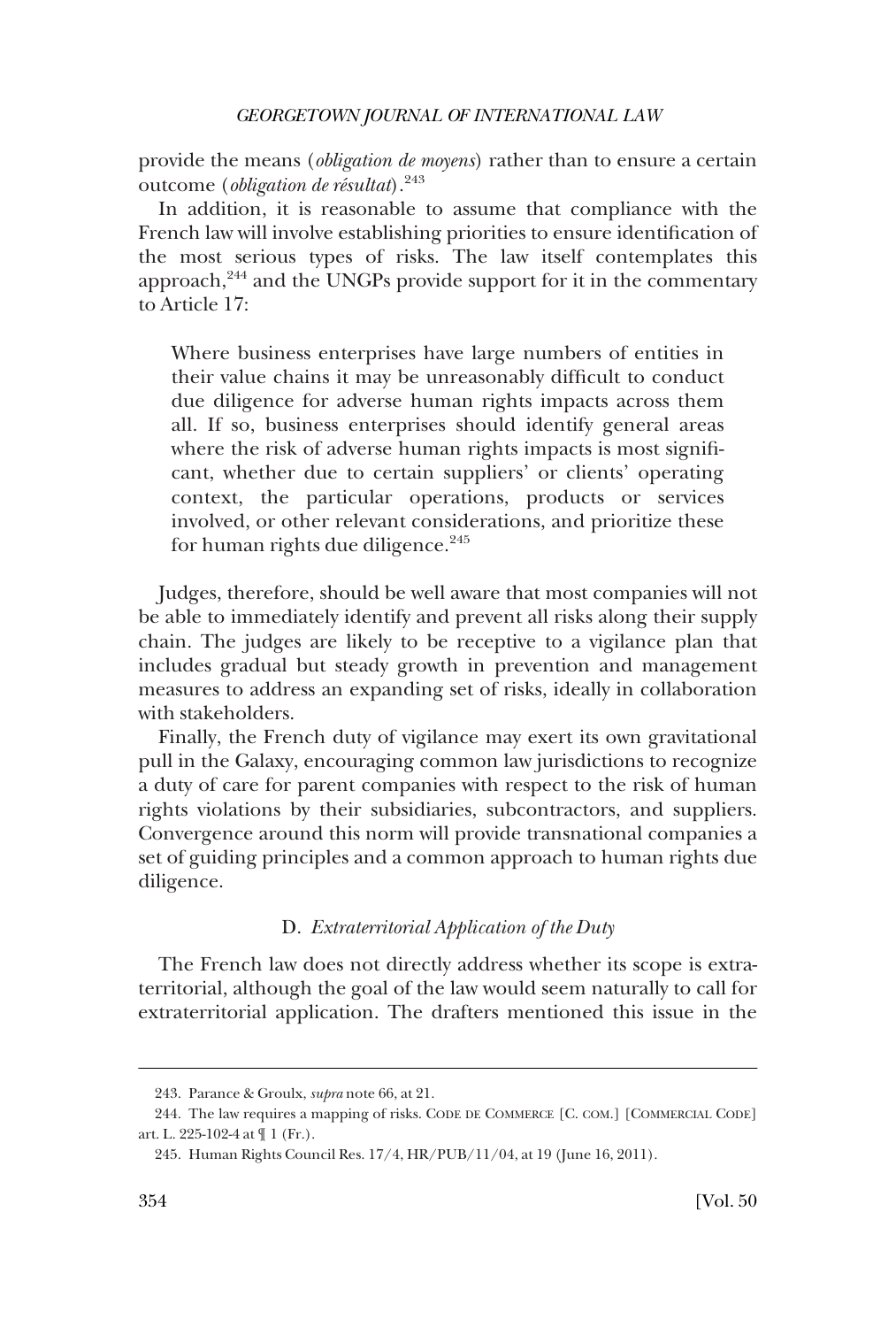law's explanatory comments.<sup>246</sup> The issue should be less difficult for damages resulting from harm to the environment. Article Eight of the Rome Regulation assigns competence to the law that governs the operative event that produces damage, which arguably would be the failure of the parent company to fulfill its duty of vigilance if the risk of harm is reasonably foreseeable. Had the French legislature expressly defined the vigilance statute as a police law, this would have provided a firmer basis for extraterritorial application of the statute. We anticipate, however, that practice and legal doctrine will evolve in this direction over time.

At the same time, courts in the United Kingdom,  $247$  Canada, and the Netherlands appear to be increasingly less stringent in applying the doctrine of forum non conveniens in cases involving allegations of human rights violations in countries where there is some doubt about the ability of plaintiffs to receive an adequate assessment of their claims.

U.K. tribunals have shown similar willingness to permit civil tort suits for alleged violations of human rights perpetrated abroad by companies headquartered in the United Kingdom.<sup>248</sup> Courts rely on the common law duty of care in doing so.<sup>249</sup> The 2016 decision in *Dominic Liswaniso Lungowe & Others v. Vedanta Resources Plc and KCM* reflects this trend. In this case, the court allowed an action to proceed in the United Kingdom against Vedanta, a mining company headquartered in England, and its Zambian subsidiary, Konkola Copper, that alleged grave environmental damage due to Vedanta's breach of its duty of care.<sup>250</sup> The court also

<sup>246.</sup> Olivera Boskovic, *Bre`ves remarques sur le devoir de vigilance et le droit international prive´*, EUROPE´EN ET INTERNATIONAL, 2016, at 385 (Fr.); Horatia Muir Watt, *Devoir de vigilance et droit international prive´: Rev. int. Compliance 2017, dossier spe´cial Loi relative au devoir de vigilance, une perspective pratique et multidimensionnelle*, SCIENCESPO, May 17, 2018, at 48 (Fr.).

<sup>247.</sup> Case C-281/02, Owusu v. Jackson, 2005 E.C.R. I-1386 (stating that forum non conveniens cannot be used for British companies in the United Kingdom, although it can still be an issue for foreign subsidiaries of British parent companies).

<sup>248.</sup> Richard Meeran, *Tort Litigation against Multinational Corporations for Violation of Human Rights: An Overview of the Position Outside the United States*, 3:1 CITY UNIV. OF HONG KONG L.R. 1 (2011).

Rob Edwards, *Liability of a Parent Company: Chandler v. Cape Plc*, DWF LLP (July 19, 2012), 249. [http://www.mondaq.com/uk/x/187638/employee+rights+labour+relations/Liability+Of+A+Parent+](http://www.mondaq.com/uk/x/187638/employee+rights+labour+relations/Liability+Of+A+Parent+Company+Chandler+V+Cape+Plc)  [Company+Chandler+V+Cape+Plc](http://www.mondaq.com/uk/x/187638/employee+rights+labour+relations/Liability+Of+A+Parent+Company+Chandler+V+Cape+Plc).

<sup>250.</sup> Xandra Kramer, UK Court on Tort Litigation Against Transnational Corporations, CONFLICT OF LAWS (June 23, 2016), [http://conflictoflaws.net/2016/uk-court-on-tort-litigation-against](http://conflictoflaws.net/2016/uk-court-on-tort-litigation-against-transnational-corporations/)[transnational-corporations/](http://conflictoflaws.net/2016/uk-court-on-tort-litigation-against-transnational-corporations/).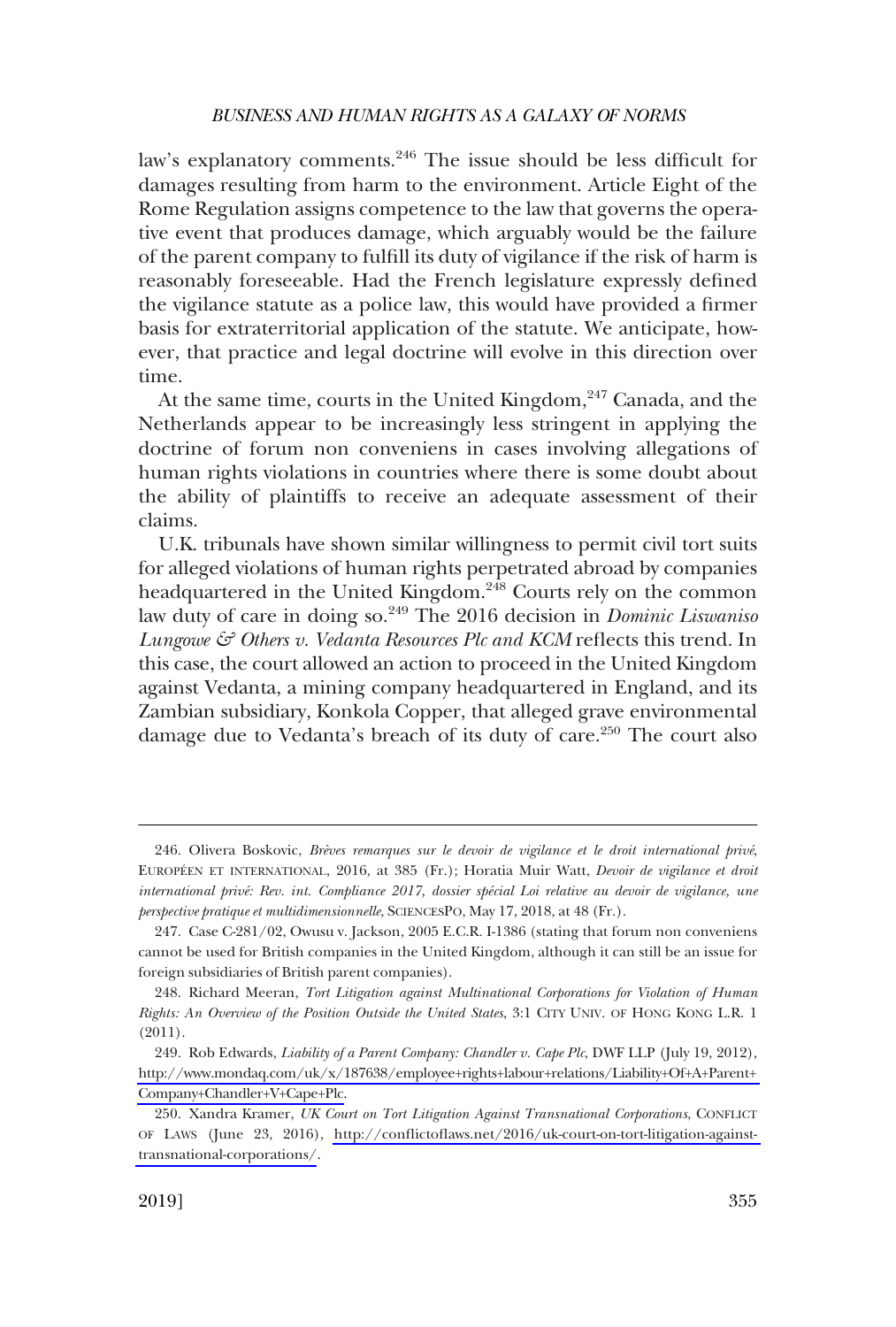found that the doctrine of *forum non conveniens*251 was inapplicable in the interests of justice.<sup>252</sup> The Civil Division for the Court of Appeal rejected Vedanta's appeal in 2017.253

On January 15 and 16, 2019, the U.K. Supreme Court in London heard the latest appeal, and issued a decision on April 10 finding in favor of the complainants.<sup>254</sup> The court quite easily concluded that the proper place for trial would have been  $Zambia$ <sup>255</sup> but for serious concerns as to substantial justice issues in Zambia, primarily related to funding. In allowing the suit to proceed on the merits, the court's test of substantial justice is derived essentially from two factors:

First, the practicable impossibility of funding such group claims where the claimants were all in extreme poverty; and secondly, the absence within Zambia of sufficiently substantial and suitably experienced legal teams to enable litigation of this size and complexity to be prosecuted effectively, in particular against a defendant (KCM) with a track record which suggested that it would prove an obdurate opponent.<sup>256</sup>

In Canada, three recent cases illustrate this trend. *Choc v. Hudbay Minerals, Inc*., which we have discussed above, concerned the alleged forced violent eviction by a Canadian parent company's security forces of a local community near a subsidiary's operations in Guatemala. The

<sup>251.</sup> It is to be noted that the legal theory of forum non conveniens can no longer be used for British companies in the United Kingdom following the ECJ 2005 judgment in *Owusu v. Jackson*, although it can still be an issue for foreign subsidiaries of British parent companies. *Owusu*, 2005 E.C.R. I-1386.

<sup>252.</sup> *Id*.

<sup>253.</sup> Martyn Day & Oliver Holland, *Court of Appeal upholds ruling that claims by Zambian villagers against mining giant can be heard in UK court*, LEIGH DAY (Oct. 13, 2017), [https://www.leighday.co.](https://www.leighday.co.uk/News/News-2017/October-2017/Court-of-Appeal-upholds-ruling-that-claims-by-Zamb www.business-humanrights.org)  [uk/News/News-2017/October-2017/Court-of-Appeal-upholds-ruling-that-claims-by-Zamb](https://www.leighday.co.uk/News/News-2017/October-2017/Court-of-Appeal-upholds-ruling-that-claims-by-Zamb www.business-humanrights.org) www. business-humanrights.org.

<sup>254.</sup> Gabrielle Holly, *Zambia Farmers Can Take Vedanta to Court over Water Pollution. What Are the Legal Implications?*, BUS. & HUM. RTS. RESOURCE CTR. (Oct. 4, 2018) [https://www.business](https://www.business-humanrights.org/en/zambian-farmers-can-take-vedanta-to-court-over-water-pollution-what-are-the-legal-implications)[humanrights.org/en/zambian-farmers-can-take-vedanta-to-court-over-water-pollution-what-are](https://www.business-humanrights.org/en/zambian-farmers-can-take-vedanta-to-court-over-water-pollution-what-are-the-legal-implications)[the-legal-implications.](https://www.business-humanrights.org/en/zambian-farmers-can-take-vedanta-to-court-over-water-pollution-what-are-the-legal-implications)

<sup>255.</sup> *See* Choc v. Hudbay Minerals Inc., 2013 ONSC 1414, ¶ 85-87 (Can. Ont. Sup. Ct. J.) (noting that concluding the proper place for trial was anywhere but Zambia would offend the common sense).

<sup>256.</sup> *Id*. ¶ 89.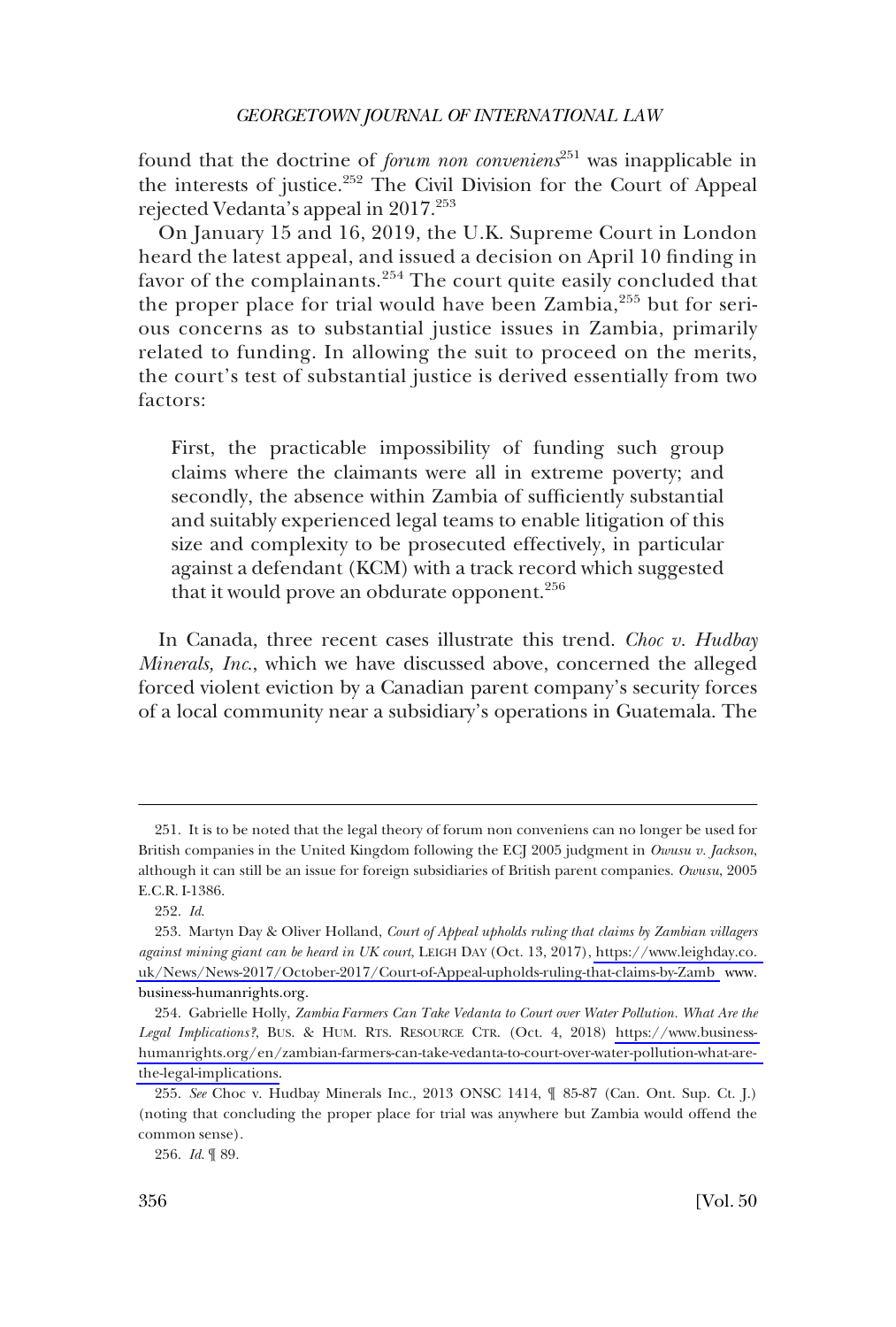Ontario Superior Court allowed the suit to move forward, and Hudbay decided not to appeal with regard to the *forum non-conveniens* issue.<sup>257</sup>

In January 2017, the British Columbia Court of Appeals in *Garcia v. Tahoe Resources* issued a holding with regard to a lawsuit brought by Guatemalan victims against a Canadian mining company.<sup>258</sup> Overturning a 2015 lower court that had ruled that Canada was not the *forum conveniens*, the court of appeals decided that the case could be brought in Canada.<sup>259</sup> This decision<sup>260</sup> was hailed as an important precedent, authorizing jurisdiction in Canada for a suit alleging human rights violations committed abroad by a Canadian company.

Finally, the November 2017 decision by the British Columbia Court of Appeals in *Araya v. Nevsun Resources Ltd*<sup>261</sup> confirmed the position taken in *Garcia v. Tahoe Resources*. In the *Nevsun* case the plaintiffs alleged forced labor, slavery, torture, and perpetration of crimes against humanity in the exploitation of the defendant's (Nevsun Resources Ltd) mine in Eritrea.<sup>262</sup> The British Columbia Court of Appeals admitted that adjudicating the claim in Canada would result in numerous logistical difficulties. It nonetheless affirmed the lower court's decision to accept jurisdiction, because serious doubts existed as to the possibility that the plaintiffs would receive a fair trial in Eritrea. The Court of Appeals rejected the defendant's arguments that accepting jurisdiction could have political and diplomatic repercussions because it would reflect an implicit criticism of the judicial system of another sovereign. The court also rejected the claim that individuals do not have civil remedies with regard to peremptory violations of *jus cogens* norms committed by companies because customary international law does not recognize individuals as legal subjects.<sup>263</sup> On January 23, the Supreme Court of Canada heard an appeal from Nevsun lodging the arguments that (a) customary international law has no place in

*Hudbay Minerals Lawsuits (re Guatemala)*, BUS. & HUMAN RIGHTS RES. CTR., [https://www.](https://www.business-humanrights.org/en/hudbay-minerals-lawsuits-re-guatemala-0#c18034)  257. [business-humanrights.org/en/hudbay-minerals-lawsuits-re-guatemala-0#c18034](https://www.business-humanrights.org/en/hudbay-minerals-lawsuits-re-guatemala-0#c18034) (last visited Apr. 3, 2019).

<sup>258.</sup> Garcia v. Tahoe Resources Inc., [2017] BCCA 39 (Can.).

<sup>259.</sup> Susan Taylor, *Court Sets Canada as Jurisdiction for Guatemalan Suit Against Tahoe*, CAN. CTR. FOR INT'L JUSTICE, [www.ccij.ca/news/court-sets-canada-jurisdiction-guatemalan-suit-tahoe](http://www.ccij.ca/news/court-sets-canada-jurisdiction-guatemalan-suit-tahoe) (last visited Apr. 3, 2019).

<sup>260.</sup> Susan Taylor, *Update 1-Canada Set as Jurisdiction for Guatemalan Suit Against Tahoe Resource*, REUTERS (Jan. 26, 2017), [https://www.reuters.com/article/guatemala-mining-tahoe-resources](https://www.reuters.com/article/guatemala-mining-tahoe-resources-idUSL1N1FH004)[idUSL1N1FH004.](https://www.reuters.com/article/guatemala-mining-tahoe-resources-idUSL1N1FH004)

<sup>261.</sup> Araya v. Nevsun Resources Ltd., [2017] BCCA 401 (Can.).

<sup>262.</sup> *Id*.

<sup>263.</sup> Counsel for the plaintiffs in the Araya case are law firms Camp Fiorante Matthews Mogerman LLP and Siskinds LLP and international human rights lawyer James Yap.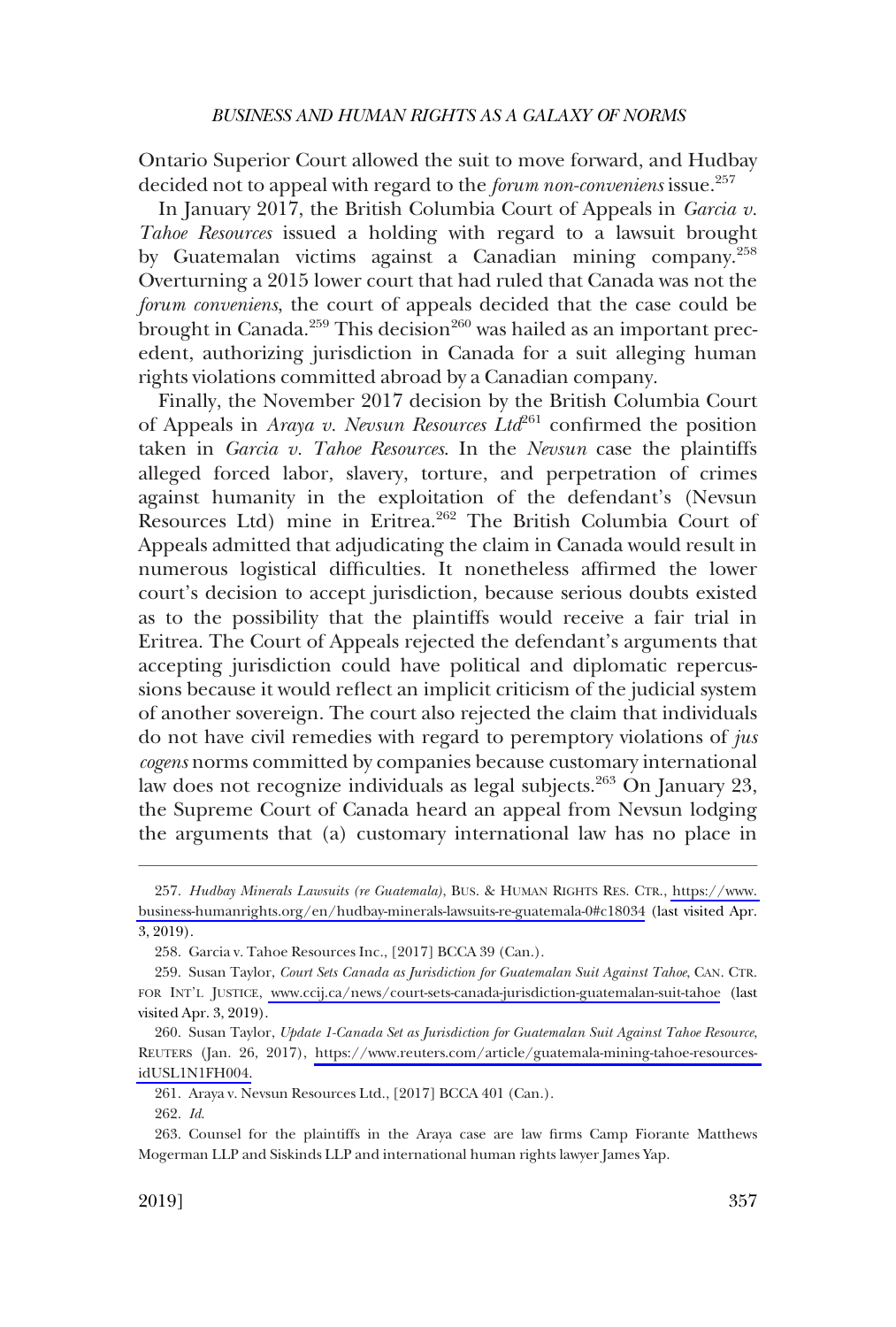<span id="page-49-0"></span>Canadian courts, and (b) the "act of state" doctrine indicates this should be a diplomatic matter, and not a legal one.<sup>264</sup> The decision is still pending.

In the Netherlands, several activities related to alleged tort claims suffered by Nigerian nationals resulted in the exercise of Dutch jurisdiction over Royal Dutch Shell, a company headquartered in the Netherlands, for breach of care that resulted in serious environmental damages inflicted by its Nigerian subsidiary. The scope of a common law norm (the duty of care) was applied and interpreted by Dutch tribunals, which operate under a civil law system, because the relevant facts occurred in Nigeria, a common law country. In 2013, one Dutch court found Shell liable for the actions of its Nigerian subsidiary and ordered that the company pay damages to the victims.  $265$  In 2015, the Dutch Court of Appeals held that it could not find in principle that Shell could not be sued for its subsidiaries' negligent actions, although proof of liability would have to be proved at trial.<sup>266</sup> This has cleared the way for trials in the Netherlands based on the claims against the parent company headquartered in that country.

### VI. CONCLUSION

The new French statutory duty of vigilance is one of the most recent norms to emerge in the Business and Human Rights Galaxy.<sup>267</sup> It

267. Worthy of mention, without going into detail, is the fact that the French legislature has adopted a new law: *La Loi Pacte* (Pact Law) in an accelerated procedure. *PACTE* means *plan d'action pour la croissance et la transformation des entreprises* (action plan for the growth and transformation of corporations). Amongst its very numerous dispositions, the law contains a provision, article 61, that modifies the Civil Code and the Code of Commerce in two ways. (1) First, for all corporations, the reform introduces the requirement to consider the social and environmental impacts of their activities in the corporation's social purpose. (2) Moreover, the reform introduces the notion of benefit-corporation into French corporate law. Corporations may also include in their social purpose a mission statement that they deem representative. This Bill was finally adopted in Paris by both the National Assembly and the Senate on April 11, 2019. The Constitutional Council subsequently confirmed its constitutionality, and it will will enter into force on May 24, 2019. *La loi PACTE adoptée par le Parlement*, REPUBLIQUE FRANÇAISE, https://www. [economie.gouv.fr/plan-entreprises-pacte](https://www.economie.gouv.fr/plan-entreprises-pacte) (last visited May 20, 2019).

Jamie Kneen, *Can Slave Labour Charges Against Canadian Company Be Heard in Court in*  264. *Canada? Supreme Court of Canada Hears Arguments Today*, MININGWATCH CAN. (Jan. 23, 2019), [https://www.miningwatch.ca/blog/2019/1/23/can-slave-labour-charges-against-canadian-company](https://www.miningwatch.ca/blog/2019/1/23/can-slave-labour-charges-against-canadian-company-be-heard-court-canada-supreme-court)[be-heard-court-canada-supreme-court.](https://www.miningwatch.ca/blog/2019/1/23/can-slave-labour-charges-against-canadian-company-be-heard-court-canada-supreme-court)

<sup>265.</sup> Anthony Deutsch & Ivana Sekularac, *Dutch Court says Shell Responsible for Nigeria Spills*, REUTERS (Jan. 30, 2013), [https://uk.reuters.com/article/uk-shell-nigeria-lawsuit-idUKBRE90T](https://uk.reuters.com/article/uk-shell-nigeria-lawsuit-idUKBRE90T0DC20130130)  [0DC20130130.](https://uk.reuters.com/article/uk-shell-nigeria-lawsuit-idUKBRE90T0DC20130130)

*Dutch Court: Shell can be liable for Nigeria spills*, AL JAZEERA (Dec. 18, 2015), [www.aljazeera.](https://www.aljazeera.com/news/2015/12/dutch-court-shell-liable-nigeria-spills-151218120516428.html)  266. [com/news/2015/12/dutch-court-shell-liable-nigeria-spills-151218120516428.html](https://www.aljazeera.com/news/2015/12/dutch-court-shell-liable-nigeria-spills-151218120516428.html).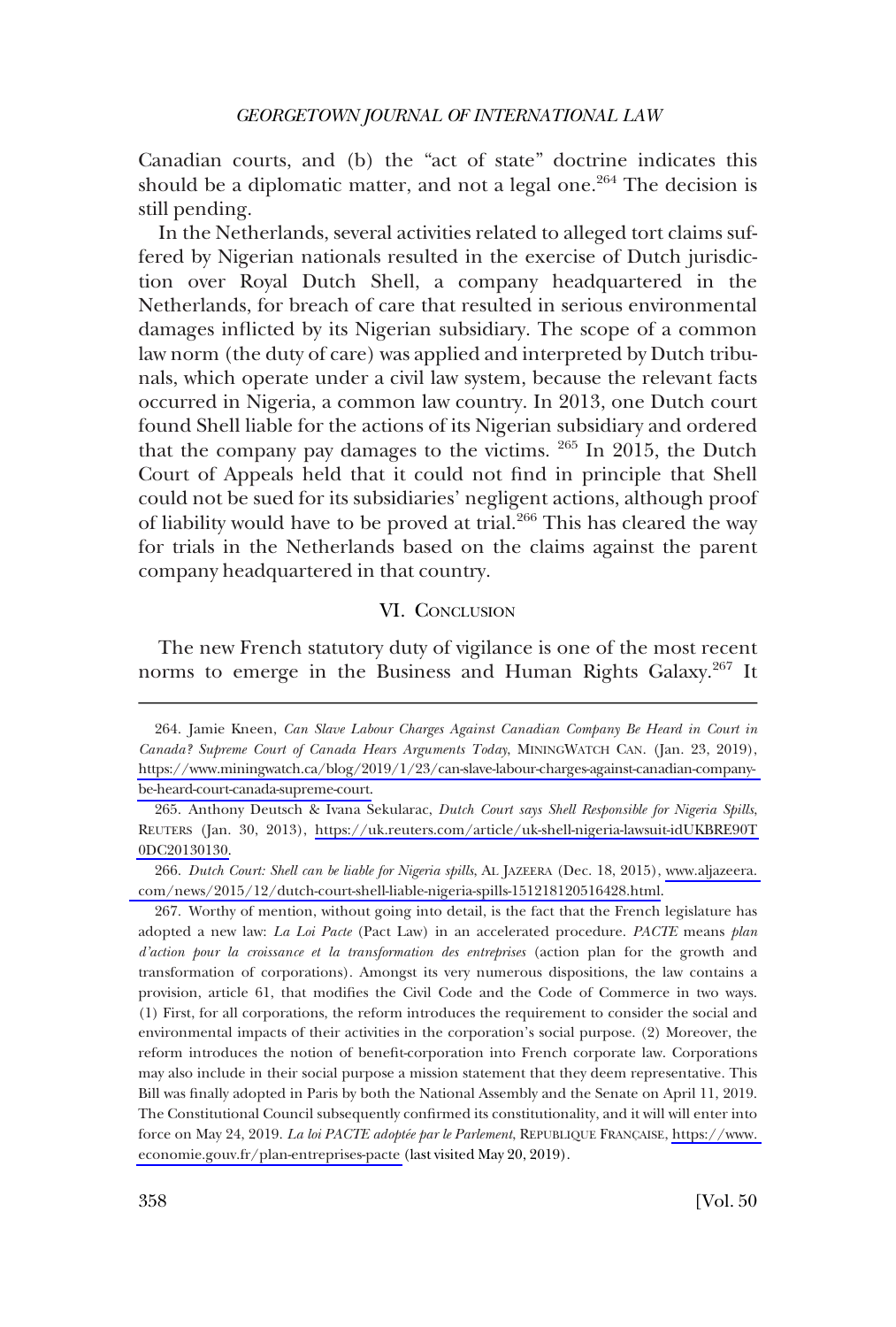resembles several existing measures in its focus on corporate process rather than on outcomes and its basis on the premise that business enterprises are in the best position to identify and take steps to minimize the adverse effects of their operations. Like the common law duty of care, it is an enforceable obligation that is framed in broad terms. This means that guidance on its interpretation and application is available from other sources of norms in the Galaxy, such as common law tort jurisprudence, voluntary private standards of conduct, and soft law on due diligence. Each of these elements may exert some gravitational force in the development of the duty.

At the same time, the duty of vigilance is novel in its application to subsidiaries, subcontractors, and suppliers. In this respect, it reflects what Douglas Cassel argues is the next logical step in the evolution of the common law duty of care.<sup>268</sup> This means that the French law has the potential to exert its own gravitational force on other norms in the Galaxy, achieving greater alignment between the benefits that parent corporations receive from separate entities that they control, or with which they have close relationships, and the responsibility to ensure that such entities minimize harm to others. We must ultimately remember, however, that the gravitational forces that compete for influence are not natural phenomena that operate of their own accord. They, instead, are the product of politics and human agency, as actors contest and negotiate the obligations of the modern transnational business enterprise and its far-flung operations and impacts.

<sup>268.</sup> *See* Cassel, *supra* note 69.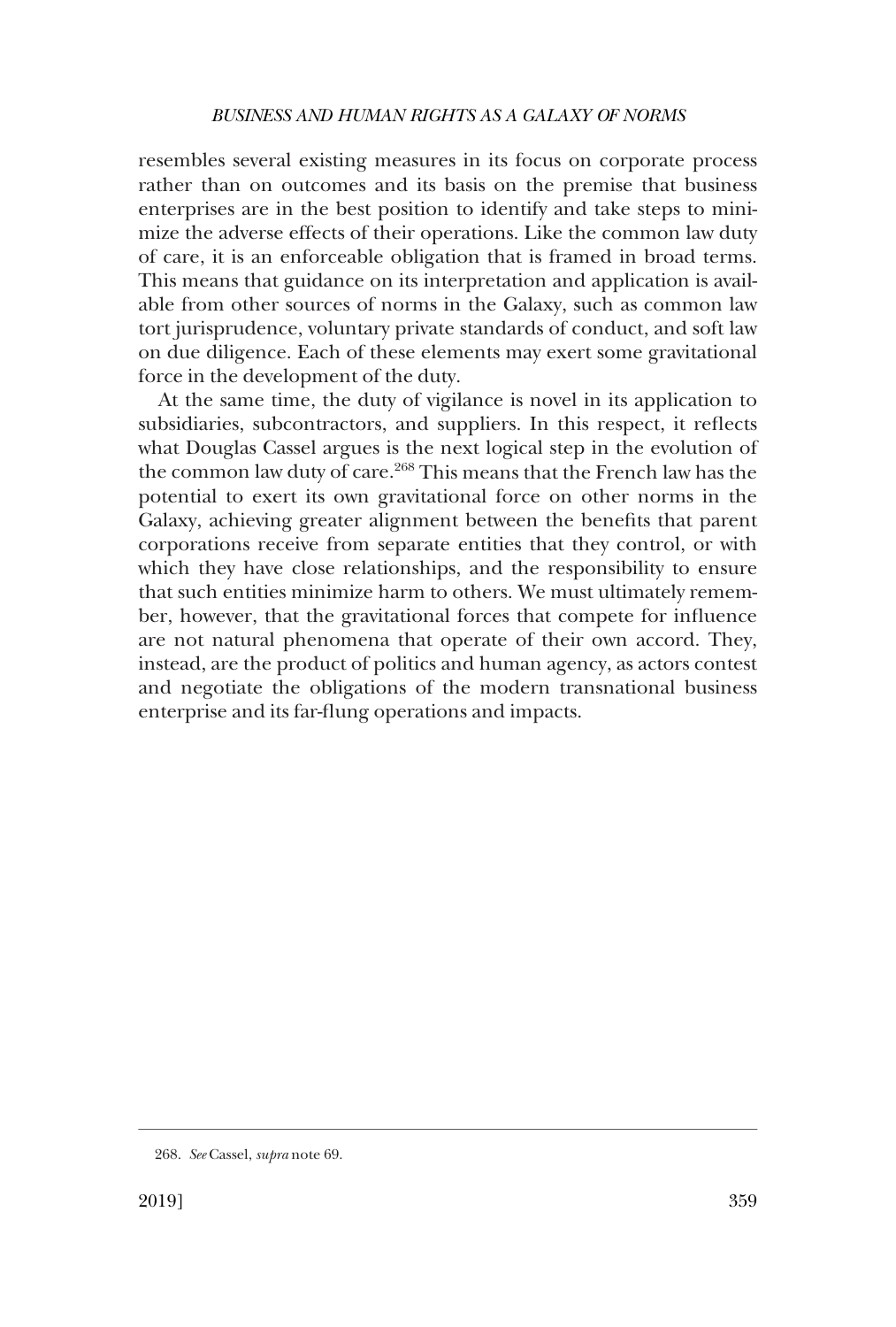### <span id="page-51-0"></span>APPENDIX: BUSINESS AND HUMAN RIGHTS GALAXY DIAGRAMS

### **BHR GALAXY - 2000**



# **BHR GALAXY - 2010**

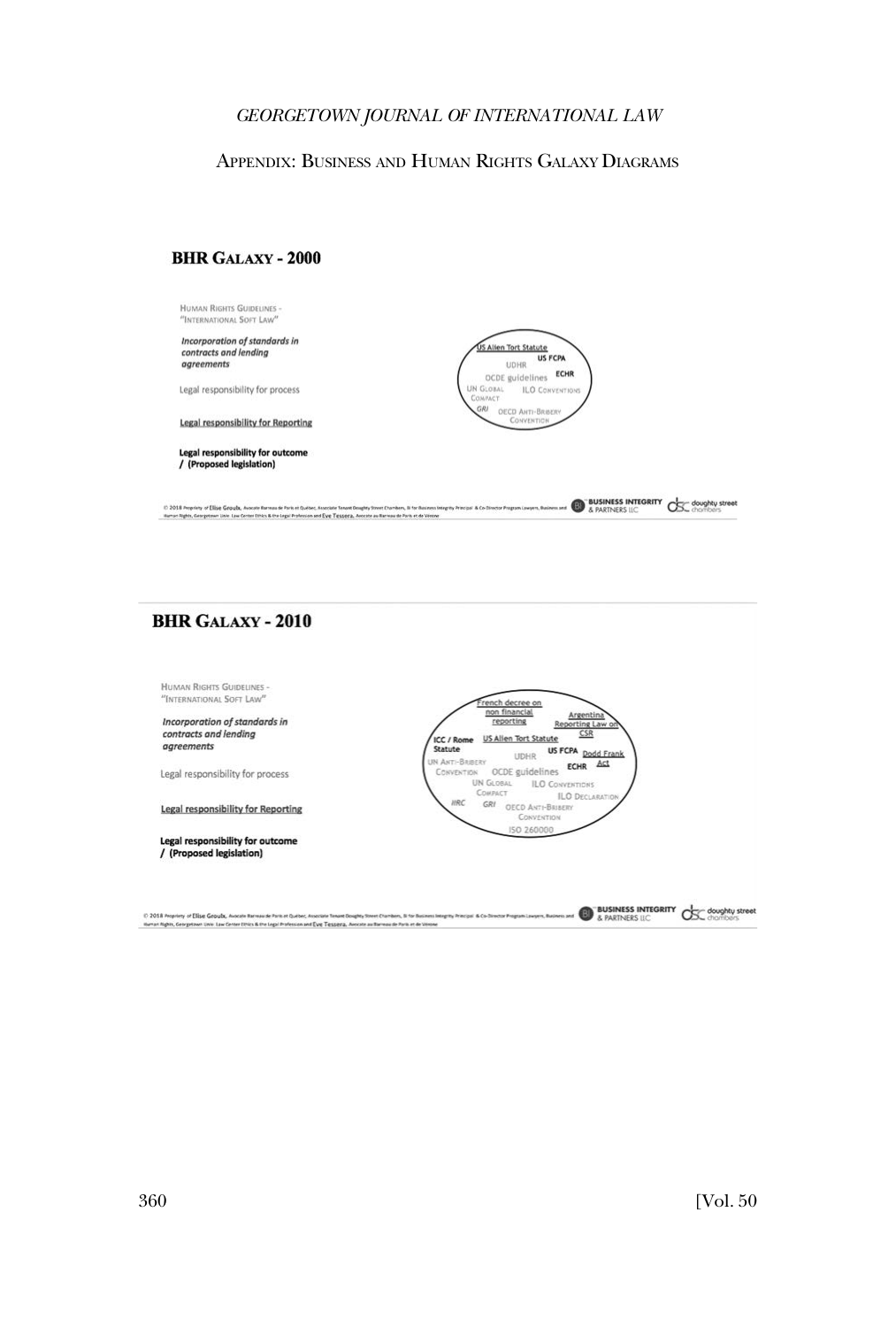#### **BHR GALAXY - 2013**



The Integral Precedi & Co-Streeter Program Lawyers, Business and CO & PARTNERS ILC CO CO COUNTY COLLECTIONS © 2018 Propriety of Ellise Geguby, Avocate Rarmau de Park et Québec, Asociate Tenant Doughly Street Chambers, Il for Business Int<br>Human Rights, Georgetaum Unix. Law Genter Dirics & the Legal Profession and Eye; Tesspera, A